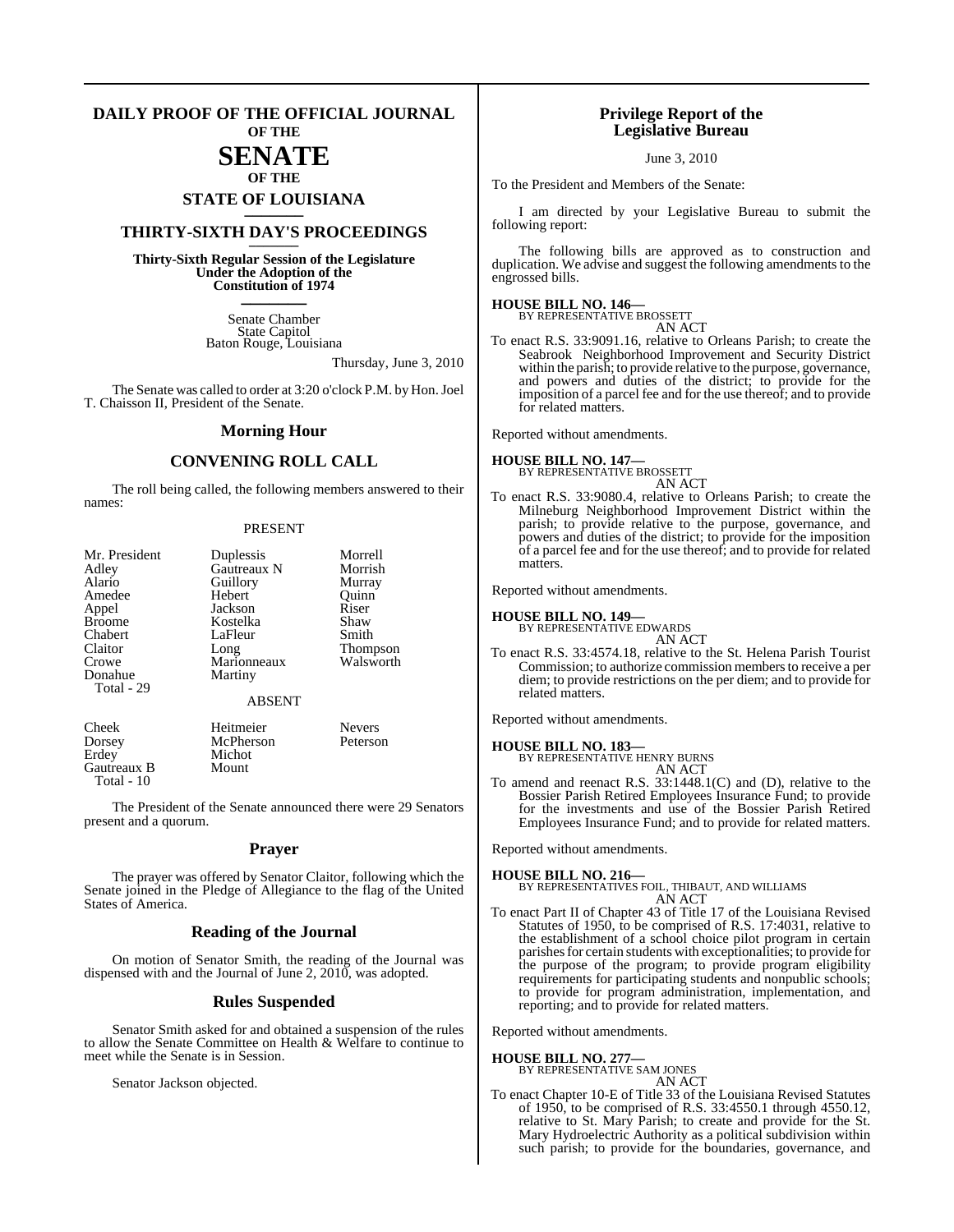## **Page 2 SENATE 36th DAY'S PROCEEDINGS**

June 3, 2010

powers and duties of the district; to provide for district funding, including the issuance of bonds and the use of district funds; and to provide for related matters.

Reported without amendments.

#### **HOUSE BILL NO. 298—** BY REPRESENTATIVE BALDONE

AN ACT

To amend and reenact R.S. 32:197 and 329(B) and to enact R.S. 32:329(C), (D), (E), (F), and (G), relative to bicycles and roadways; to provide relative to light requirements on the rear of bicycles; to provide for installation requirements; to allow persons riding bicycles upon a roadway the option of riding a bicycle on the improved shoulder under certain circumstances; and to provide for related matters.

Reported without amendments.

#### **HOUSE BILL NO. 303—**

- BY REPRESENTATIVES HENRY, BOBBY BADON, TIM BURNS,<br>CARMODY, CHAMPAGNE, CONNICK, GISCLAIR, HARDY, HINES,<br>LABRUZZO, LAMBERT, LIGI, NOWLIN, SMILEY, AND WOOTON AND<br>SENATORS APPEL, DONAHUE, DUPLESSIS, AND QUINN AN ACT
- To enact R.S. 17:236.3, relative to the eligibility of students in stateapproved home study programs to participate in interscholastic athletics in certain high schools; to provide applicability; to provide guidelines and conditions for participation; to provide limitations; to provide effectiveness; to provide an effective date; and to provide for related matters.

Reported without amendments.

### **HOUSE BILL NO. 332—**

BY REPRESENTATIVE NOWLIN AN ACT

To repeal R.S. 13:997 and Act No. 492 of the 1962 Regular Session of the Legislature, relative to the Natchitoches Parish Law Library Commission; to repeal such commission and the powers, rights, and duties of such commission; to provide for the transfer of any obligations, property, records, and employees of the commission; and to provide for related matters.

Reported without amendments.

# **HOUSE BILL NO. 390—** BY REPRESENTATIVE DOWNS

AN ACT

To enact R.S. 33:4712.14, relative to naming a recreation center; to authorize the governing authority of the town of Farmerville to name the Farmerville Recreation Center in honor of Willie Davis, Jr.; and to provide for related matters.

Reported without amendments.

#### **HOUSE BILL NO. 405—** BY REPRESENTATIVE DIXON

AN ACT

To amend and reenact R.S. 17:7(5), relative to the powers, duties, and responsibilities of the State Board of Elementary and Secondary Education; to provide that the board shall adopt guidelines for the use of seclusion, physical restraint, and mechanical restraint of certain students; and to provide for related matters.

Reported without amendments.

#### **HOUSE BILL NO. 420—** BY REPRESENTATIVE LEGER

AN ACT

To amend and reenact R.S. 17:3995(A)(1) and (2) and to repeal R.S. 17:3995(A)(3), relative to charter school funding; to provide relative to the use of certain local revenues for computing and allocating the per pupil amount provided to all charter schools; to provide exceptions; to remove provisions requiring certain minimumper pupil funding amounts pursuant to the most recent

legislatively approved minimum foundation program formula; to provide an effective date; and to provide for related matters.

Reported without amendments.

#### **HOUSE BILL NO. 534—** BY REPRESENTATIVE CARTER

AN ACT

To enact R.S. 33:9097.8, relative to East Baton Rouge Parish; to create a crime prevention and improvement district for the Westminster and Pine Park Subdivisions; to provide the purpose and boundaries of the district; to provide for the governance of the district; to provide for the duties and powers of the district; to provide for the levy of a parcel fee within the district; to provide for indemnity and exculpation of board members; and to provide for related matters.

Reported with amendments.

### **LEGISLATIVE BUREAU AMENDMENTS**

Amendments proposed by Legislative Bureau to Reengrossed House Bill No. 534 by Representative Carter

#### AMENDMENT NO. 1

On page 2, line 20, following "the" and before "Council" change "Metro" to "East Baton Rouge Parish Metropolitan"

#### AMENDMENT NO. 2

On page 2, line 22, following "of" change "Baton Rouge" to "East Baton Rouge Parish"

**HOUSE BILL NO. 539—** BY REPRESENTATIVE KATZ AND SENATORS KOSTELKA, THOMPSON, AND WALSWORTH AN ACT

To authorize and provide for the sale of specified school property by the City of Monroe School Board; to authorize such sale at public auction or private sale; to require an ordinance providing for such sale; to provide for public notice and a public hearing; to provide for legal challenges to the sale; and to provide for related matters.

Reported with amendments.

### **LEGISLATIVE BUREAU AMENDMENTS**

Amendments proposed by Legislative Bureau to Engrossed House Bill No. 539 by Representative Katz

#### AMENDMENT NO. 1

On page 1, line 12, following "Tucker" and before "school" insert "Elementary"

### **HOUSE BILL NO. 560—**

BY REPRESENTATIVE POPE

AN ACT

To amend and reenact R.S.  $33:4766(E)(1)$ , relative to the condemnation of dilapidated and dangerous structures; to provide relative to the enforcement of privileges and liens granted in favor of a parish or municipality for the costsincurred in the demolition, removal, repair, or maintenance of any such structure; to authorize a parish and municipality seeking to enforce a privilege or lien as a tax against immovable property to submit the attested bills for such costs to the tax assessor of the parish in which the property is located as an alternative to submitting any such bill to the director of administration; and to provide for related matters.

Reported without amendments.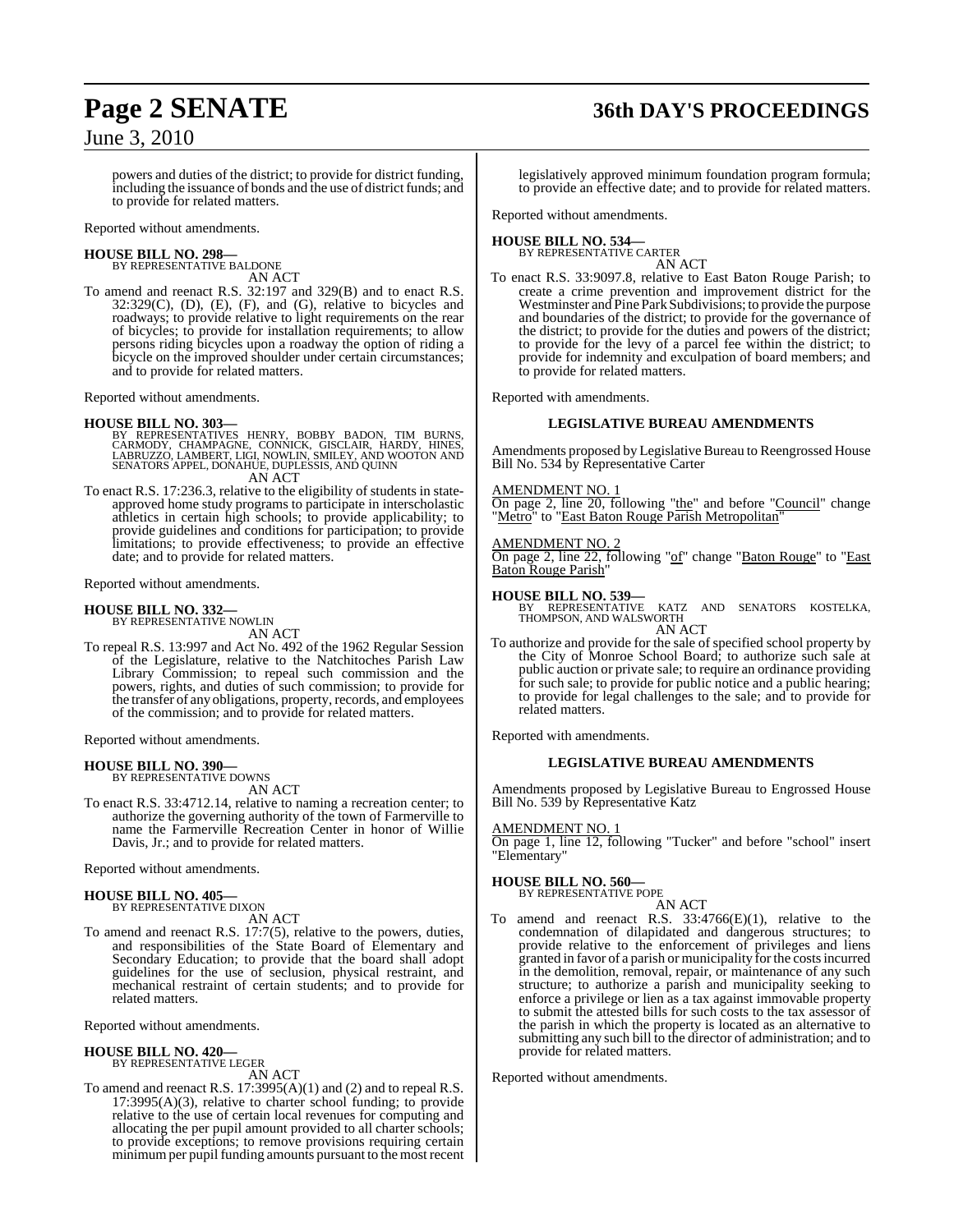## **36th DAY'S PROCEEDINGS Page 3 SENATE**

# June 3, 2010

**HOUSE BILL NO. 656—** BY REPRESENTATIVE GISCLAIR

AN ACT

To amend and reenact R.S. 56:722.1, relative to the Lafourche Parish Game and Fish Commission; to authorize the commission to govern, regulate, and control Lake Long; and to provide for related matters.

Reported without amendments.

**HOUSE BILL NO. 694—** BY REPRESENTATIVE SAM JONES AN ACT

To enact R.S. 38:329.3(I), relative to the St. Mary Levee District; to provide for the transfer of certain property from the Atchafalaya Basin Levee District to the St. Mary Levee District; and to provide for related matters.

Reported without amendments.

- **HOUSE BILL NO. 709—** BY REPRESENTATIVES BROSSETT, CARTER, CONNICK, HAZEL, HINES, HUTTER, MICHAEL JACKSON, LAFONTA, LEGER, LIGI, MILLS, RICHMOND, STIAES, AND WILLMOTT AN ACT
- To amend and reenact R.S. 11:701(33)(c), the heading of Part II-B of Chapter 8 of Title 17 of the Louisiana Revised Statues of 1950, R.S. 17:1970.21, 1970.22(1) and (2), 1970.23(A), 1970.24(A),  $(B)(1)(a)$  through (c) and  $(2)(a)$ ,  $(C)$ ,  $(E)(1)(b)$ ,  $(d)$ ,  $(i)$ ,  $(m)$ , and (n) and (2)(f), 1970.25(A), 1970.26(A)(2)(b), (B)(2), and (C)(1)(introductory paragraph) and (2), and 1970.27, R.S.  $36:651(D)(8)$ , and R.S.  $42:1111(A)(3)$ , relative to the New Orleans Center for the Creative Arts/Riverfront; to provide with respect to legislative intent; to provide relative the center's placement as a state agency in the Department of Education; to provide for a change in the center's name; to provide relative to student eligibility, board membership, terms, powers, duties, and faculty; to provide relative to funding, including the center's inclusion in the minimum foundation program formula; and to provide for related matters.

Reported with amendments.

#### **LEGISLATIVE BUREAU AMENDMENTS**

Amendments proposed by Legislative Bureau to Reengrossed House Bill No. 709 by Representative Brossett

AMENDMENT NO. 1

On page 2, line 28, following "Center" and before "Creative" change "of" to "for"

AMENDMENT NO. 2

On page 7, line 2, following "president" and before "chief" change "/" to "or"

AMENDMENT NO. 3

On page 7, line 12, following "president" and before "chief" change "/" to "or"

#### **HOUSE BILL NO. 716—** BY REPRESENTATIVE BARRAS

AN ACT

To amend and reenact R.S. 33:4574.1.1(I), relative to hotel occupancy taxes levied by the Iberia Parish Tourist Commission; to provide for dedication of tax revenues; and to provide for related matters.

Reported without amendments.

#### **HOUSE BILL NO. 726—**

BY REPRESENTATIVES CORTEZ, BOBBY BADON, HENRY BURNS,<br>DOVE, FOIL, GISCLAIR, GUINN, HENDERSON, LITTLE, MONTOUCET,<br>MORRIS, ST. GERMAIN, AND WILLIAMS AN ACT

To enact Subpart B of Part XIII of Chapter 2 of Title 33 of the Louisiana Revised Statutes of 1950, to be comprised of R.S. 33:1419.5 through 1419.10, relative to financial assistance to political subdivisions; to create the Alternative Fuel Vehicle Revolving Loan Fund Program within the Department of Natural Resources; to provide financial assistance to political subdivisions of the state for the costs of purchasing or converting all or a portion of the political subdivisions' fleets of motor vehicles to qualified clean fuel vehicles propelled by an alternative fuel; to provide for the forms of such financial assistance; to establish the Alternative Fuel Vehicle Revolving Loan Fund and to provide with respect thereto; to provide for an effective date; and to provide for related matters.

Reported without amendments.

#### **HOUSE BILL NO. 844—**

BY REPRESENTATIVE GISCLAIR AN ACT

To amend and reenact R.S. 49:214.30(A), relative to coastal use permits; to provide for consistency with the state's master plan for coastal protection and restoration activities under such permits; and to provide for related matters.

Reported without amendments.

### **HOUSE BILL NO. 858—** BY REPRESENTATIVE GALLOT

AN ACT

To amend and reenact R.S. 33:9038.32(C) and 9038.36, relative to economic development districts; to provide relative to districts created by local governmental subdivisions; to provide additional procedures with respect to the creation of such districts; to provide relative to district funding; to authorize the districts to dedicate a portion of tax proceeds to finance economic development projects; and to provide for related matters.

Reported without amendments.

#### **HOUSE BILL NO. 873—**

BY REPRESENTATIVE PATRICIA SMITH AN ACT

To amend and reenact R.S. 23:1170(A), 1171.1(C)(1), 1172(A), 1172.1(C), and 1172.2(D), relative to workers' compensation coverage; to require an increase in penalties for employers who fail to secure coverage; to provide for all fines collected to be deposited in the Workers' Compensation Administrative Fund; and to provide for related matters.

Reported without amendments.

**HOUSE BILL NO. 876—** BY REPRESENTATIVES ST. GERMAIN AND DOVE AND SENATOR N. GAUTREAUX AN ACT

To amend and reenact R.S. 56:427(A) and 428(B), relative to oyster leases; to delineate responsibility for obtaining a survey of the lease area; to provide relative to a lease application fee; and to provide for related matters.

Reported without amendments.

#### **HOUSE BILL NO. 897—** BY REPRESENTATIVE FOIL

AN ACT

To amend and reenact R.S.  $30:2054(B)(8)$  and R.S.  $32:1306(C)(3)(a)$ and (4), relative to motor vehicle inspection and maintenance programs; to require certain motor vehicle inspectionsin certain ozone nonattainment areas; and to provide for related matters.

Reported without amendments.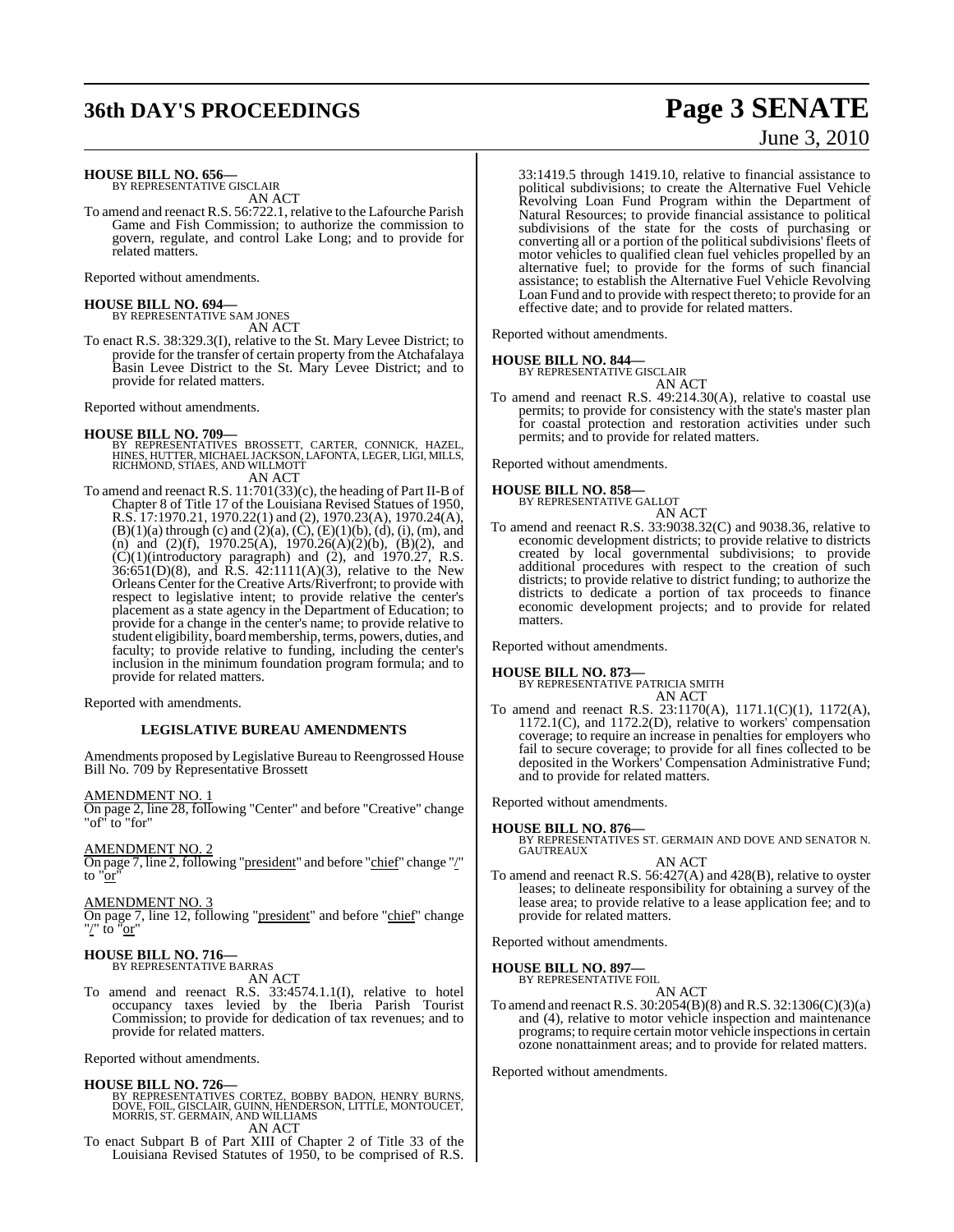# **Page 4 SENATE 36th DAY'S PROCEEDINGS**

June 3, 2010

### **HOUSE BILL NO. 911—** BY REPRESENTATIVE SIMON

AN ACT

To amend and reenact Paragraph (A)(7) of Section 2 of Act No. 180 of the 1984 Regular Session of the Legislature, as amended by Act No. 353 of the 1986 Regular Session of the Legislature, Act No. 999 of the 1991 Regular Session of the Legislature, Act No. 570 of the 1992 Regular Session of the Legislature, Act No. 440 of the 1997 Regular Session of the Legislature, and Act Nos. 562 and 1214 of the 2003 Regular Session of the Legislature, relative to hospital service districts; to provide relative to the St. Tammany Parish Hospital Service District No.1 to provide relative to the governing board of the district; to increase the maximum amount of per diem authorized to be paid to members of the board; to increase the number of meetings for which members may receive per diem; and to provide for related matters.

Reported without amendments.

# **HOUSE BILL NO. 934—** BY REPRESENTATIVE NOWLIN

AN ACT

To amend and reenact R.S. 17:3367(C), relative to public postsecondary education management boards; to provide relative to the purposes for which public postsecondary education management boards shall use revenues from oil, gas, and mineral leases; to provide relative to certain capital projects; and to provide for related matters.

Reported without amendments.

### **HOUSE BILL NO. 941—** BY REPRESENTATIVE MILLS

AN ACT

To enact R.S. 33:4883, relative to the authority of local governmental subdivisions to install culverts; to provide authority for parishes and municipalities to install culverts in certain circumstances; to provide for adoption of ordinances relative to such installations; to provide for content of such ordinances; and to provide for related matters.

Reported without amendments.

#### **HOUSE BILL NO. 942—**

BY REPRESENTATIVES CARTER, HENRY BURNS, CARMODY, FOIL,<br>GUILLORY, HARDY, HENRY, LABRUZZO, LANDRY, LIGI, MONICA,<br>PEARSON, RICHARD, RICHMOND, SMILEY, JANE SMITH, AND THIBAUT

#### AN ACT

To amend and reenact R.S. 17:54(B)(1)(a) and (b)(iii) and (iv) and (C) and  $81(P)$ , to enact R.S.  $17:81(T)$  and (U), and to repeal R.S.  $17:54(B)(1)(b)(v)$ , relative to the powers, duties, functions, and responsibilities of city, parish, and other local public school boards; to provide relative to prohibitions on the involvement of members of local school boards in personnel matters; to provide for the responsibilities of local school superintendents and school boards for personnel matters; to provide for the vote required for hiring and removal of a local school superintendent; and to provide for related matters.

Reported with amendments.

#### **LEGISLATIVE BUREAU AMENDMENTS**

Amendments proposed by Legislative Bureau to Reengrossed House Bill No. 942 by Representative Carter

#### AMENDMENT NO. 1

On page 3, line 19, following "board" change "will" to "shall"

#### **HOUSE BILL NO. 1023—**

BY REPRESENTATIVE FOIL

AN ACT To enact R.S. 48:461.1(10), (11), and (12), 461.2(C), and 461.6(C), relative to outdoor advertising; to provide for definitions; to allow certain outdoor advertising to be considered legal and conforming; to permit new display sign technologies under certain circumstances; to provide for certain procedures relative to outdoor advertising subject to expropriation by the state; to provide for related matters.

Reported with amendments.

#### **LEGISLATIVE BUREAU AMENDMENTS**

Amendments proposed by Legislative Bureau to Engrossed House Bill No. 1023 by Representative Foil

#### AMENDMENT NO. 1

In Senate Committee Amendment No.1, proposed by the Senate Committee on Transportation, Highways and Public Works and adopted by the Senate on June 2, 2010, on line 2 between "page" and "line" insert "1,

#### AMENDMENT NO. 2

In Senate Committee Amendment No.3, proposed by the Senate Committee on Transportation, Highways and Public Works and adopted by the Senate on June  $2, 2010$ , on line 9 change "461.2(C)" to " $461.2$ (C),"

#### **HOUSE BILL NO. 1129—**

BY REPRESENTATIVE TALBOT

- AN ACT
- To amend and reenact R.S.  $23:1293(A)(1)$ , (3), and (5) and to enact R.S. 23:1293(A)(6), relative to confidential records regarding workers' compensation; to authorize the disclosure of specific information relating to an injured employee's claim; and to provide for related matters.

Reported without amendments.

### **HOUSE BILL NO. 1170—** BY REPRESENTATIVE LANDRY

AN ACT

To enact R.S. 32:414.2(E), relative to commercial driver's license holders; to prohibit certain persons from operating school buses; and to provide for related matters.

Reported without amendments.

#### **HOUSE BILL NO. 1199—**

BY REPRESENTATIVE MORRIS

AN ACT To amend and reenact R.S. 23:108(B)(1) and (C), 111(C)(10) and (11) and (F), and 113 and to enact R.S. 23:108(F) and 111(C)(12), relative to employment services; to provide penalties for violations; to provide a cause of action and legal recourse; to prohibit certain actions by employment services; to provide for penalties for unlicensed persons; and to provide for related matters.

Reported without amendments.

#### **HOUSE BILL NO. 1206—**

BY REPRESENTATIVE EDWARDS AN ACT

To amend and reenact R.S. 32:412.2(A)(2), relative to disabled veterans; to decrease the disability threshold for exemption from driver's license fees; and to provide for related matters.

Reported without amendments.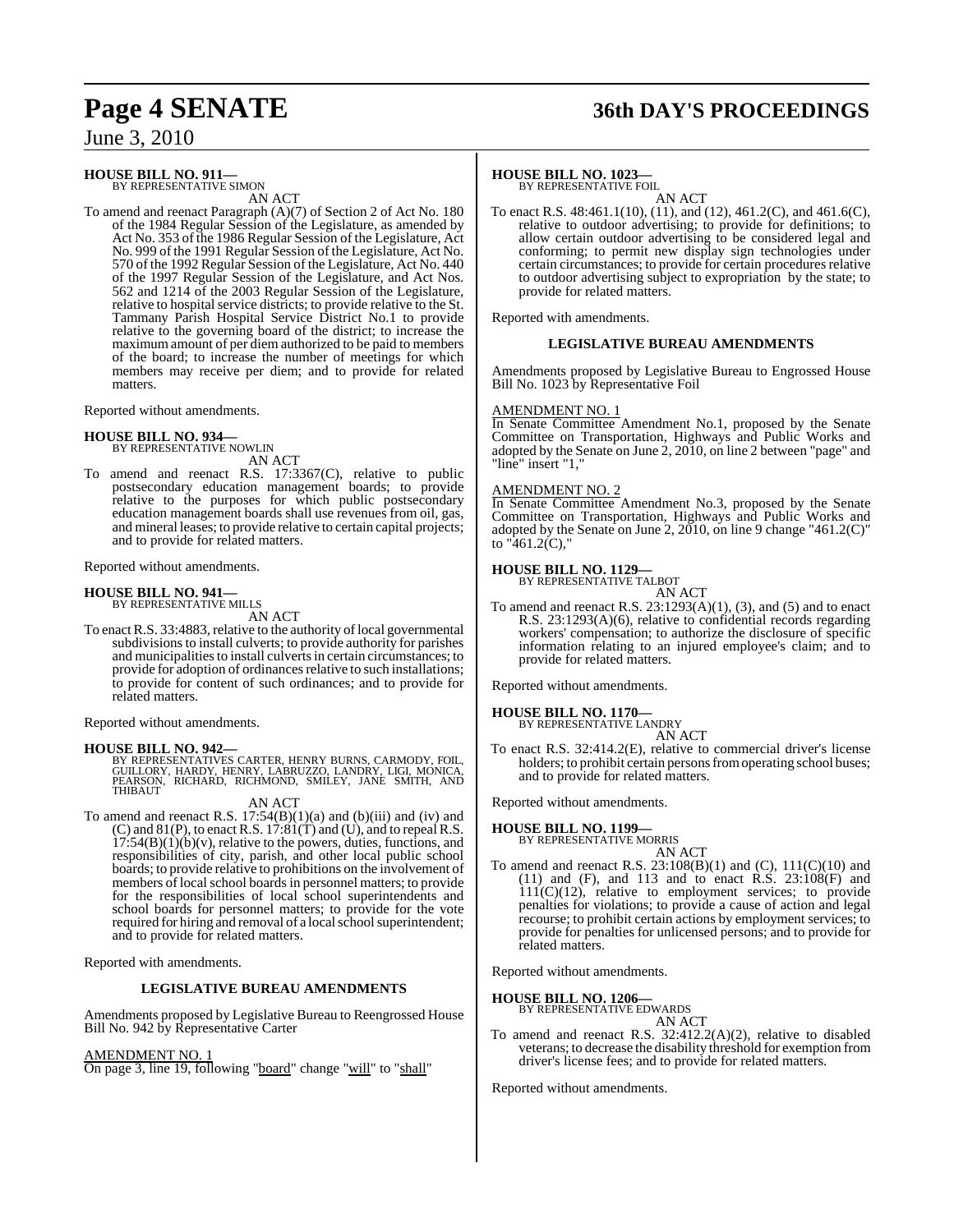## **36th DAY'S PROCEEDINGS Page 5 SENATE**

# June 3, 2010

#### **HOUSE BILL NO. 1225—**

BY REPRESENTATIVE DIXON AN ACT

To enact R.S. 17:7(29), to provide relative to approval by the State Board of Elementary and Secondary Education of certain alternative schools and alternative education programs; to provide for a report to the House Committee on Education and the Senate Committee on Education by not later than September 15, 2010, relative to specific standards and criteria used by the board to approve schools; to provide guidelines for such report; to provide an effective date; and to provide for related matters.

Reported without amendments.

#### **HOUSE BILL NO. 1231—**

BY REPRESENTATIVES PERRY, AUSTIN BADON, BARRAS, BILLIOT,<br>HENRY BURNS, TIM BURNS, CARTER, CHAMPAGNE, DOERGE,<br>DOWNS, GISCLAIR, GUILLORY, HILL, HOFFMANN, SAM JONES,<br>KATZ, LABRUZZO, LEGER, LIGI, LITTLE, MILLS, MONTOUCET, POPE, GUILLORY, LONG, MARTINY, MORRELL, MOUNT, AND WALSWORTH

#### AN ACT

To amend and reenact R.S. 32:414(B)(1), relative to driver's license suspension; to provide for the suspension of driving privileges of persons convicted of certain crimes; and to provide forrelated matters.

Reported without amendments.

**HOUSE BILL NO. 1236**—<br>BY REPRESENTATIVES LEGER, AUSTIN BADON, BARRAS, BILLIOT, HENRY BURNS, TIM BURNS, CARTER, CHAMPAGNE, DOERGE,<br>DOWNS, GISCLAIR, GUILLORY, HILL, HOFFMANN, HOWARD,<br>LABRUZZO, LIGI, LITTLE, MILLS, POPE, PUG AN ACT

To enact R.S. 32:667(J), relative to driver's licenses; to provide for driver's license suspension for removal of ignition interlock device; and to provide for related matters.

Reported without amendments.

#### **HOUSE BILL NO. 1239—** BY REPRESENTATIVE DIXON

AN ACT

To enact R.S. 17:7(29), relative to the duties, functions, and responsibilities of the State Board of Elementary and Secondary Education; to require the State Board of Elementary and SecondaryEducation to develop and adoptrules and regulations relative to the physical abuse of public school teachers and other school employees by students; and to provide for related matters.

Reported without amendments.

#### **HOUSE BILL NO. 1240—**

BY REPRESENTATIVES PERRY, AUSTIN BADON, BARRAS, BILLIOT,<br>HENRY BURNS, TIM BURNS, CARTER, CHAMPAGNE, GUILLORY,<br>HOFFMANN, KATZ, LABRUZZO, LEGER, LIGI, MILLS, POPE, PUGH,<br>RICHARD, JANE SMITH, TALBOT, TEMPLET, THIBAUT, AND WHI AN ACT

To enact R.S. 32:667(I)(4), relative to driver'slicenses; to provide for ignition interlock code on certain driver's licenses; and to provide for related matters.

Reported without amendments.

**HOUSE BILL NO. 1256—** BY REPRESENTATIVE CROMER AND SENATOR DONAHUE AN ACT

To enact R.S. 56:1847(64) and 1855(N), relative to the natural and scenic rivers program; to add Bayou Liberty in St. Tammany Parish; to provide for certain authorized activities; and to provide for related matters.

Reported without amendments.

### **HOUSE BILL NO. 1274—** BY REPRESENTATIVE MONICA

AN ACT

To amend and reenact R.S. 32:414(B)(2)(b), relative to driver's license suspension; to provide for a restricted driver's license after a certain amount of time following driver's license suspension; to provide for the installment of interlock devices; and to provide for related matters.

Reported without amendments.

#### **HOUSE BILL NO. 1304—** BY REPRESENTATIVE HILL

AN ACT

To amend and reenact R.S. 56:1948.5(57) and to enact R.S. 56:1948.5(63), relative to highways; to designate a section of certain highways as the Myths and Legends Byways and the Cane River National Heritage Trail Scenic Byway; and to provide for related matters.

Reported without amendments.

#### **HOUSE BILL NO. 1334—**

BY REPRESENTATIVE LAMBERT AN ACT

To amend and reenact the heading of Subpart L of Part VII of Chapter 1 of Title 56 of the Louisiana Revised Statutes of 1950 and R.S. 56:638.1 through 638.5 and to repeal R.S. 56:57.2, as enacted by Act No. 283 of the 1987 Regular Session of the Legislature and as enacted by Act No. 891 of the 1987 Regular Session of the Legislature and R.S. 56:57.4, relative to fishery management, conservation, and sustainability; to provide that the Wildlife and Fisheries Commission is responsible for management of all fisheries in the state; to repeal the prohibition on state enforcement of federal laws relative to turtle excluder devices; to repeal the prohibition on state enforcement of federal laws relative to fish excluder devices; and to provide for related matters.

Reported with amendments.

#### **LEGISLATIVE BUREAU AMENDMENTS**

Amendments proposed by Legislative Bureau to Engrossed House Bill No. 1334 by Representative Lambert

#### AMENDMENT NO. 1

On page 5, line 18, following "practicable," and before "carried" delete "shall be"

**HOUSE BILL NO. 1410—**<br>BY REPRESENTATIVES MICHAEL JACKSON, ARNOLD, BARROW,<br>BROSSETT, HENRY BURNS, BURRELL, CARMODY, CARTER, DIXON,<br>DOWNS, EDWARDS, FOIL, HARDY, HARRISON, HINES, ROSALIND<br>JONES, LEGER, MONTOUCET, NORTON, PUG

AN ACT

To enact Chapter 35 of Title 48 of the Louisiana Revised Statutes of 1950, to be comprised of R.S. 48:2171 through 2189, relative to the development of transportation infrastructure; to authorize the creation of the Louisiana Intrastate Rail Compact; to provide for the powers and duties of such compact; to authorize the compact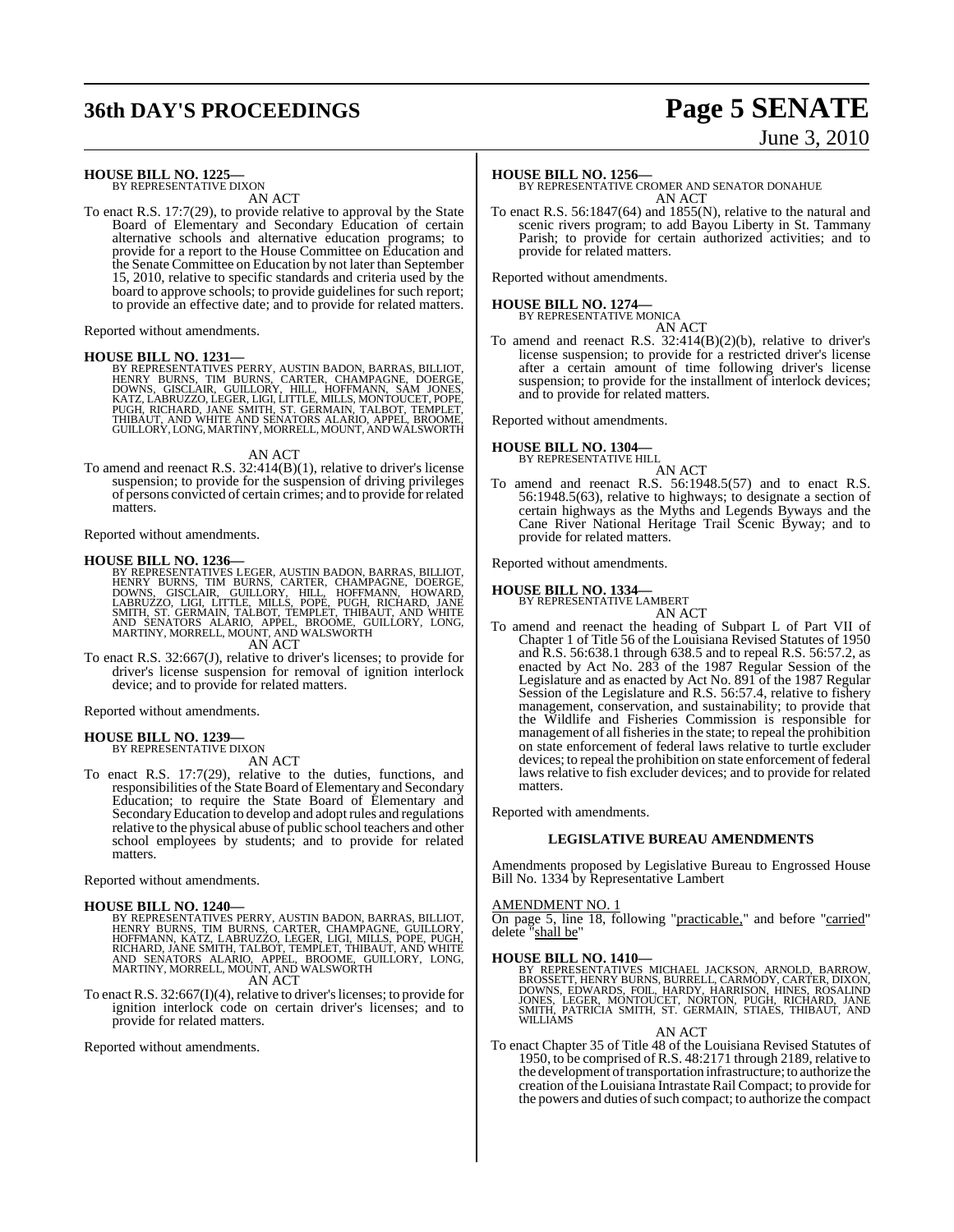## **Page 6 SENATE 36th DAY'S PROCEEDINGS**

### June 3, 2010

to issue bonds and raise revenues subject to voter approval; to provide the mechanism for entities to become a part of the Louisiana Intrastate Rail Compact under certain circumstances; and to provide for related matters.

Reported with amendments.

#### **LEGISLATIVE BUREAU AMENDMENTS**

Amendments proposed by Legislative Bureau to Reengrossed House Bill No. 1410 by Representative Michael Jackson

#### AMENDMENT NO. 1

In Senate Committee Amendment No.6 proposed by the Senate Committee on Transportation, Highways and Public Works and adopted by the Senate on June 2, 2010, on page 2, line 4, after "be" and before "and" change "know" to "known"

#### AMENDMENT NO. 2

In Senate Committee Amendment No.8 proposed by the Senate Committee on Transportation, Highways and Public Works and adopted by the Senate on June 2, 2010, on page 2, line 13, after "remainder of the line" insert "and delete line 23 in its entirety"

#### AMENDMENT NO. 3

In Senate Committee Amendment No.20 proposed by the Senate Committee on Transportation, Highways and Public Works and adopted by the Senate on June 2, 2010, on page 3, line 11, change "6" to "5"

#### AMENDMENT NO. 4

On page 10, line 3, before "with" change "same" to "roads"

#### AMENDMENT NO. 5

On page 13, line 2, following "exercise" and before "a compact" change "of" to "by"

### **HOUSE BILL NO. 1470— (Substitute for HouseBill No. 938 by Representative Michael Jackson)** BY REPRESENTATIVE MICHAEL JACKSON

AN ACT

To amend and reenact R.S. 32:1305(C) and to enact R.S. 32:1304(H) and 1306.1, relative to motor vehicles; to require certain vehicles to be inspected in certain parishes; to authorize an increased fee for inspection and maintenance programs in parishes in the nonattainment area; to permit local option elections in parishes in the nonattainment area; to provide relative to the conduct of such elections and the costs thereof; to exempt certain parishes; and to provide for related matters.

Reported without amendments.

Respectfully submitted, ROB MARIONNEAUX Chairman

#### **Adoption of Legislative Bureau Report**

On motion of Senator Marionneaux, the Legislative Bureau amendments were adopted and the Bills and Joint Resolutions were read by title and passed to a third reading.

#### **Messages from the House**

The following Messages from the House were received and read as follows:

#### **Message from the House**

#### **CONCURRING IN SENATE CONCURRENT RESOLUTIONS**

June 3, 2010

To the Honorable President and Members of the Senate:

I am directed to inform your honorable body that the House of Representatives has finally concurred in the following Senate Concurrent Resolutions:

#### **SENATE CONCURRENT RESOLUTION NO. 96—** BY SENATOR MURRAY

### A CONCURRENT RESOLUTION

To memorialize the Congress of the United States to consider recommendations to amend the Stafford Act regarding disaster recovery for Louisiana.

Reported without amendments.

#### **SENATE CONCURRENT RESOLUTION NO. 98—** BY SENATOR PETERSON

A CONCURRENT RESOLUTION

To commend the Louisiana Cancer Control Partnership and their efforts to develop the Comprehensive Cancer Control Plan for Louisiana.

Reported without amendments.

#### **SENATE CONCURRENT RESOLUTION NO. 101—** BY SENATOR DUPLESSIS A CONCURRENT RESOLUTION

To urge and request the State Board of Elementary and Secondary Education to establish a task force to review statutory provisions relative to student discipline and make recommendations for revisions that will result in student discipline laws that are comprehensive, fair, consistent, and designed to promote a conducive learning environment.

Reported without amendments.

Respectfully submitted, ALFRED W. SPEER Clerk of the House of Representatives

#### **Message from the House**

#### **ASKING CONCURRENCE IN HOUSE CONCURRENT RESOLUTIONS**

#### June 3, 2010

To the Honorable President and Members of the Senate:

I am directed to inform your honorable body that the House of Representatives has finally passed and asks your concurrence in the following House Concurrent Resolutions:

### **HOUSE CONCURRENT RESOLUTION NO. 214—** BY REPRESENTATIVE DOVE AND SENATOR CHABERT A CONCURRENT RESOLUTION

To urge and request Secretary of the Interior, Ken Salazar, to reconsider the directive that he issued which instituted sixmonth moratorium on oil and gas exploration in the Gulf of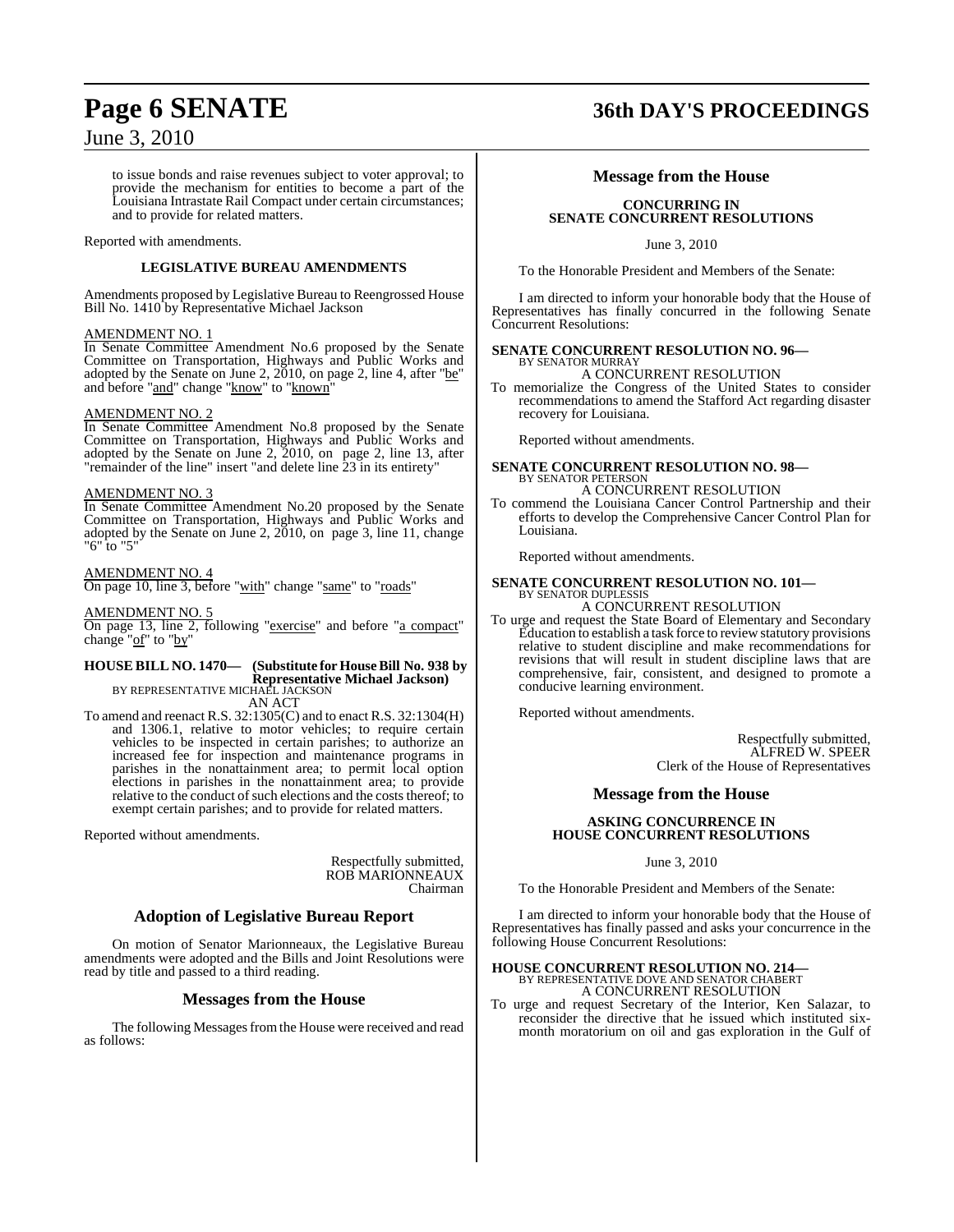### **36th DAY'S PROCEEDINGS Page 7 SENATE**

# June 3, 2010

Mexico and to possibly alter that directive to minimize the negative economic impact of such directive on the already damaged economies of the state of Louisiana and the other oil and gas producing states along the Gulf of Mexico.

> Respectfully submitted, ALFRED W. SPEER Clerk of the House of Representatives

#### **House Concurrent Resolutions**

Senator Chabert asked for and obtained a suspension of the rules to read House Concurrent Resolutions a first and second time.

### **HOUSE CONCURRENT RESOLUTION NO. 214—** BY REPRESENTATIVE DOVE AND SENATOR CHABERT

A CONCURRENT RESOLUTION

To urge and request Secretary of the Interior, Ken Salazar, to reconsider the directive that he issued which instituted sixmonth moratorium on oil and gas exploration in the Gulf of Mexico and to possibly alter that directive to minimize the negative economic impact of such directive on the already damaged economies of the state of Louisiana and the other oil and gas producing states along the Gulf of Mexico.

The resolution was read by title and referred by the President to the Committee on Natural Resources.

#### **House Bills and Joint Resolutions on Second Reading**

### **HOUSE BILL NO. 419—** BY REPRESENTATIVE BARROW

AN ACT

To enact R.S. 40:2405.6, relative to law enforcement officers; to provide for training on the use of electronic control devices; to require manufacturers to provide training; and to provide for related matters.

The bill was read by title and referred by the President to the Committee on Judiciary B.

#### **HOUSE BILL NO. 957—** BY REPRESENTATIVE LORUSSO

AN ACT

To enact R.S. 33:9038.64, relative to Orleans Parish; to create and provide for the Lake Area Taxing District within the parish; to provide relative to the boundaries, purpose, and governance of the district; to provide relative to the powers and duties of the district including the power to provide for tax increment financing; to provide for the term of the district; and to provide for related matters.

The bill was read by title and referred by the President to the Committee on Local and Municipal Affairs.

#### **HOUSE BILL NO. 1195—**

## BY REPRESENTATIVE LITTLE AND SENATOR WALSWORTH AN ACT

To amend and reenact Paragraph (6) of Section 5 of Act No. 253 of the 1952 Regular Session of the Legislature, as amended by Act No. 540 of the 1954 Regular Session of the Legislature, and Act No. 16 of the 1968 1<sup>st</sup> Extraordinary Session of the Legislature; Paragraph (15) of Section 5 of Act No. 253 of the 1952 Regular Session of the Legislature; and Section 6 of Act No. 253 of the 1952 Regular Session ofthe Legislature, as amended by Act No. 127 of the 1987 Regular Session of the Legislature, relative to the city of Bastrop; to provide relative to the powers and duties of the city; to remove certain restrictions; to provide relative to penalties for the violation of city ordinances; and to provide for related matters.

The bill was read by title and referred by the President to the Committee on Local and Municipal Affairs.

#### **HOUSE BILL NO. 1220—**

BY REPRESENTATIVE HUTTER AN ACT

To authorize the transfer of operational control of the St. Claude Avenue Bridge acrossthe Inner-Harbor Navigation Canal in the city of New Orleans from the Board of Commissioners of the Port of New Orleans to the Department of Transportation and Development.

The bill was read by title and referred by the President to the Committee on Transportation, Highways and Public Works.

#### **HOUSE BILL NO. 1337—**

BY REPRESENTATIVES ROBIDEAUX, TIM BURNS, CARMODY,<br>CARTER,CORTEZ,GREENE,HARDY,HENDERSON,KATZ,LANDRY,<br>LIGI,PEARSON,AND TUCKER AN ACT

To amend and reenact R.S. 11:62(4), (5)(a) and (c) and (10), 203, 211, 212, 214, 231, 403(5), 441(A) and (F), 444(A), 461(B), 471(A), 478(A), 551, 553 (introductory paragraph), 581, 601(B), 602, 701(5)(a),(b), and (c)(i), 761(A)(3), 768(B)(2), 778(C) and (D), 779, 1002(6)(b), 1141(A), 1144(B)(2)(a) and (3),  $1147(C)(2)(b)$ ,  $1151(A)$ ,  $1307(A)$ ,  $1310(A)$ , 1313(B)(introductory paragraph), 1316(A), 1317(A)(1)(introductory paragraph), 1318(A), 1319, 1320(A), 1321(A)(1), 1322(A)(introductory paragraph) and to enact R.S.  $11:62(5)(g)$ , 471.1, Subpart D of Part VII of Chapter 1 of Subtitle II of Title 11 of the Louisiana Revised Statutes of 1950, to be comprised of R.S. 11:611 through 619, 761(A)(4), 779.1, 1002(6)(c), 1144(B)(4), 1147(C)(2)(a)(iii), 1151.1, 1313(C), 1323, 1323.1, Part III of Chapter 4 of Subtitle II of Title 11 of the Louisiana Revised Statutes of 1950, to be comprised of R.S. 11:1345.1 through 1345.9, and R.S. 24:36(M), relative to the Louisiana State Employees' Retirement System, the Teachers' Retirement System of Louisiana, the State Police Pension and Retirement System, and the Louisiana School Employees' Retirement System; to provide relative to membership, employee contributions, benefit calculation, survivor benefits, disability benefits, and retirement eligibility for members of such systems newly hired after a certain date; to provide an effective date; and to provide for related matters.

The bill was read by title and referred by the President to the Committee on Retirement.

#### **Reports of Committees**

The following reports of committees were received and read:

#### **REPORT OF COMMITTEE ON**

#### **TRANSPORTATION, HIGHWAYS AND PUBLIC WORKS**

Senator William Joseph McPherson, Jr., Chairman on behalf of the Committee on Transportation, Highways and Public Works, submitted the following report:

#### June 3, 2010

To the President and Members of the Senate:

I am directed by your Committee on Transportation, Highways and Public Works to submit the following report:

### **HOUSE CONCURRENT RESOLUTION NO. 28—** BY REPRESENTATIVE DOVE

A CONCURRENT RESOLUTION

To approve the annual state integrated coastal protection plan for Fiscal Year 2010-2011, as adopted by the Coastal Protection and Restoration Authority.

Reported favorably.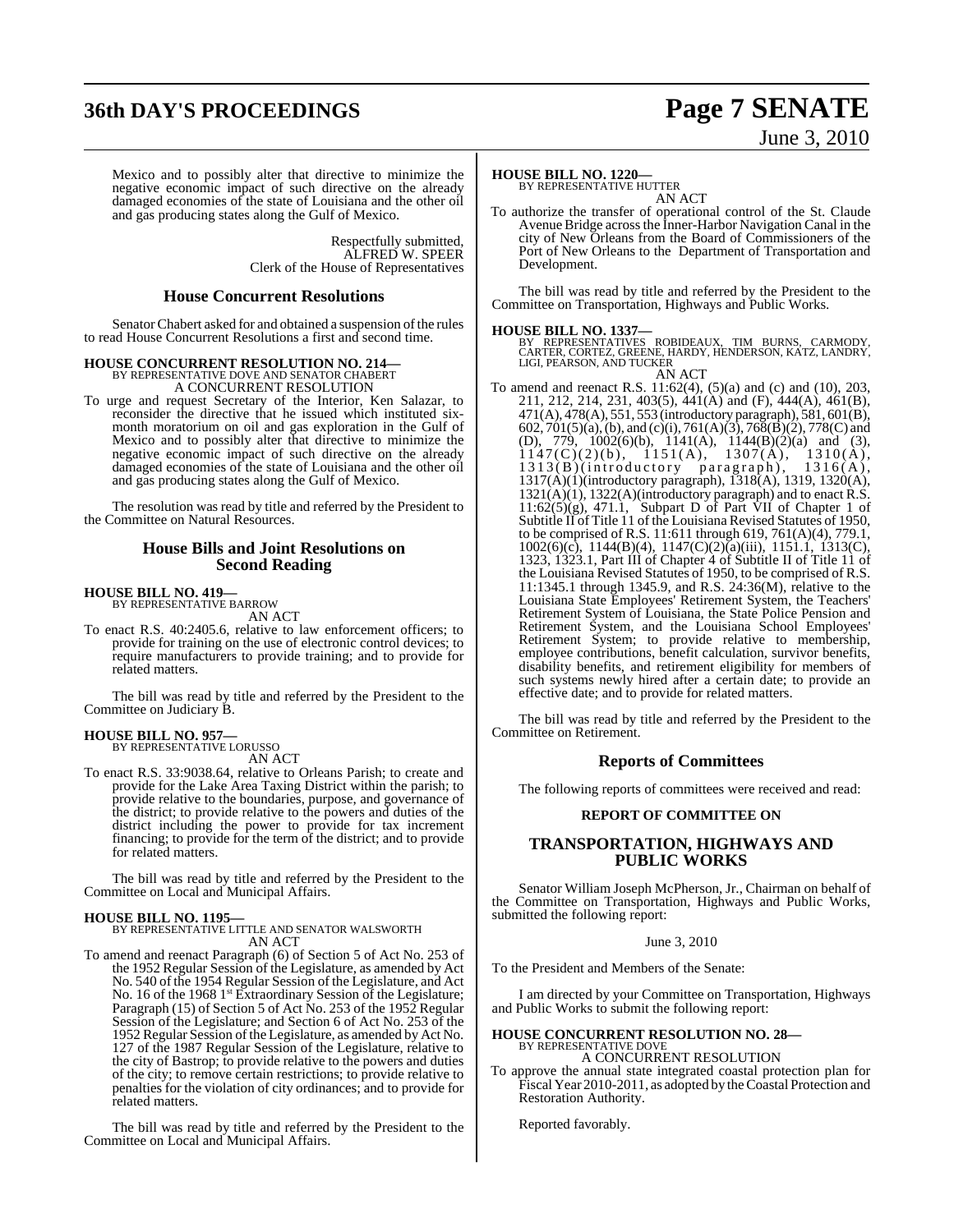### June 3, 2010

### **HOUSE BILL NO. 140—**

BY REPRESENTATIVE LITTLE AN ACT

To amend and reenactR.S. 32:297.1 and R.S. 47:462(A)(introductory paragraph) and  $(1)$  and  $(B)(3)(a)$ (introductory paragraph) and to enact R.S. 47:462(D), relative to mini-trucks; to remove restrictions on the use of mini-trucks on state roads and highways; to require the office of motor vehicles to register mini-trucks; to provide for the definition of mini-truck; and to provide for related matters.

Reported with amendments.

**HOUSE BILL NO. 351—** BY REPRESENTATIVES CONNICK AND WOOTON AND SENATOR ALARIO

AN ACT

To designate Leo Kerner/Lafitte Parkway on Louisiana Highway 3134 in Jefferson Parish from the intersection with Barataria Boulevard in Marrero to the Jean Lafitte Tourist Information Center as a Blue Star Memorial Highway.

Reported with amendments.

# **HOUSE BILL NO. 472—** BY REPRESENTATIVE MONTOUCET

AN ACT

To enact R.S. 38:2212.8 and Chapter 24 of Title 39 of the Louisiana Revised Statutes of 1950, to be comprised of R.S. 39:2181 and 2182, relative to procurement; to prohibit public entities from contracting with dealers who do not possess a valid dealer license issued by the Louisiana Motor Vehicle Commission; to require proof of certain dealers licenses; and to provide for related matters.

Reported favorably.

#### **HOUSE BILL NO. 1125—** BY REPRESENTATIVE WILLIAMS

AN ACT

To enact R.S. 32:202 and R.S. 47:463.141, relative to special prestige license plates; to provide for the creation and issuance of the "Share the Road" license plate; to provide for fees and distribution of fees; to provide for the promulgation of rules and regulations; to create the Louisiana Bicycle and Pedestrian Safety Fund; and to provide for related matters.

Reported with amendments.

#### **HOUSE BILL NO. 1137—**

BY REPRESENTATIVES WILLIAMS, AUSTIN BADON, BARROW,<br>BURRELL, CARMODY, DIXON, GISCLAIR, GUINN, HINES, ROSALIND<br>JONES, LAFONTA, NORTON, RICHMOND, SIMON, ST. GERMAIN,<br>STIAES, AND WADDELL AN ACT

To amend and reenact R.S. 17:270(A), R.S. 32:1(48) and (65), 76.1(B), 106, 197(A), 296(A), and 300.2, and R.S. 48:21(B), 163.1(A), (B), (D), (E)(introductory paragraph), (F), (G), and (H), to enact R.S.  $32:1(95)$  through  $(100)$ ,  $197(D)$  and  $(E)$ , 202, and 300.8, and R.S. 48:1 (24), and to repeal R.S. 32:197(C) and 283 and R.S. 48:163.1(C), relative to bicycles; to revise provisions relative to bicyclists and traffic; to provide for definitions; to provide for construction of bicycle facilities; and to provide for related matters.

Reported with amendments.

#### **HOUSE BILL NO. 1139—** BY REPRESENTATIVE GREENE

AN ACT

To amend and reenact R.S. 47:463.102, relative to the Rotary District 6200 special prestige license plate; to provide for the name; to provide for eligibility; to provide for distribution and use of royalty fees; and to provide for related matters.

Reported with amendments.

# **Page 8 SENATE 36th DAY'S PROCEEDINGS**

#### **HOUSE BILL NO. 1243—**

BY REPRESENTATIVE DOWNS AN ACT

To amend and reenact R.S. 38:2214(A), relative to public contracts; to remove the requirement that a public entity include the time and place for bids in its resolution; and to provide for related matters

Reported favorably.

### **HOUSE BILL NO. 1268—** BY REPRESENTATIVE BROSSETT

AN ACT

To enact R.S. 47:463.141, relative to motor vehicle special prestige license plates; to provide for the creation and issuance of such plates; to provide for the design of such plates; to provide relative to the fee and distribution of fees for such plates; to authorize the promulgation of rules and regulations; and to provide for related matters.

Reported favorably.

### **HOUSE BILL NO. 1292— (Substitute for HouseBill No. 718 by Representative Hines)**

BY REPRESENTATIVES HINÈS, ABRAMSON, ARNOLD, AUSTIN<br>BADON, BALDONE, BILLIOT, TIM BURNS, CARMODY, CONNICK,<br>GISCLAIR, HARDY, HAZEL, HENRY, HOWARD, LABRUZZO, LEGER,<br>LIGI, LORUSSO, NORTON, POPE, PUGH, RICHARD, SCHRODER,<br>SMILEY,

To enact R.S. 38:2227, relative to bidders on public projects; to provide for persons performing pre-bid services; to prohibit certain contractors from bidding on public projects; to provide for disqualifying crimes; to provide for proof of false attestations; and to provide for related matters.

Reported with amendments.

# **HOUSE BILL NO. 1339—** BY REPRESENTATIVE DOWNS

and to provide for related matters.

AN ACT To amend and reenact R.S. 32:405.1 and 407(A)(3), (4), and (5), to enact R.S. 32:407(A)(6), and to repeal R.S. 32:407(E), relative to driver's licenses for minors; to provide additional

requirements and restrictions for driver's licenses for minors;

Reported favorably.

#### **HOUSE BILL NO. 1418—**

BY REPRESENTATIVE FOIL AN ACT

To enact R.S. 32:1735.1, relative to storage of motor vehicles; to allow law enforcement agencies to place holds on motor vehicles stored at a licensed storage facility; to provide for notification; to provide for payment of the storage of the motor vehicle; and to provide for related matters.

Reported with amendments.

Respectfully submitted, JOE MCPHERSON, Chairman

#### **REPORT OF COMMITTEE ON**

### **COMMERCE, CONSUMER PROTECTION AND INTERNATIONAL AFFAIRS**

Senator Ann D. Duplessis, Chairman on behalf of the Committee on Commerce, Consumer Protection and International Affairs, submitted the following report: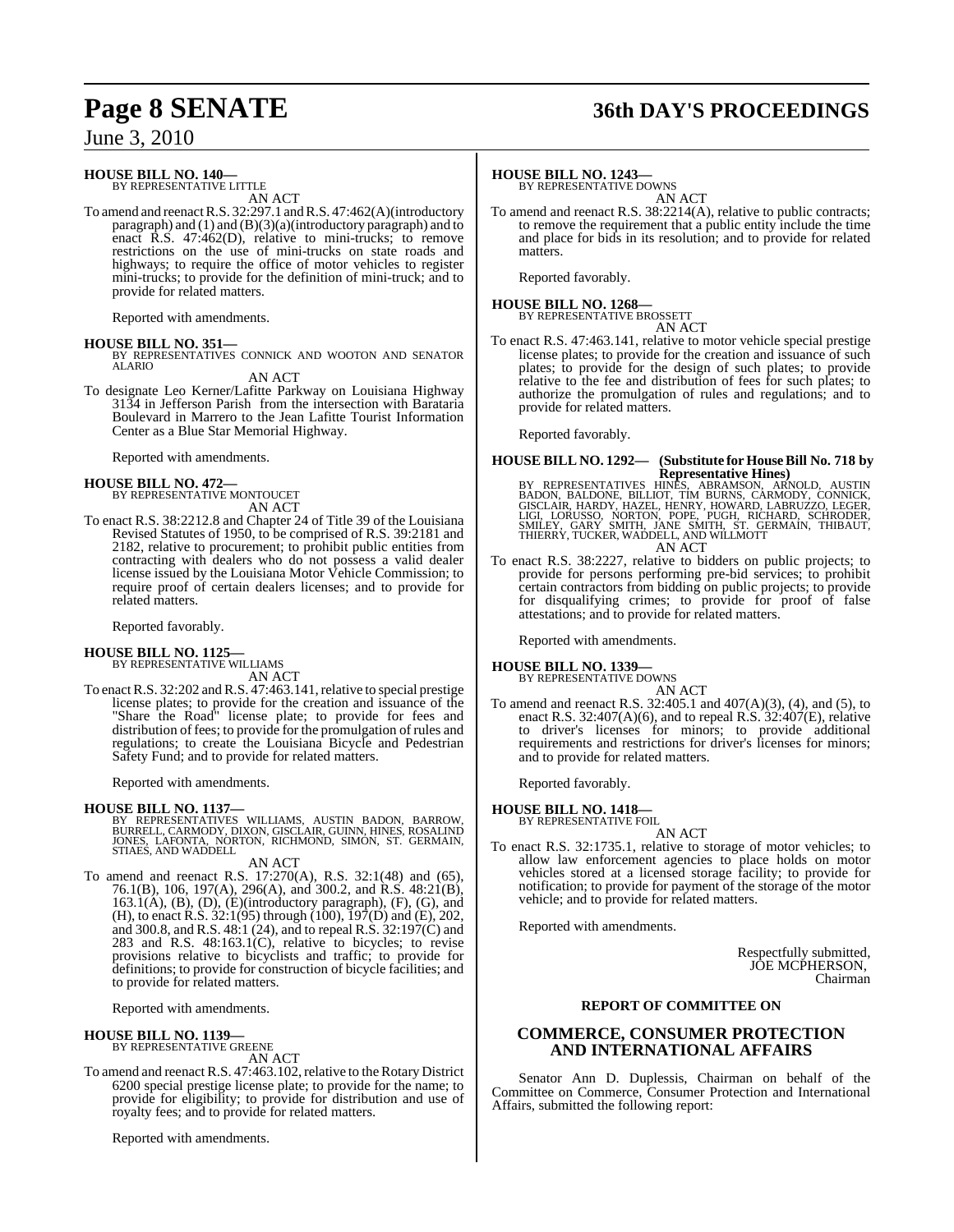# **36th DAY'S PROCEEDINGS Page 9 SENATE**

#### June 3, 2010

To the President and Members of the Senate:

I am directed by your Committee on Commerce, Consumer Protection and International Affairs to submit the following report:

#### **HOUSE CONCURRENT RESOLUTION NO. 45—** BY REPRESENTATIVE HENRY

A CONCURRENT RESOLUTION

To urge and request the Department of Economic Development to study the potential economic impact on barge line, towing, and water transportation companies if the legislature authorized an income and corporation franchise tax credit for ad valorem taxes assessed against such company's public service properties paid to political subdivisions.

Reported favorably.

# **HOUSE CONCURRENT RESOLUTION NO. 99—** BY REPRESENTATIVE GUILLORY

A CONCURRENT RESOLUTION

To urge and request all cable and satellite television providers serving the citizens of Louisiana to provide access to all three Louisiana Public Broadcasting channels to their customers.

Reported favorably.

### **HOUSE CONCURRENT RESOLUTION NO. 105—** BY REPRESENTATIVE ELLINGTON A CONCURRENT RESOLUTION

To oppose measures which would require health-related warning labels on wireless devices and packaging or require disclosure of any health-related information about wireless devices at the point of sale.

Reported favorably.

### **HOUSE CONCURRENT RESOLUTION NO. 111—** BY REPRESENTATIVE MICHAEL JACKSON A CONCURRENT RESOLUTION

To urge and request the Office of Financial Institutions to study the feasibility of creating a state-owned bank and report any findings or recommendations to the legislature prior to the start of the 2011 Regular Session of the Legislature.

Reported with amendments.

### **HOUSE BILL NO. 435—** BY REPRESENTATIVE PUGH

AN ACT

To enact R.S. 37:1464(C)(4), relative to the Real Estate Research and Education Fund; to authorize additional use of monies in the Real Estate Research and Education Fund; and to provide for related matters.

Reported favorably.

## **HOUSE BILL NO. 436—** BY REPRESENTATIVE RITCHIE

AN ACT

To amend and reenact R.S. 37:842(A)(1), 848(C), and 872(B)(1), relative to licenses issued by the Louisiana State Board of Embalmers and Funeral Directors; to repeal the licensure requirement that a funeral director be a resident of Louisiana; to repeal the licensure requirement that a crematory retort operator be a resident of Louisiana; to require funeral directing or embalming businesses to be licensed Louisiana establishments; and to provide for related matters.

Reported favorably.

### **HOUSE BILL NO. 451—**

BY REPRESENTATIVE RITCHIE AN ACT

To amend and reenact R.S. 37:831(11), (40), and (72) and 846(A)(introductory paragraph), (2), and (3), relative to solicitation by funeral homes; to define "capper", "steerer", or "runner"; to define "funeral goods and services"; to define "solicitation"; to authorize the imposition of sanctions or fines; to prohibitsolicitation by funeral home directors; and to provide for related matters.

Reported favorably.

### **HOUSE BILL NO. 590—** BY REPRESENTATIVE KLECKLEY

AN ACT

To amend and reenactR.S. 40:1568(B) and to enactR.S. 40:1568(D), relative to the state fire marshal; to provide the state fire marshal with the authority to issue subpoenas, summon witnesses, and administer oaths and affirmations when investigating fires of suspicious origin; to require fire marshal employees to serve any process that is issued by the state fire marshal when investigating fires of suspicious origin; to provide that a person who fails to properly answer a subpoena issued by the state fire marshal shall be punishable by the judge as contempt; to authorize the judge to enforce obedience by fine, imprisonment, or both; and to provide for related matters.

Reported with amendments.

#### **HOUSE BILL NO. 944—**

BY REPRESENTATIVE LEGER AN ACT

To amend and reenact R.S. 40:1629(A)(introductory paragraph) and (C), relative to cigarettes; to require certification to the attorney general of compliance with the "Cigarette Fire Safety and Firefighter Protection Act"; and to provide for related matters.

Reported favorably.

### **HOUSE BILL NO. 1042—** BY REPRESENTATIVE HENRY

AN ACT

To amend and reenact R.S. 32:1720.1, relative to stored motor vehicles; to provide that a hold harmless agreement between a holder of a lien on a motor vehicle and a storage facility or a repair or body shop shall not require notarization; and to provide for related matters.

Reported favorably.

#### **HOUSE BILL NO. 1058—**

BY REPRESENTATIVE GREENE AN ACT

To enact R.S. 6:969.18(G), relative to motor vehicles; to require disclosure of certain fees not required by law charged upon the sale of a motor vehicle; to provide for an effective date; and to provide for related matters.

Reported with amendments.

#### **HOUSE BILL NO. 1096—** BY REPRESENTATIVE HENRY

AN ACT

To amend and reenact R.S. 32:1728(D)(3), (4), and (5) and 1728.2(D)(introductory paragraph), (F)(introductory paragraph), and  $(G)(2)$  and  $(6)$  and to enact R.S. 32:1728 $(D)(6)$ , relative to the disposal of stored motor vehicles; to require a receipt of certificate of mailing to show proof of mailing of notices; to require submission of a photograph of the vehicle prior to disposal; to provide for the inspection of a stored motor vehicle prior to disposal; to require applications for crushing vehicles to be completed in a format specified by the Department of Public Safety and Corrections; and to provide for related matters.

Reported favorably.

June 3, 2010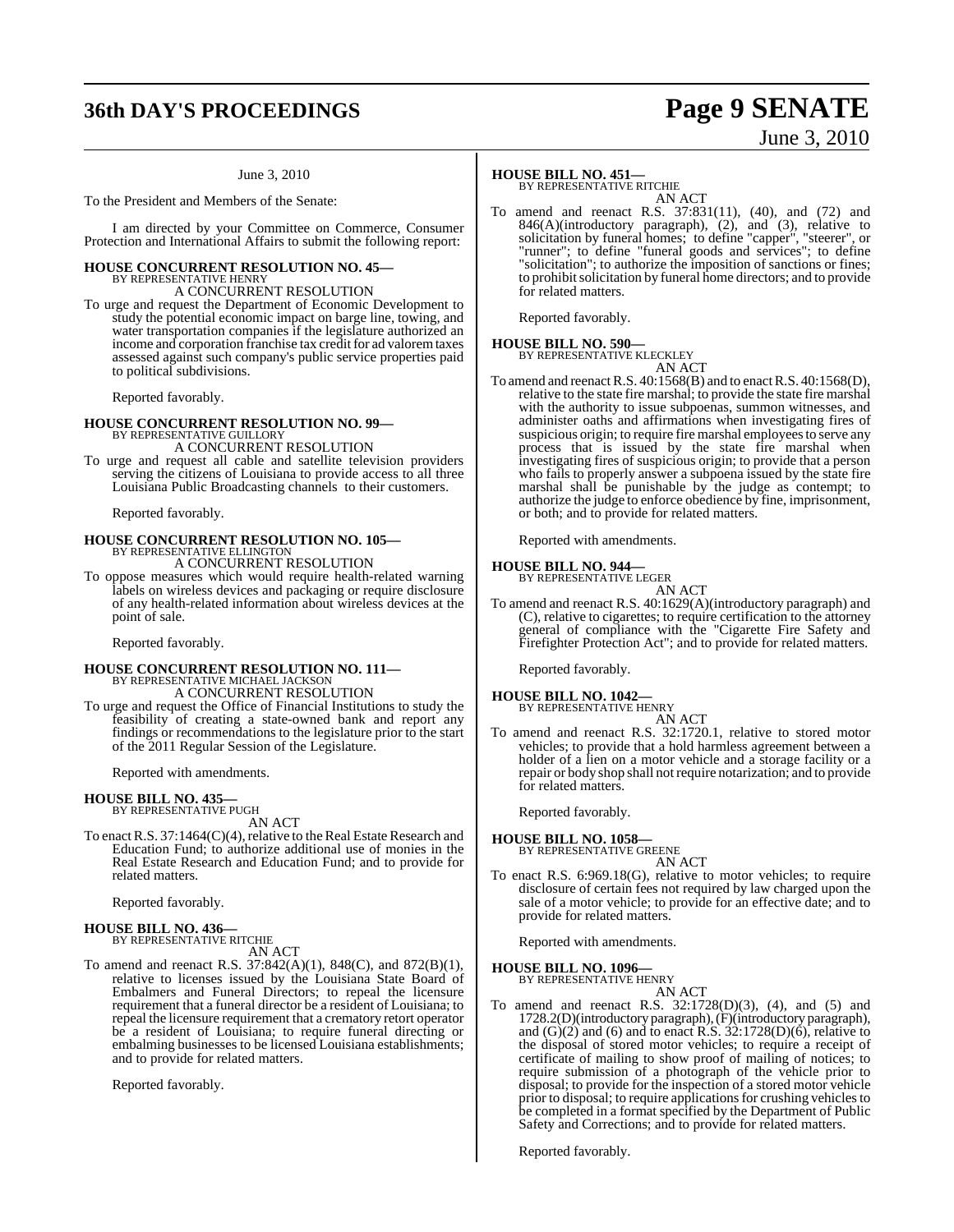### **Page 10 SENATE 36th DAY'S PROCEEDINGS**

June 3, 2010

#### **HOUSE BILL NO. 1189—**

BY REPRESENTATIVE WADDELL AN ACT

To amend and reenact R.S. 32:781(13)(a)(i), 783(F)(3) and (6) and (G), 784(A)(4), 791(A)(1), (B)(1) and (4)(a), (G)(1), and (J), 792(A)(introductory paragraph) and (B)(introductory paragraph), and  $802(D)$ ,  $(F)$ , and  $(G)$  and to enact R.S.  $32:781(17)$  and  $(18)$ ,  $784(A)(5)$  and  $(D)$ , and 794, relative to the Louisiana Used Motor Vehicle Commission; to define "used motor vehicle dealer"; to define "public or retail motor vehicle auction"; to define "wholesale motor vehicle auction"; to provide for the sale of a used motor vehicle "as is"; to provide for the commission's power to hold hearings; to establish a license for rental motor vehicle dealers; to authorize offpremises permits; to provide for the Louisiana Used Motor Vehicle Commission Fund; to provide for application procedures; to provide for expiration of licenses; to provide for a bond requirement; to provide for education requirements; to repeal expired provisions; to provide for denial of a license; to authorize revocation or suspension of a license, issuance of a civil fine or penalty, or injunction for certain acts; to provide for wholesale motor vehicle auction violations; to provide for suspension, revocation, or refusal of a license or permit for committing an unlawful action during a wholesale motor vehicle auction; to authorize an injunction or civil fines and penalties for committing an unlawful action during awholesalemotor vehicle auction; and to provide for related matters.

Reported with amendments.

**HOUSE BILL NO. 1321—** BY REPRESENTATIVE MICHAEL JACKSON AN ACT

To enact R.S. 9:1105, relative to storage tanks; to provide for certain rights relative to the placement of certain storage tanks; to provide for an exemption; to provide for preemption; and to provide for related matters.

Reported with amendments.

**HOUSE BILL NO. 1347—** BY REPRESENTATIVE DIXON AND SENATORS MCPHERSON AND B. GAUTREAUX

AN ACT

To amend and reenact R.S. 51:61, 64, and 65, relative to foreign trade zones; to provide for a board making an application to be designated as a foreign trade zone; and to provide for related matters.

Reported favorably.

#### **HOUSE BILL NO. 1350—**

BY REPRESENTATIVE ARNOLD AN ACT

To amend and reenact R.S. 9:3514(B), relative to the Louisiana Consumer Credit Law; to require disclosure of applicable fees in written consumer credit contracts and agreements; and to provide for related matters.

Reported favorably.

Respectfully submitted, ANN D. DUPLESSIS Chair

#### **Senate Bills and Joint Resolutions on Second Reading Reported by Committees**

### **SENATE BILL NO. 547—** BY SENATOR MARIONNEAUX

AN ACT

To enact Civil Code Article 2315.8, relative to offenses and quasi offenses; to provide for exemplary damages; and to provide for related matters.

Reported with amendments by the Committee on Judiciary A.

#### **SENATE COMMITTEE AMENDMENTS**

Amendments proposed by Senate Committee on Judiciary A to Original Senate Bill No. 547 by Senator Marionneaux

#### AMENDMENT NO. 1

On page 1, line 6, after "**Art. 2315.8.**" delete the remainder of the line and insert "**Additional damages; certain activities**"

#### AMENDMENT NO. 2

On page 1, line 8, after "**awarded**" delete the remainder of the line and line 9 and insert "**, if it is proved that the plaintiff's injuries were caused by the defendant's wanton or reckless disregard for public safety in the drilling, equipping, operating, or producing of an oil or gas well, or in the commercial storage, handling, or transportation of oil, gas, product of oil or gas, or hazardous or toxic substance.**"

#### AMENDMENT NO. 3

On page 1, line 10, after "Section 2." delete the remainder of the line and lines 11 through 14 and insert the following "The provisions of this Act shall be retroactive to March 29, 2010."

On motion of Senator Quinn, the committee amendment was adopted. The amended bill was read by title, ordered engrossed and passed to a third reading.

### **SENATE BILL NO. 642—** BY SENATOR MORRELL

AN ACT

To enact Code of Criminal Procedure Art. 334.3(A)(4), relative to bail; to provide for release on bail; to provide for forfeiture or revocation of bail; to provide for procedure; and to provide for related matters.

Reported with amendments by the Committee on Judiciary B.

#### **SENATE COMMITTEE AMENDMENTS**

Amendments proposed by Senate Committee on Judiciary B to Original Senate Bill No. 642 by Senator Morrell

#### AMENDMENT NO. 1

On page 1, line 15, after "**consents.**" insert "**Previous instances of revocation or forfeiture of bail in unrelated cases is admissible at that contradictory hearing. The relief shall only be available at the first instance of revocation or forfeiture of that bail and within six months of the posting of the bail.**"

On motion of Senator Martiny, the committee amendment was adopted. The amended bill was read by title, ordered engrossed and passed to a third reading.

#### **Senate Bills and Joint Resolutions on Second Reading**

#### **SENATE BILL NO. 807— (Substitute of Senate Bill No. 657 by Senator Hebert)**

BY SENATOR HEBERT

AN ACT To amend and reenact R.S. 39:1308 and 1310 and to enact R.S. 39:1309(E), relative to local government budgets; to require certain budgetary information to be published on the official Internet website or portal of the district attorney for the Sixteenth Judicial District; to provide for an effective date; and to provide for related matters.

On motion of Senator Michot the bill was read by title, ordered engrossed and passed to a third reading.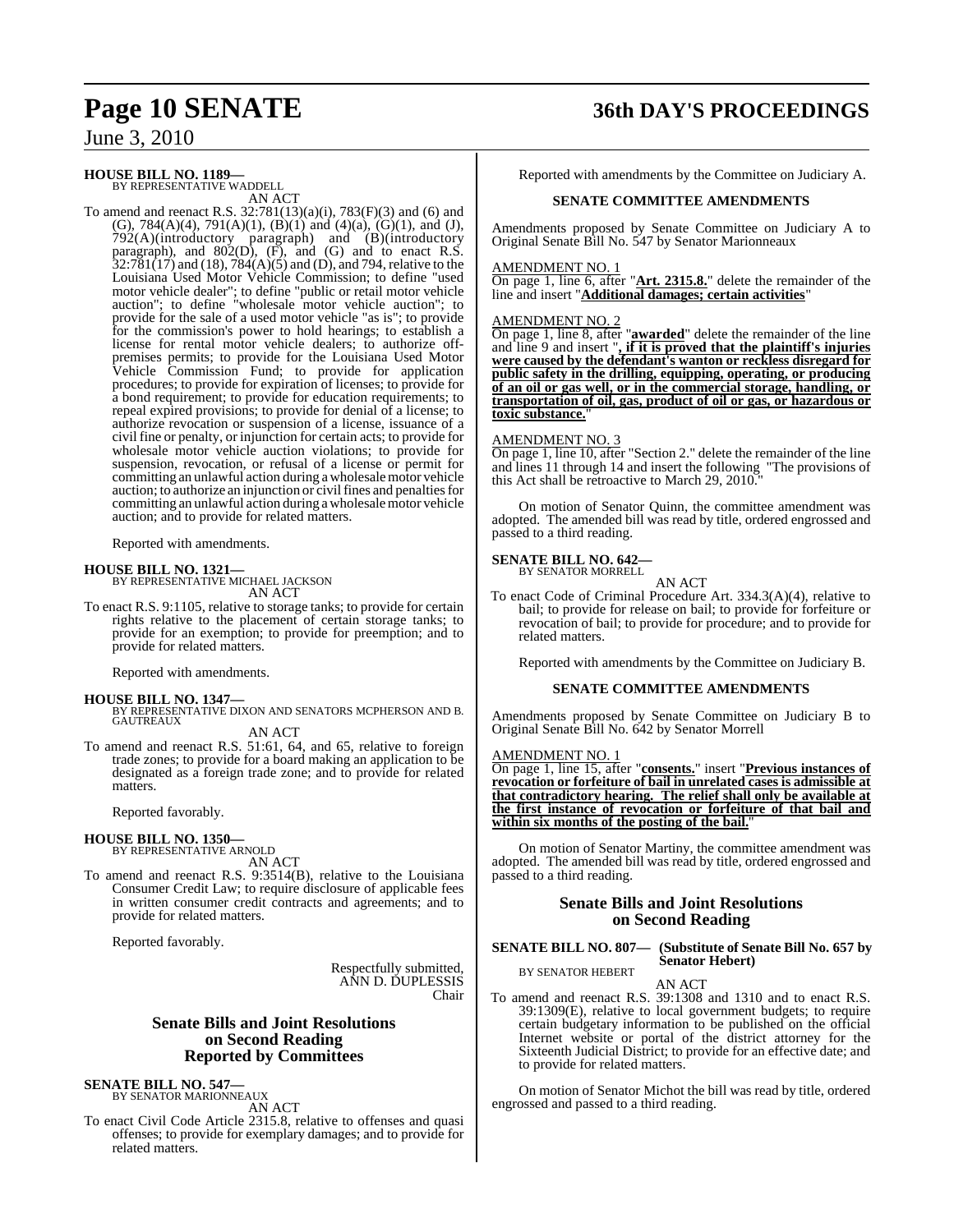# **36th DAY'S PROCEEDINGS Page 11 SENATE**

# June 3, 2010

#### **Senate Bills and Joint Resolutions on Second Reading Reported by Committees, Subject to Call**

### **Called from the Calendar**

Senator Marionneaux asked that Senate Bill No. 432 be called from the Calendar.

### **SENATE BILL NO. 432—** BY SENATOR MARIONNEAUX

A JOINT RESOLUTION

Proposing to Article VII, Section 4(B) and to repeal Article IX, Section 9 of the Constitution of Louisiana, relative to taxes related to natural resources and the use of such taxes; to repeal certain severance taxes; to allow certain natural resources to be subject to the levy of a tax upon hydrocarbon processing in the state imposed under the legislature's general authority to tax under the Constitution of Louisiana; to require certain dedications if such tax is levied; to provide for distribution of the revenues from such tax; and to specify an election for submission of the proposition to electors and provide a ballot proposition.

Reported without action by the Committee on Revenue and Fiscal Affairs.

Senator Marionneaux moved that the bill be ordered engrossed and passed to a third reading.

Senator Donahue objected.

#### **ROLL CALL**

The roll was called on the substitute motion with the following result:

#### YEAS

| Mr. President<br>Adley<br>Amedee<br><b>Broome</b><br>Claitor<br>Dorsey<br>Duplessis<br>Total - 19 | Gautreaux B<br><b>Hebert</b><br>Jackson<br>LaFleur<br>Marionneaux<br>McPherson<br>Morrell<br><b>NAYS</b> | Murray<br><b>Nevers</b><br>Peterson<br>Ouinn<br>Thompson |
|---------------------------------------------------------------------------------------------------|----------------------------------------------------------------------------------------------------------|----------------------------------------------------------|
| Alario<br>Appel<br>Chabert<br>Cheek<br>Donahue<br>Erdey<br>Total - 18                             | Gautreaux N<br>Guillory<br>Heitmeier<br>Long<br>Martiny<br>Michot<br><b>ABSENT</b>                       | Morrish<br>Mount<br>Riser<br>Shaw<br>Smith<br>Walsworth  |
| Crowe<br>Total - $2$                                                                              | Kostelka                                                                                                 |                                                          |

Senator McPherson asked for a ruling from the Chair as to the vote required on the motion.

The Chair ruled that the vote required was a majority of the members present and voting. Therefore, the bill was ordered engrossed and passed to a third reading.

#### **House Bills and Joint Resolutions on Second Reading Reported by Committees**

**HOUSE BILL NO. 20—**<br>BY REPRESENTATIVES SIMON, BALDONE, BARROW, HENRY BURNS, TIM BURNS, BURRELL, CARMODY, CHANDLER, CHANEY, CONNICK,<br>CROMER, DOVE, GISCLAIR, GUILLORY, GUINN, HINES, HOWARD,<br>KATZ, LAMBERT, LIGI, LITTLE, MILL

AN ACT

To amend and reenact R.S. 15:1503(2) and to enact R.S. 15:1503(13), relative to mandatory reporting of abuse of adults; to amend the definition of "abuse"; to provide for a definition of "sexual abuse"; and to provide for related matters.

Reported favorably by the Committee on Judiciary C. The bill was read by title and referred to the Legislative Bureau.

#### **HOUSE BILL NO. 30—**

BY REPRESENTATIVE WOOTON AN ACT

To amend and reenact R.S. 15:825.2(A), relative to special agents of the Department of Public Safety and Corrections; to increase the pool of employees who are eligible to be appointed special agents; and to provide for related matters.

Reported favorably by the Committee on Judiciary B. The bill was read by title and referred to the Legislative Bureau.

#### **HOUSE BILL NO. 47—**

BY REPRESENTATIVE WOOTON AN ACT

To amend and reenact R.S.  $27:308.1(E)$ , relative to civil penalties for violations of the Video Draw Poker Devices Control Law; to provide for the remote shutdown of devices for failure to remit civil penalties; and to provide for related matters.

Reported with amendments by the Committee on Judiciary B.

#### **SENATE COMMITTEE AMENDMENTS**

Amendments proposed by Senate Committee on Judiciary B to Reengrossed House Bill No. 47 by Representative Wooton

#### AMENDMENT NO. 1

On page 1, line 2, after "R.S. 27:" delete the remainder line and insert "3(13) and 308.1(E), relative to the Gaming Control Law;"

#### AMENDMENT NO. 2

On page 1, line 3, change "Draw Poker Devices Control Law;" to "to provide for definitions;

#### AMENDMENT NO. 3

On page 1, line 6, after "Section 1." delete the remainder of the line and insert: "R.S. 27:3(13) and 308.1(E) are hereby amended and reenacted to read as follow:"

#### AMENDMENT NO. 4

On page 1, between lines 6 and 7, insert the following: "§3. Definitions

For the purposes of this Title, the following terms have the following meanings, unless the context clearly indicates otherwise: \* \* \*

(13) "Institutional investor" means a person that is:

(a) A plan or trust established and maintained by the United States Government, a state, or a political subdivision of a state for the benefit of its respective employees.

(b) An investment company that is registered under the Investment Company Act of 1940.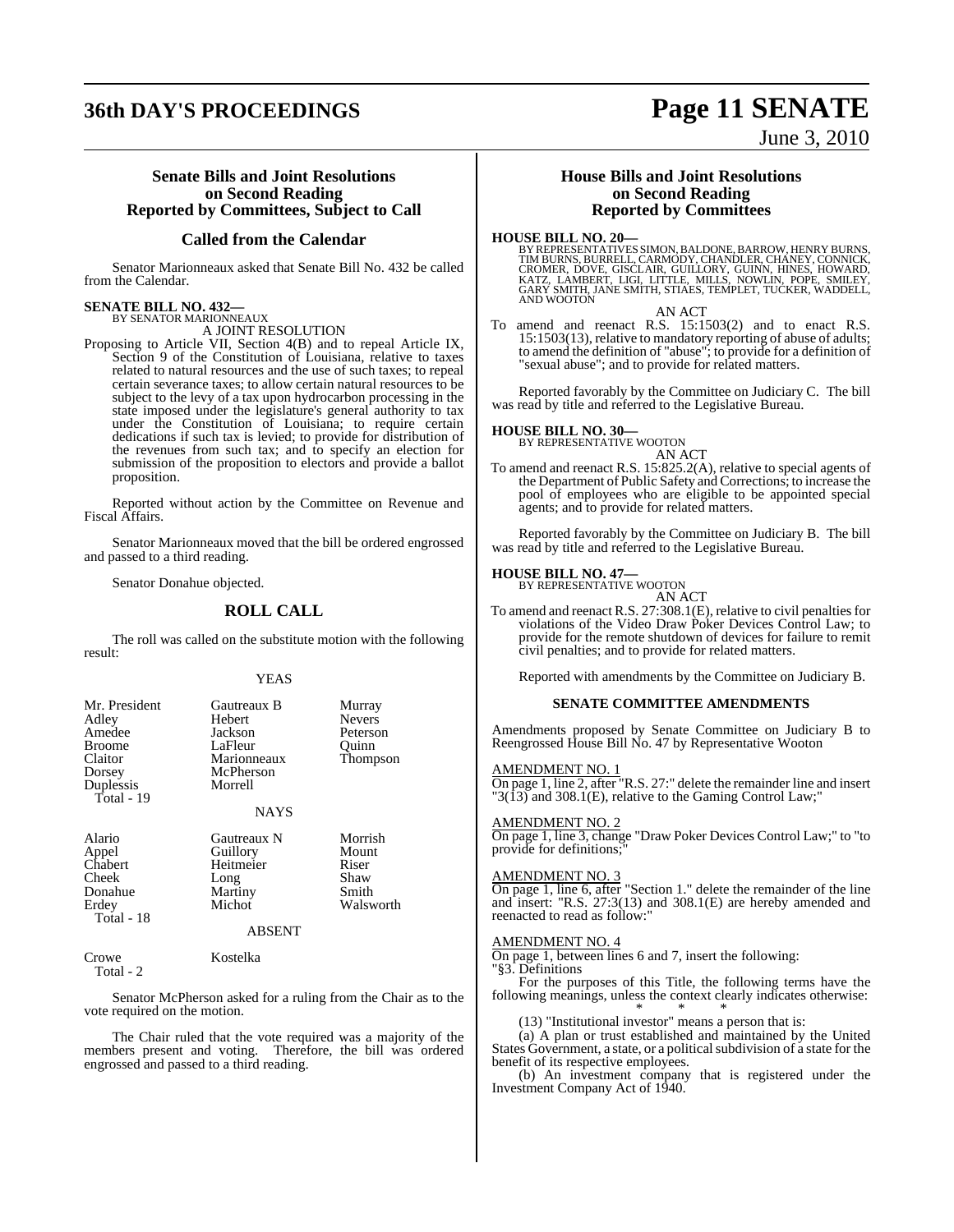# **Page 12 SENATE 36th DAY'S PROCEEDINGS**

### June 3, 2010

(c) A Collective Investment Trust organized by a bank under Part Nine of the rules of the Comptroller of the Currency. (d) A closed end investment trust registered with the United

States Securities and Exchange Commission. (e) A mutual fund.

(f) A life insurance company or property and casualty insurance company.

(g) A federal or state bank.

(h) An investment advisor registered under the Investment Advisors Act of 1940.

(i) Any other regulated investor as the board may determine in its sole discretion consistent with the provisions of this Title. \* \* \*"

#### AMENDMENT NO. 5

On page 1, line 11, after " $(2)$ " insert " $(i)$ "

#### AMENDMENT NO. 6

On page 1, line 12, after "operated" and before "or" insert "at" and change "entity" to "location"

#### AMENDMENT NO. 7

On page 1, line 13, after "penalty." delete the remainder of the line and insert "The provisions of this Item shall only apply in those instances where no administrative hearing has been timely requested.

#### AMENDMENT NO. 8

On page 1, between lines 14 and 15, insert the following: "(ii) Upon payment of the penalty, the devices shall be reactivated."

On motion of Senator Martiny, the committee amendment was adopted. The amended bill was read by title and referred to the Legislative Bureau.

#### **HOUSE BILL NO. 52—** BY REPRESENTATIVE PERRY

AN ACT

To amend and reenact Code of Criminal Procedure Article 894.4, relative to probation and parole; to remove provisions authorizing the extension of a period of parole from completion of a monetary obligation; and to provide for related matters.

Reported favorably by the Committee on Judiciary C. The bill was read by title and referred to the Legislative Bureau.

# **HOUSE BILL NO. 58—** BY REPRESENTATIVE TIM BURNS

AN ACT

To amend and reenact R.S. 9:2087(B), relative to trusts; to provide for the delegation of certain duties by the trustee; and to provide for related matters.

Reported favorably by the Committee on Judiciary A. The bill was read by title and referred to the Legislative Bureau.

# **HOUSE BILL NO. 66—** BY REPRESENTATIVE TIM BURNS

AN ACT

To amend and reenact R.S. 9:2371, relative to donations inter vivos; to provide for acceptance of donations of immovable property; to provide for recordation; to provide form requirements; and to provide for related matters.

Reported favorably by the Committee on Judiciary A. The bill was read by title and referred to the Legislative Bureau.

#### **HOUSE BILL NO. 80—**

BY REPRESENTATIVE TIM BURNS AN ACT

To amend and reenact Code of Civil Procedure Article 3061, relative to judgments of possession; to provide for the automatic inclusion of the terms of a testamentary usufruct; to provide for

the automatic inclusion of the terms of a testamentary trust; and to provide for related matters.

Reported favorably by the Committee on Judiciary A. The bill was read by title and referred to the Legislative Bureau.

# **HOUSE BILL NO. 102—** BY REPRESENTATIVE EDWARDS

AN ACT

To amend and reenact R.S.  $44:9(K)(2)$  and to enact R.S.  $44:9(K)(3)$ , relative to expungement of arrest records in misdemeanor and felony cases; to provide that no fee shall be charged in certain expungement cases; and to provide for related matters.

Reported favorably by the Committee on Judiciary B. The bill was read by title and referred to the Legislative Bureau.

#### **HOUSE BILL NO. 108—**

BY REPRESENTATIVE BARRAS AN ACT

To amend and reenact Code of Civil Procedure Article 4843(F), relative to city courts; to increase the jurisdictional amount in dispute for the city courts of New Iberia and Jeanerette; and to provide for related matters.

Reported favorably by the Committee on Judiciary A. The bill was read by title and referred to the Legislative Bureau.

#### **HOUSE BILL NO. 112—**

BY REPRESENTATIVE LITTLE AN ACT

To enact R.S. 14:329, relative to offenses affecting the public generally; to create the crime of interfering with a law enforcement investigation; to provide for definitions; to provide for penalties; and to provide for related matters.

Reported favorably by the Committee on Judiciary C. The bill was read by title and referred to the Legislative Bureau.

### **HOUSE BILL NO. 120—** BY REPRESENTATIVE ROY

AN ACT

To amend and reenact Code of Criminal Procedure Article 894.1(D) and (E)(introductory paragraph), relative to sentencing; to provide for certain obligations of the sentencing court and the Department of Public Safety and Corrections; and to provide for related matters.

Reported favorably by the Committee on Judiciary B. The bill was read by title and referred to the Legislative Bureau.

#### **HOUSE BILL NO. 121—**

BY REPRESENTATIVE MILLS AN ACT

To amend and reenact R.S. 40:964(Schedule III)(E)(9) and R.S. 40:966(B)(3), (E), and (F), to enact R.S. 40:964(Schedule I)(C)(13.1), (16.1), (32), (Schedule II)(A)(1)(s), (B)(28), and  $(C)(7)$ , (Schedule III) $(E)(12.1)$ , (15.1), and (44.1), (Schedule  $IV(B)(4.1)$  and  $(22.1)$ , and  $(Schedule V)(D)(2)$ , and to repeal R.S. 40:964(Schedule IV)(B)(52), relative to the Uniform Controlled Dangerous Substances Law; to add certain drugs to Schedules I, II, III, IV, and V; to provide for technical changes; and to provide for related matters.

Reported favorably by the Committee on Judiciary C. The bill was read by title and referred to the Legislative Bureau.

**HOUSE BILL NO. 180—** BY REPRESENTATIVES ROY, POPE, AND JANE SMITH AN ACT

To amend and reenact R.S. 15:587.1(B) andR.S. 44:9(F),(G), and (I) and to enact R.S. 15:587(A)(1)(f), relative to criminal records; to amend provisions regarding criminal background checks; to provide entities with access to criminal history information; to provide for the type of information available to those entities; to provide for confidentiality; and to provide for related matters.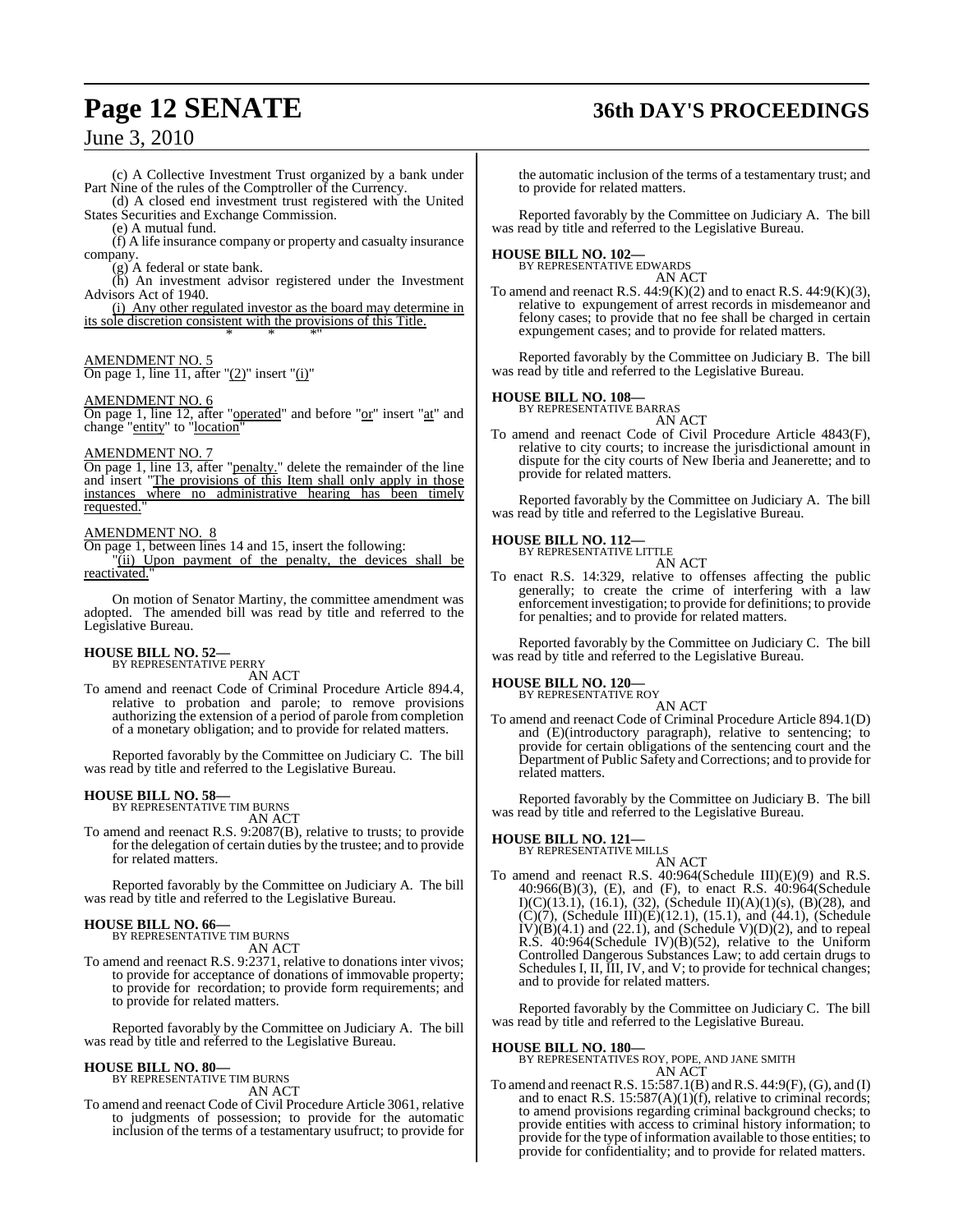# **36th DAY'S PROCEEDINGS Page 13 SENATE**

# June 3, 2010

Reported favorably by the Committee on Judiciary B. The bill was read by title and referred to the Legislative Bureau.

HOUSE BILL NO. 191—<br>
BY REPRESENTATIVES PERRY, ANDERS, ARNOLD, BOBBY BADON,<br>
BALDONE, BARRAS, BILLIOT, BROSSETT, BURFORD, HENRY BURNS, TIM BURNS, CARTER, CHAMPAGNE, CHANEY, CONNICK, CROMER,<br>
DOERGE, DOVE, HARDY, HENDERSON,

To amend and reenact R.S. 15:529.1(A), (C), (D), and (E), relative to the habitual offender law; to provide for increased penalties for multiple sex offenses; to repeal statutory language authorizing the use of juvenile adjudications of delinquency to enhance penalty provisions for felony offenses; to provide for technical changes; and to provide for related matters.

Reported favorably by the Committee on Judiciary C. The bill was read by title and referred to the Legislative Bureau.

**HOUSE BILL NO. 194—** BY REPRESENTATIVE PATRICIA SMITH AN ACT

To amend and reenact R.S.  $15:571.3(A)(1)$  and  $(B)(2)(a)$  and 574.4(B), relative to criminal sentences of certain offenders; to provide for the earning rate of diminution of sentence for an inmate convicted of a crime of violence; to reduce the percentage of the length of sentence a person convicted of a crime of violence must serve before being eligible for parole; and to provide for related matters.

Reported favorably by the Committee on Judiciary C. The bill was read by title and referred to the Legislative Bureau.

### **HOUSE BILL NO. 212—** BY REPRESENTATIVE WADDELL

AN ACT

To enact R.S. 9:203(E)(8), relative to marriage officiants, judges, and justices of the peace; to provide for the extension of authority for certain federal judges to preside over a marriage ceremony for a particular period of time; and to provide for related matters.

Reported favorably by the Committee on Judiciary A. The bill was read by title and referred to the Legislative Bureau.

# **HOUSE BILL NO. 232—** BY REPRESENTATIVE GEYMANN

AN ACT

To amend and reenact R.S. 14:43(A)(2), relative to simple rape; to clarify provisions regarding simple rape; and to provide for related matters.

Reported favorably by the Committee on Judiciary C. The bill was read by title and referred to the Legislative Bureau.

#### **HOUSE BILL NO. 233—**

BY REPRESENTATIVE GEYMANN

AN ACT

To repeal R.S. 40:1238.1(B), relative to the sale, distribution, or possession of legend drugs without a prescription; to repeal provisions regarding Carisoprodol as a legend drug.

Reported favorably by the Committee on Judiciary C. The bill was read by title and referred to the Legislative Bureau.

## **HOUSE BILL NO. 243—** BY REPRESENTATIVE WOOTON

AN ACT

To amend and reenact R.S. 15:254.9(B)(1), relative to Plaquemines Parish; to provide with respect to the witness fee fund; to provide for the payment of benefits for employees of the Plaquemines Parish Sheriff's Office; and to provide for related matters.

Reported favorably by the Committee on Judiciary B. The bill was read by title and referred to the Legislative Bureau.

### **HOUSE BILL NO. 264—** BY REPRESENTATIVE WILLMOTT

AN ACT

To amend and reenact R.S. 40:1299.39(A)(1)(a)(ii)(introductory paragraph) and 1299.41(A)(10), relative to medical malpractice; to provide for certain persons to be included in the definition of health care provider under the private and state medical malpractice acts; and to provide for related matters.

Reported favorably by the Committee on Judiciary A. The bill was read by title and referred to the Legislative Bureau.

#### **HOUSE BILL NO. 271—**

BY REPRESENTATIVE MILLS

AN ACT

To enact R.S. 14:102.24, relative to offenses affecting the public generally; to create the crime of unlawfully supplying any product for the purpose of falsifying a screening test; to provide for penalties; to create certain presumptions; to provide for definitions; and to provide for related matters.

Reported favorably by the Committee on Judiciary B. The bill was read by title and referred to the Legislative Bureau.

**HOUSE BILL NO. 276—** BY REPRESENTATIVES LEGER, HINES, AND BROSSETT A JOINT RESOLUTION

Proposing to amend Article I, Section 4(H)(1) of the Constitution of Louisiana, to provide relative to the sale of certain expropriated property; to provide an exception for the sale of property expropriated for the removal of a threat to public health or safety; to provide for submission of the proposed amendment to the electors; and to provide for related matters.

Reported favorably by the Committee on Judiciary A. The bill was read by title and referred to the Legislative Bureau.

#### **HOUSE BILL NO. 294—**

BY REPRESENTATIVE LEGER AN ACT

To amend and reenact R.S. 46:2751(B)(1) and to enact R.S. 46:2751(B)(3), relative to the Juvenile Justice Reform Act Implementation Commission; to provide with respect to the composition ofthe commission; to provide for the chairmanship of the commission; and to provide for related matters.

Reported with amendments by the Committee on Judiciary B.

#### **SENATE COMMITTEE AMENDMENTS**

Amendments proposed by Senate Committee on Judiciary B to Reengrossed House Bill No. 294 by Representative Leger

#### AMENDMENT NO. 1

On page 2, between lines 5 and 6, insert the following:  $\overline{g}$ ) One representative appointed by the state public defender."

On motion of Senator Martiny, the committee amendment was adopted. The amended bill was read by title and referred to the Legislative Bureau.

### **HOUSE BILL NO. 320—**

BY REPRESENTATIVE RICHARDSON AN ACT

To enact R.S. 15:33, relative to forfeiture; to provide for the confiscation and destruction of items used in the commission of an offense; to provide for exceptions; to provide for definitions; and to provide for related matters.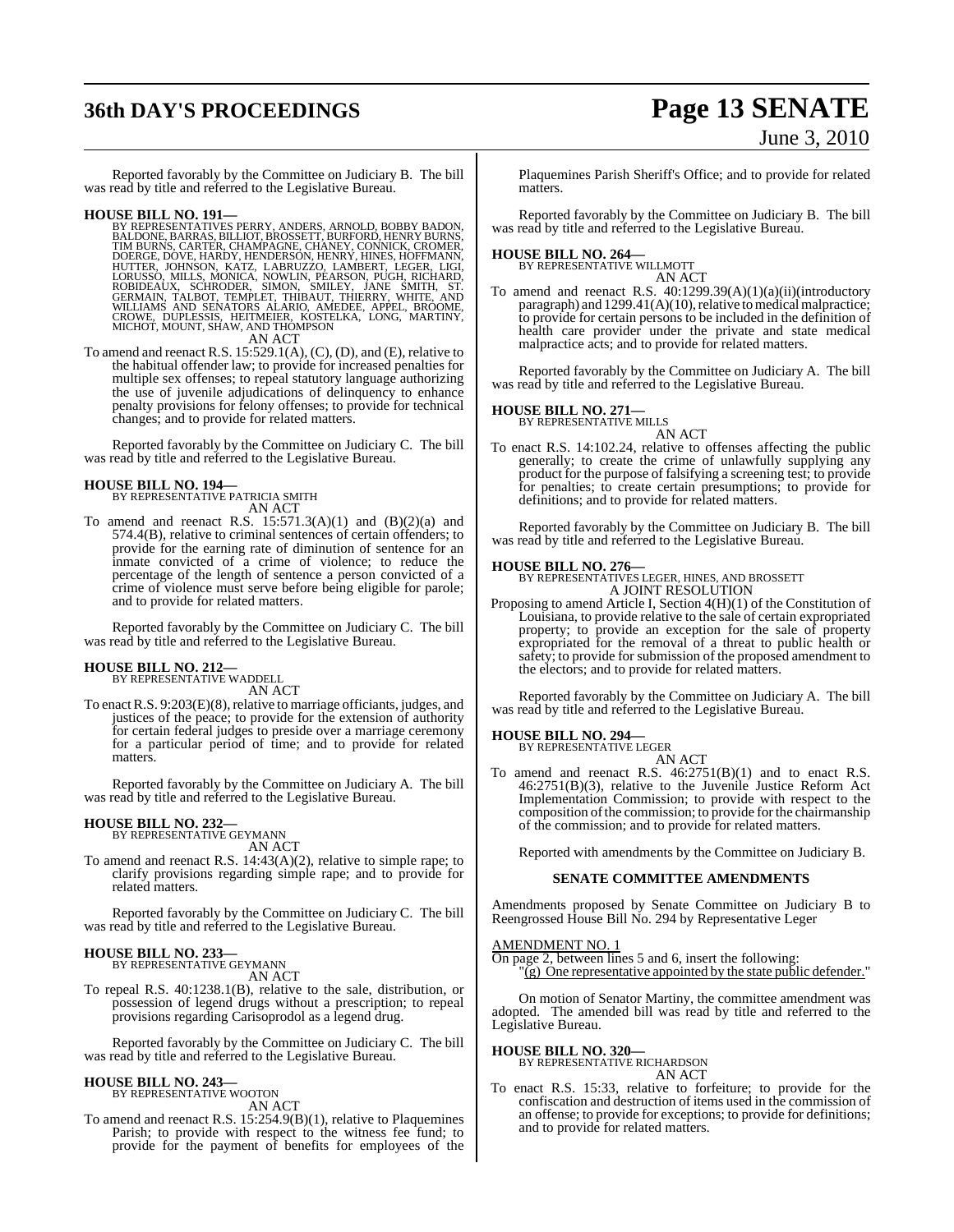### **Page 14 SENATE 36th DAY'S PROCEEDINGS**

### June 3, 2010

Reported favorably by the Committee on Judiciary B. The bill was read by title and referred to the Legislative Bureau.

### **HOUSE BILL NO. 357—** BY REPRESENTATIVE GALLOT

AN ACT

To enact R.S. 35:412, relative to notaries public; to provide for the appointment of certain persons licensed to practice law in Louisiana as notaries public ex officio; to provide for statewide authority; to require bond or insurance; and to provide for related matters.

Reported favorably by the Committee on Judiciary A. The bill was read by title and referred to the Legislative Bureau.

#### **HOUSE BILL NO. 408—**

BY REPRESENTATIVE LEGER AN ACT

To amend and reenact R.S.  $14:102.6(A)(2)$ , relative to the seizure and destruction of dogs and equipment used in dogfighting; to authorize certain persons to humanely euthanize dogs seized in connection with dogfighting; and to provide for related matters.

Reported favorably by the Committee on Judiciary C. The bill was read by title and referred to the Legislative Bureau.

#### **HOUSE BILL NO. 428—** BY REPRESENTATIVE LEGER

AN ACT

To amend and reenact R.S.  $14:102.2(C)$ , relative to offenses affecting public sensibility; to provide with respect to the seizure of animals treated cruelly; and to provide for related matters.

Reported with amendments by the Committee on Judiciary C.

#### **SENATE COMMITTEE AMENDMENTS**

Amendments proposed by Senate Committee on Judiciary C to Engrossed House Bill No. 428 by Representative Leger

#### AMENDMENT NO. 1

On page 1, line 18, after "shall" delete the remainder of the line and delete lines 19 and 20 in their entirety

#### AMENDMENT NO. 2

On page 2, at the beginning of line 1, delete "(ii) The amount of the bond shall"

On motion of Senator Dorsey, the committee amendment was adopted. The amended bill was read by title and referred to the Legislative Bureau.

#### **HOUSE BILL NO. 429—**

BY REPRESENTATIVE CHANDLER AND SENATOR GUILLORY AN ACT

To amend and reenact R.S. 37:2554(B) and (D), 2555(B), and  $2556(A)$ , relative to court reporters; to provide for qualifications; to provide for definitions; to provide for the appointment of court reporters; and to provide for related matters.

Reported favorably by the Committee on Judiciary A. The bill was read by title and referred to the Legislative Bureau.

**HOUSE BILL NO. 445—** BY REPRESENTATIVE ROSALIND JONES

AN ACT

To amend and reenact Code of Civil Procedure Article 4843(E) and (G), relative to city courts; to increase the jurisdictional amount in dispute for the City Court of Monroe; and to provide for related matters.

Reported favorably by the Committee on Judiciary A. The bill was read by title and referred to the Legislative Bureau.

#### **HOUSE BILL NO. 462—**

BY REPRESENTATIVE MILLS AN ACT

To amend and reenact Code of Criminal Procedure Article  $648(A)(2)$ , relative to procedures after a determination of mental capacity or incapacity; to provide for treatment after a determination of mental capacity or incapacity; to provide with respect to inpatient and outpatient treatment for persons charged with certain crimes; and to provide for related matters.

Reported favorably by the Committee on Judiciary B. The bill was read by title and referred to the Legislative Bureau.

#### **HOUSE BILL NO. 473—**



To enact R.S. 33:1448(Y), relative to the premium costs of group hospital and health insurance for retired sheriffs and employees of the Bossier Parish Sheriff's Office; to provide for eligibility for payment of premium costs; and to provide for related matters.

Reported favorably by the Committee on Judiciary B. The bill was read by title and referred to the Legislative Bureau.

#### **HOUSE BILL NO. 497—**



To enact R.S. 13:4688 and to repeal R.S. 9:2800.7, relative to reporting information concerning actions for offenses and quasi offenses; to provide for the reporting of actions to the judicial administrator of the supreme court; to provide for fees; to repeal provisions requiring reporting of specified information to the commissioner of insurance; to repeal the required categories for reporting monetary damages awarded; to repeal provisions requiring the commissioner of insurance to create an advisory committee; and to provide for related matters.

Reported with amendments by the Committee on Judiciary A.

#### **SENATE COMMITTEE AMENDMENTS**

Amendments proposed by Senate Committee on Judiciary A to Reengrossed House Bill No. 497 by Representative LaFonta

#### AMENDMENT NO. 1

On page 1, line 18, after "of" and before "dollars" change "two" to "five"

#### AMENDMENT NO. 2

On page 1, line 18, after "and" and before "dollars" change "two" to "five"

#### AMENDMENT NO. 3

On page 2, line 2, change "four dollars" to "ten dollars"

On motion of Senator Quinn, the committee amendment was adopted. The amended bill was read by title and referred to the Legislative Bureau.

#### **HOUSE BILL NO. 524—**

BY REPRESENTATIVE LITTLE AN ACT

To amend and reenact R.S. 14:35.3(G)(1), relative to domestic abuse battery; to delete the provision of law authorizing the court to determine prior convictions of domestic abuse battery; and to provide for related matters.

Reported favorably by the Committee on Judiciary C. The bill was read by title and referred to the Legislative Bureau.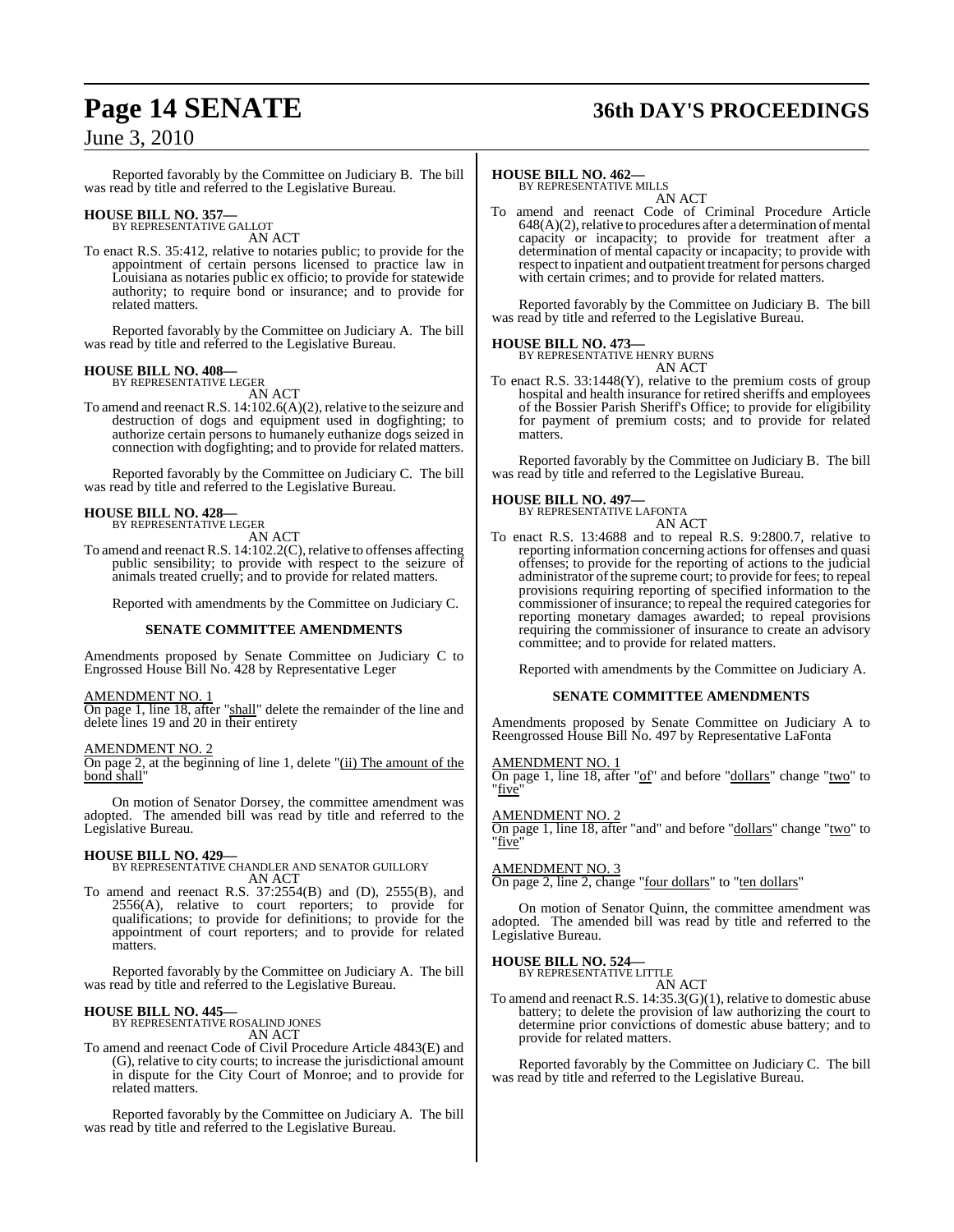# **36th DAY'S PROCEEDINGS Page 15 SENATE**

# June 3, 2010

### **HOUSE BILL NO. 525—** BY REPRESENTATIVE FANNIN

AN ACT

To enact R.S. 47:299.21, relative to offset claims against individual income tax refunds; to require the Department of Public Safety and Corrections and the Board of Parole to file such a claim under certain circumstances; to provide for an effective date; and to provide for related matters.

Reported favorably by the Committee on Judiciary C. The bill was read by title and referred to the Legislative Bureau.

#### **HOUSE BILL NO. 531—** BY REPRESENTATIVE ABRAMSON

AN ACT

To amend and reenact R.S. 14:46.2(A), relative to the crime of human trafficking; to amend the elements of the crime of human trafficking; and to provide for related matters.

Reported favorably by the Committee on Judiciary C. The bill was read by title and referred to the Legislative Bureau.

#### **HOUSE BILL NO. 570—** BY REPRESENTATIVE SCHRODER

AN ACT

To amend and reenact Code of Criminal Procedure Article 334.2, relative to bail; to provide with respect to the prohibition of releasing a defendant arrested for a crime of violence on his own recognizance or upon the signature of another person; to provide for technical changes; and to provide for related matters.

Reported favorably by the Committee on Judiciary C. The bill was read by title and referred to the Legislative Bureau.

# **HOUSE BILL NO. 617—** BY REPRESENTATIVE LABRUZZO

AN ACT

To amend and reenact R.S.  $46:460.10(A)$ , (B), (C), and (E) and to enact R.S. 46:460.10(F), relative to drug testing of adult recipients of cash assistance; to require participants to consent to possible drug testing prior to receipt of cash benefits; to require drug testing for twenty percent of recipients of cash assistance; to establish a cost savings program for drug testing; to provide for an effective date; and to provide for related matters.

Reported with amendments by the Committee on Judiciary C.

#### **SENATE COMMITTEE AMENDMENTS**

Amendments proposed by Senate Committee on Judiciary C to Reengrossed House Bill No. 617 by Representative LaBruzzo

#### AMENDMENT NO. 1

On page 4, line 2, after "shall" and before "with" delete "be negotiated" and insert "follow the public bid law"

On motion of Senator Dorsey, the committee amendment was adopted. The amended billwas read by title and recommitted to the Committee on Finance.

### **HOUSE BILL NO. 624—** BY REPRESENTATIVE SMILEY

AN ACT

To amend and reenact Code of Criminal Procedure Article 322(A) and (B) and R.S. 15:85(1), (2), (4), and (7), relative to bail; to require the inclusion of additional information on bail bonds and judgments of bond forfeiture; to provide that a bail bond or judgment of bond forfeiture shall not be set aside for the invalidity or failure to include such information; to provide for the liability of a bail agent representing a surety as an insurance agent; to provide for the reliance on this additional information with respect to judgments of bond forfeiture; to provide that a judgment of bond forfeiture containing inaccurate information shall be deemed ineffective as a judicial mortgage to third

parties who rely upon the information; and to provide for related matters.

Reported favorably by the Committee on Judiciary C. The bill was read by title and referred to the Legislative Bureau.

### **HOUSE BILL NO. 702—** BY REPRESENTATIVE LEGER

AN ACT

To amend and reenact Children's Code Articles 305(A)(1)(b) and  $(B)(1)(b)$ , 804(3), 841(A) and (C), 855(B)(7), 858(B), 860(A), (B), and (D), and 867(A) and (C) and to enact Children's Code Articles 841(D), 867(E), 869.3(E), and 884.1, relative to the continuous revision of the Children's Code; to provide for divestiture of juvenile court jurisdiction; to provide for criminal court jurisdiction; to provide for definitions; to provide for advice of rights; to provide for notice of a motion to transfer; to provide for sex offender registration and notification requirements; to provide for confidentiality; to provide for informal adjustment agreements; to provide for certain types of medical examinationsin motionsto transfer and in adjudication hearings; to provide for the report of the sanity commission; and to provide for related matters.

Reported with amendments by the Committee on Judiciary C.

#### **SENATE COMMITTEE AMENDMENTS**

Amendments proposed by Senate Committee on Judiciary C to Reengrossed House Bill No. 702 by Representative Leger

AMENDMENT NO. 1 On page 1, line 3,change "860(A), (B), and (D)"to "860(A) and (B)"

AMENDMENT NO. 2 On page 1, line 4, delete "867(E), 869.3(E),"

### AMENDMENT NO. 3

On page 1, at the beginning of line 9, delete "provide for confidentiality; to"

#### AMENDMENT NO. 4

On page 1, line 15, change "860(A), (B), and (D)"to "860(A) and  $(B)$ 

### AMENDMENT NO. 5

On page 1, line 16, delete "867(E), 869.3(E),"

#### AMENDMENT NO. 6

On page 6, line 1, after "psychiatrist." and before "examination" delete "The" and insert "Unless waived by the child, the"

#### AMENDMENT NO. 7 On page 6, delete lines 7 through 15

#### AMENDMENT NO. 8

On page 6, line 20, after "audiologist." and before "examination" delete "The" and insert "Unless waived by the child, the"

### AMENDMENT NO. 9

On page 6, delete lines 27 and 28 and on page 7, delete lines 1 through 10 in their entirety

On motion of Senator Dorsey, the committee amendment was adopted. The amended bill was read by title and referred to the Legislative Bureau.

### **HOUSE BILL NO. 773—** BY REPRESENTATIVE ROY

AN ACT

To amend and reenact R.S.  $3:17(E)$ , relative to limitations of liability; to provide a rebuttable presumption of nonnegligence for prescribed burnings; and to provide for related matters.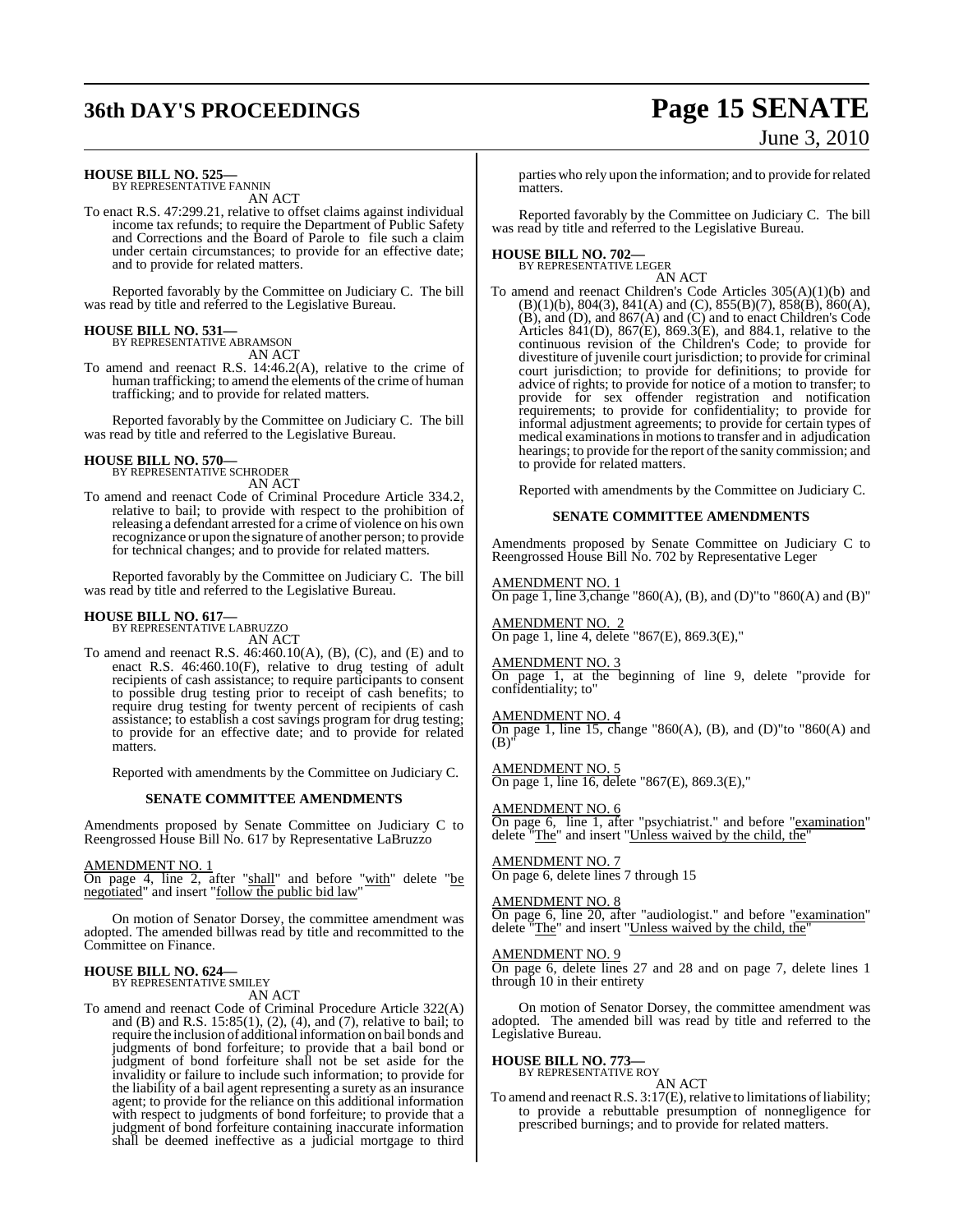# **Page 16 SENATE 36th DAY'S PROCEEDINGS**

### June 3, 2010

Reported favorably by the Committee on Judiciary A. The bill was read by title and referred to the Legislative Bureau.

### **HOUSE BILL NO. 795—** BY REPRESENTATIVE WOOTON

AN ACT

To amend and reenact R.S. 15:587(F), relative to criminal background information; to provide relative to an employer's access to criminal background information of a potential employee; to provide for duties of the Louisiana Bureau of Criminal Identification and Information; and to provide for related matters.

Reported favorably by the Committee on Judiciary B. The bill was read by title and referred to the Legislative Bureau.

### **HOUSE BILL NO. 802—** BY REPRESENTATIVE TIM BURNS

AN ACT

To amend and reenact Civil Code Article 3298(E), relative to mortgages; to provide relative to mortgages securing future obligations; to provide relative to the effects of recordation; and to provide for related matters.

Reported favorably by the Committee on Judiciary A. The bill was read by title and referred to the Legislative Bureau.

#### **HOUSE BILL NO. 803—** BY REPRESENTATIVE TIM BURNS

AN ACT

To amend and reenact R.S. 9:2941.1(A), relative to bond for deed contracts; to provide relative to recordation and priority; and to provide for related matters.

Reported favorably by the Committee on Judiciary A. The bill was read by title and referred to the Legislative Bureau.

#### **HOUSE BILL NO. 805—**

BY REPRESENTATIVE TIM BURNS AN ACT

To amend and reenact R.S. 9:4822(E)(2) and (4), relative to privileges under the Private Works Act; to authorize certain persons to sign a notice of termination of work; to provide for successors; and to provide for related matters.

Reported favorably by the Committee on Judiciary A. The bill was read by title and referred to the Legislative Bureau.

# **HOUSE BILL NO. 808—** BY REPRESENTATIVE TIM BURNS

- AN ACT
- To enact R.S. 9:5504, relative to liens and privileges; to provide relative to the recordation of liens and privileges; to require the recordation of liens and privileges in certain circumstances; and to provide for related matters.

Reported favorably by the Committee on Judiciary A. The bill was read by title and referred to the Legislative Bureau.

### **HOUSE BILL NO. 825—** BY REPRESENTATIVE ABRAMSON

AN ACT

To amend and reenact R.S. 15:541(12)(a), (24), and (25)(c) and to enact R.S. 14:2(B)(42) and (43) and R.S. 15:541(2)(n), relative to crimes involving trafficking; to provide for definitions; to provide with respect to sex offender registration and notification requirements; and to provide for related matters.

Reported favorably by the Committee on Judiciary C. The bill was read by title and referred to the Legislative Bureau.

#### **HOUSE BILL NO. 830—**

BY REPRESENTATIVE GREENE AN ACT

To amend and reenact Civil Code Articles 2374(C) and 2375(C), relative to community property; to provide for the separation of community property; to provide for the procedure; to provide for the effectiveness of a judgment decreeing separation of property; and to provide for related matters.

Reported favorably by the Committee on Judiciary A. The bill was read by title and referred to the Legislative Bureau.

#### **HOUSE BILL NO. 834—**

BY REPRESENTATIVE GREENE AN ACT

To amend and reenact Civil Code Article  $103.1(1)(c)$  and  $(2)$ , relative to judgments of divorce; to provide relative to a protective order; and to provide for related matters.

Reported favorably by the Committee on Judiciary A. The bill was read by title and referred to the Legislative Bureau.

#### **HOUSE BILL NO. 896—**

BY REPRESENTATIVE ST. GERMAIN AN ACT

To amend and reenact R.S. 30:2023(A), relative to permits, registrations, variances, and licenses; to provide for the term of a solid waste permit for certain solid waste activities; and to provide for related matters.

Reported favorably by the Committee on Environmental Quality. The bill was read by title and referred to the Legislative Bureau.

### **HOUSE BILL NO. 945—** BY REPRESENTATIVE LEGER

AN ACT

To amend and reenact R.S. 14:68(B) and Code of Criminal Procedure Article 814(A)(26) and (27), relative to the unauthorized use of a movable; to change elements of the crime regarding the value of the movable; to provide changes in responsive verdicts regarding unauthorized use of a movable; and to provide for related matters.

Reported favorably by the Committee on Judiciary C. The bill was read by title and referred to the Legislative Bureau.

### **HOUSE BILL NO. 986—** BY REPRESENTATIVE ABRAMSON

AN ACT

To amend and reenact R.S. 46:1844(W)(1), relative to rights of victims; to provide relative to rights of minor victims and victims of sex offenses; to provide for protection of identities; to provide for penalties for violating the rights of minor victims and victims of sex offenses; and to provide for related matters.

Reported with amendments by the Committee on Judiciary C.

#### **SENATE COMMITTEE AMENDMENTS**

Amendments proposed by Senate Committee on Judiciary C to Engrossed House Bill No. 986 by Representative Abramson

#### AMENDMENT NO. 1

On page 2, line 9, after "disclosing" and before "the name" insert ", except during trial,"

On motion of Senator Dorsey, the committee amendment was adopted. The amended bill was read by title and referred to the Legislative Bureau.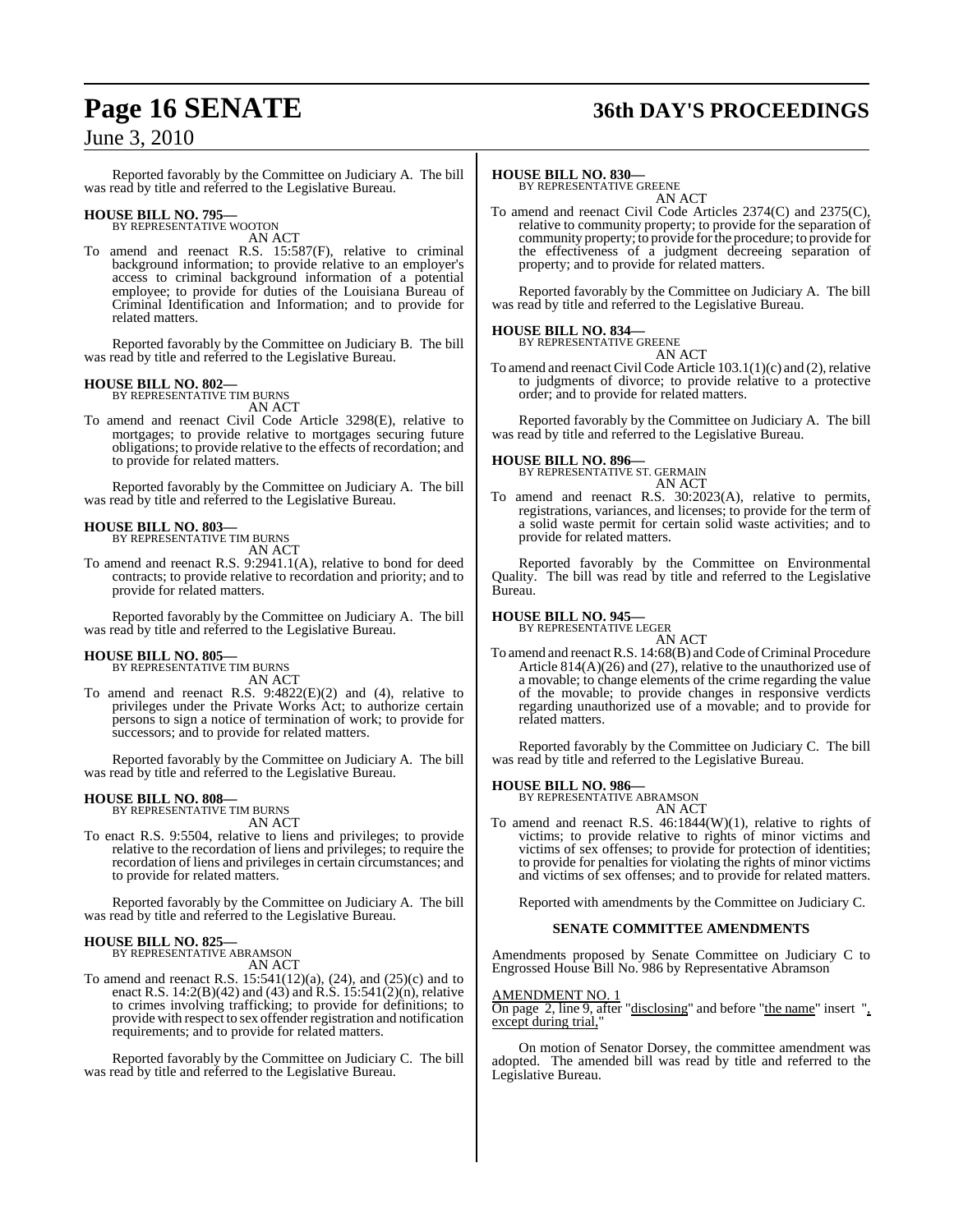# **36th DAY'S PROCEEDINGS Page 17 SENATE**

#### **HOUSE BILL NO. 1007—**

BY REPRESENTATIVE WHITE AN ACT

To amend and reenact R.S. 13:5101(B) and to enact R.S. 13:5106(F), relative to suits against the state; to provide for applicability; to provide for limitations; and to provide for related matters.

Reported favorably by the Committee on Judiciary A. The bill was read by title and referred to the Legislative Bureau.

### **HOUSE BILL NO. 1018—** BY REPRESENTATIVE WHITE

AN ACT

To amend and reenact R.S. 40:1299.39(E)(1) and 1299.39.1(A)(1)(a), relative to the Malpractice Liability for State Services Act (MLSSA); to provide for malpractice claims of prisoners; to provide for services rendered in a correctional facility; to provide for wrongful death and survival claims; and to provide for related matters.

Reported favorably by the Committee on Judiciary A. The bill was read by title and referred to the Legislative Bureau.

### **HOUSE BILL NO. 1155—** BY REPRESENTATIVE CONNICK

AN ACT

To amend and reenact R.S. 15:541(2)(a) and (24), 542(A)(2) and  $(3)(a)$ ,  $(B)$ ,  $(F)(2)$  and  $(3)(a)$  and  $(c)$ ,  $542.1.3(B)(2)$ ,  $(3)$ , and  $(4)$ , and (H), and  $544(A)$ ,  $(B)(1)$ ,  $(C)$ ,  $(D)(1)$  and  $(2)$ , and  $(E)(2)$  and to enact R.S. 15:541(2)(n), (12)(c), (25)(l), (31), and (32),  $542(A)(3)(h)$ , and  $544(D)(4)$ , relative to sex offender registration and notification; to provide relative to sex offender registration and notification requirements; to provide for definitions; to provide relative to sex offender registration and notification procedures; to amend provisions regarding the duration of registration and notification requirements; and to provide for related matters.

Reported favorably by the Committee on Judiciary C. The bill was read by title and referred to the Legislative Bureau.

**HOUSE BILL NO. 1156**—<br>BY REPRESENTATIVES HENRY BURNS, ABRAMSON, ANDERS, ARMES, ARNOLD, BOBBY BADON, BALDONE, BILLIOT, BURFORD, TIM BURNS, CARMODY, CHANDLER, CHANEY, CROMER, DOERGE, DOVE, DOWNS, EDWARDS, ELLINGTON, FANNIN, WILLIAMS

#### AN ACT

To enact Subpart H of Part III of Chapter 1 of Code Title V of Code Book I of Title 9 of the Louisiana Revised Statutes of 1950, to be comprised of R.S. 9:359 through 359.13, relative to child custody; to provide for the Military Parent and Child Custody Protection Act; to provide for definitions; to provide for temporary modifications of custody orders; to provide for evidence; to provide duties to disclose certain information; to provide for the appointment of counsel; to provide for attorney fees; and to provide for related matters.

Reported favorably by the Committee on Judiciary A. The bill was read by title and referred to the Legislative Bureau.

#### **HOUSE BILL NO. 1237—** BY REPRESENTATIVE ST. GERMAIN

AN ACT

To amend and reenact Code of Criminal Procedure Articles 580 and 709, relative to criminal procedure; to provide relative to time limitations for commencement of a criminal trial; to provide for the suspension of time limitations; to provide for continuances; and to provide for related matters.

Reported favorably by the Committee on Judiciary B. The bill was read by title and referred to the Legislative Bureau.

# June 3, 2010

#### **HOUSE BILL NO. 1261— (Substitute for House Bill No. 17 by Representative Ligi)**

BY REPRESENTATIVE LIGI AN ACT

To amend and reenact Code of Civil Procedure Articles 925(A)(2) and 1672(C) and to enact Code of Civil Procedure Article 3955, relative to procedures for divorce; to provide for the filing of a declinatory exception; to provide for the dismissal of an action; to provide for service of an Article 102 divorce petition; and to provide for related matters.

Reported favorably by the Committee on Judiciary A. The bill was read by title and referred to the Legislative Bureau.

#### **HOUSE BILL NO. 1272—**

BY REPRESENTATIVE HENRY BURNS AN ACT

To amend and reenact R.S. 40:1379.3(H)(2) and to enact R.S. 40:1379.3(D)(3), relative to concealed handgun permits; to increase the period of time in which a concealed handgun permit is valid; to provide with respect to costs and fees; to provide with respect to the adoption of rules for certain permits; to authorize the use of fixed-case marking projectiles for handgun competency training; and to provide for related matters.

Reported favorably by the Committee on Judiciary C. The bill was read by title and referred to the Legislative Bureau.

#### **HOUSE BILL NO. 1286—**

BY REPRESENTATIVE LIGI

AN ACT To amend and reenact R.S. 36:4(B)(1)(dd), 801.1(A), and 802.3 and R.S. 40:1299.44(A)(1) and  $(5)(d)$ , (e), and  $(f)$  and  $(D)(1)(a)$ , relative to the Patient's Compensation Fund and the Patient's Compensation Fund Oversight Board; to provide for the organization of the executive branch of government; to provide for the deposit and investment of the Patient's Compensation Fund; to provide that the Patient's Compensation Fund and the Patient's Compensation Fund Oversight Board shall not be budget units of the state; to provide for the submission of an annual budget to certain legislative committees; to provide for an effective date; and to provide for related matters.

Reported favorably by the Committee on Judiciary A. The bill was read by title and referred to the Legislative Bureau.

**HOUSE BILL NO. 1310—**

BY REPRESENTATIVE RITCHIE AN ACT

To amend and reenact R.S. 26:932(8) and to enact R.S. 26:901(18) and 903(6), relative to tobacco products; to provide for fees applicable to tobacconists; to provide for definitions; and to provide for related matters.

Reported favorably by the Committee on Judiciary B. The bill was read by title and referred to the Legislative Bureau.

**HOUSE BILL NO. 1322—** BY REPRESENTATIVES BARROW, BOBBY BADON, BILLIOT, HENRY BURNS, GISCLAIR, LAMBERT, AND WILLIAMS AN ACT

To enact R.S. 30:2415(H), relative to recycling; to require certain state agencies to adopt solid waste reduction and recycling programs; and to provide for related matters.

Reported with amendments by theCommittee on Environmental Quality.

#### **SENATE COMMITTEE AMENDMENTS**

Amendments proposed by Senate Committee on Environmental Quality to Reengrossed House Bill No. 1322 by Representative Barrow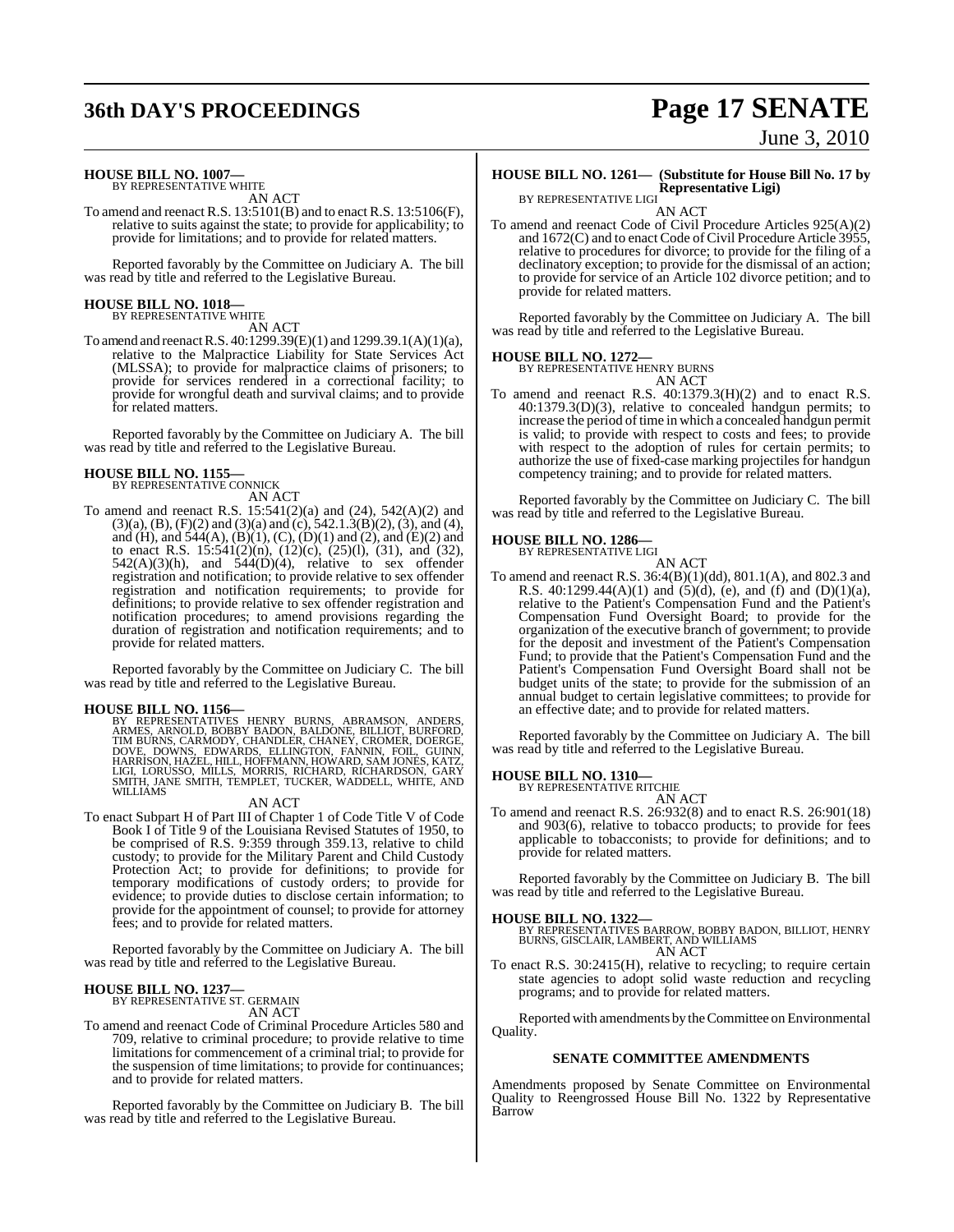June 3, 2010

# **Page 18 SENATE 36th DAY'S PROCEEDINGS**

AMENDMENT NO. 1 On page 1, line 2, after "To" insert "amend and reenact R.S. 30:2418(H)(3) and to"

AMENDMENT NO. 2 On page 1, line 3, after "programs;" insert "to provide for uses of the Waste Tire Management Fund;"

AMENDMENT NO. 3 On page 1, line 5, after "Section 1." insert "R.S. 30:2418(H)(3) is hereby amended and reenacted and"

AMENDMENT NO. 4 On page 1, after line 13, insert:

"\* \* \* §2418. Waste tires

\* \* \*

H. The secretary shall promulgate rules, regulations, and guidelines for the administration and enforcement of the waste tire program provided for in this Chapter, which shall be subject to legislative review and approval by the Senate Committee on Environmental Quality and the House Committee on Natural Resources and Environment. The rules, regulations, and guidelines shall provide for but not be limited to:

\* \* \* (3) Providing technical assistance and incentives to encourage market research and development projects. Beginning on July 1, 2003, and continuing until June 30, 2008, five percent of all monies from fees collected on the sale of tires and deposited in the fund provided for in Subsection G of this Section shall be used to encourage the development of products which are marketable and provide a beneficial use and for promotion of those products which have a beneficial use. The department shall make recommendations to the House Committee on Natural Resources and Environment and Senate Committee on Environmental Quality for tax credits to encourage the development and implementation of technologies utilizing used and recycled tire rubber. Upon expiration of the term provided for in this Subsection, any unexpended and unobligated monies deposited in the Waste Tire Management Fund pursuant to this Subsection in excess of five hundred thousand shall be available for expenditure pursuant to Subsection G of this Section.

\* \* \* Section 2. This Act shall become effective upon signature by the governor or, if not signed by the governor, upon expiration of the time for bills to become law without signature by the governor, as provided by Article III, Section 18 of the Constitution of Louisiana. If vetoed by the governor and subsequently approved by the legislature, this Act shall become effective on the day following such approval.

On motion of Senator Amedee, the committee amendment was adopted. The amended bill was read by title and referred to the Legislative Bureau.

#### **HOUSE BILL NO. 1324—**

BY REPRESENTATIVE RICHMOND AN ACT

To repeal R.S.  $38:301(C)(2)(e)$ , relative to compensation in expropriation proceedings; and to repeal certain procedures for obtaining compensation in expropriation proceedings.

Reported favorably by the Committee on Judiciary A. The bill was read by title and referred to the Legislative Bureau.

### **HOUSE BILL NO. 1361—** BY REPRESENTATIVE WOOTON

AN ACT

To amend and reenact R.S. 15:321(D) and 323(A) and (B) and to enact R.S. 15:323(G), relative to the Louisiana Sentencing Commission; to provide for evaluation of sentencing structure; to provide for membership of the commission; to provide for the appointment of a proxy; and to provide for related matters.

Reported favorably by the Committee on Judiciary B. The bill was read by title and referred to the Legislative Bureau.

#### **HOUSE BILL NO. 1412—**

BY REPRESENTATIVE RICHMOND AN ACT

To enact R.S. 15:571.36, relative to electronic monitoring equipment; to require the Department of Public Safety and Corrections to develop policies and procedures for the availability, storage, and use of the equipment; and to provide for related matters.

Reported favorably by the Committee on Judiciary B. The bill was read by title and referred to the Legislative Bureau.

### **HOUSE BILL NO. 1435—** BY REPRESENTATIVE GREENE

AN ACT To amend and reenact Children's Code Article 311(A)(1)(introductory paragraph) and (B)(1)(introductory paragraph), R.S. 13:1401(A)(1) and 1621(A)(3), and R.S.  $46:236.2(A)(2)$  and (B)(2), and to repeal R.S. 13:1621(B) and (C), relative to jurisdiction; to provide for the exclusive jurisdiction of the East Baton Rouge Parish Family Court; and to provide for related matters.

Reported favorably by the Committee on Judiciary A. The bill was read by title and referred to the Legislative Bureau.

#### **HOUSE BILL NO. 1449—**



To enact R.S. 9:1103, relative to the right of riparian owners; to provide for the assignment of rights to access the running waters of the state; to provide for the transfer for agricultural and aquacultural use by public entities; to prohibit fees charged by the state; and to provide for related matters.

Reported favorably by the Committee on Judiciary A. The bill was read by title and recommitted to the Committee on Finance.

#### **HOUSE BILL NO. 1459— (Substitute for HouseBill No. 533 by Representative Mills)** BY REPRESENTATIVE MILLS

AN ACT

To enact Code of Criminal Procedure Article 573.1, relative to time limitations for initiating prosecutions; to provide relative to time limitations in which to institute prosecution for the crime of exploitation of the infirmed; and to provide for related matters.

Reported favorably by the Committee on Judiciary C. The bill was read by title and referred to the Legislative Bureau.

#### **HOUSE BILL NO. 1476— (Substitute for House Bill No. 1258 by Representative Harrison)** BY REPRESENTATIVE HARRISON

AN ACT

To enact R.S. 30:2154(B)(9) and to repeal R.S. 30:2157 and 2157.1, relative to providing for permits, licenses, registrations, variances, or compliant schedules issued by the Department of Environmental Quality; to provide for emergency response standards; to provide for certification of certain abilities of local fire departments; to provide for the emergency response standards of certain solid waste facilities; and to provide for related matters.

Reported with amendments by the Committee on Environmental Quality.

#### **SENATE COMMITTEE AMENDMENTS**

Amendments proposed by Senate Committee on Environmental Quality to Engrossed House Bill No. 1476 by Representative Harrison

#### AMENDMENT NO. 1

On page 2, line 3, after "office." delete the remainder of the line and delete lines 4 and 5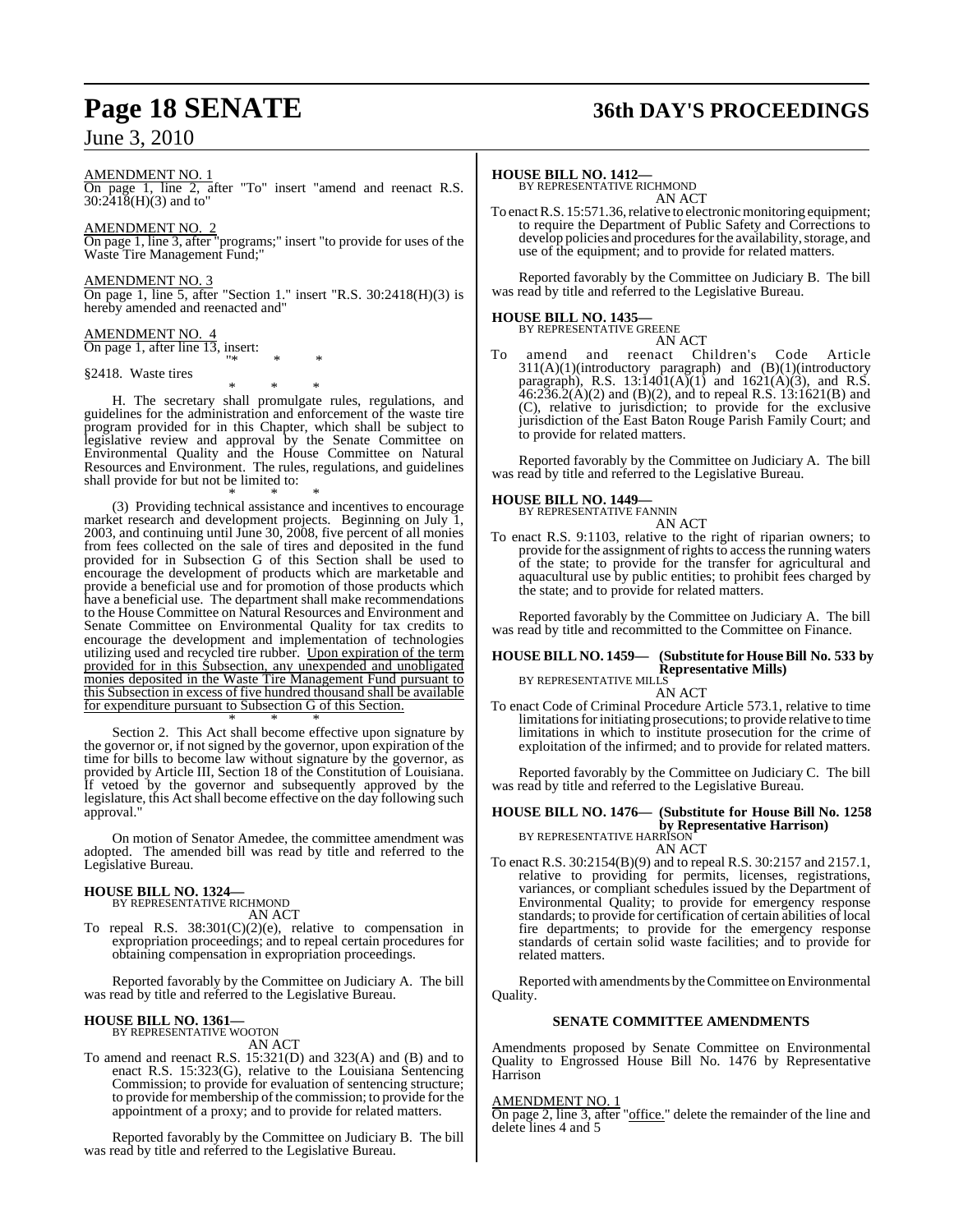## **36th DAY'S PROCEEDINGS Page 19 SENATE**

# June 3, 2010

On motion of Senator Amedee, the committee amendment was adopted. The amended bill was read by title and referred to the Legislative Bureau. **Special Order of the Day No. 1 SENATE BILL NO. 593—** BY SENATOR ADLEY AN ACT To amend and reenactR.S. 44:5, relative to public records; to provide for the application of public records law to records of the office of the governor; to provide exceptions; and to provide for related matters. The bill was read by title. Senator Adley moved the final passage of the bill. **ROLL CALL** The roll was called with the following result: YEAS Adley Gautreaux B McPherson<br>Broome Gautreaux N Murray Broome Gautreaux N Murray<br>Claitor Jackson Nevers Claitor Jackson<br>Crowe LaFleur Crowe LaFleur Peterson<br>Dorsey Marionneaux Marionneaux Total - 14 NAYS Alario Guillory Morrish<br>Amedee Hebert Mount Amedee Hebert Mount<br>
Appel Heitmeier Quinn Appel Heitmeier Quinn<br>Chabert Kostelka Riser Chabert Kostelka Riser<br>Cheek Long Shaw Long Shaw<br>Martiny Smith Donahue Martiny<br>Duplessis Michot Duplessis Michot Thompson Walsworth Total - 24 ABSENT Mr. President Total - 1 The Chair declared the bill failed to pass. **Notice of Reconsideration** Senator Adley moved to reconsider on the next Legislative Day the vote by which the bill failed to pass. **Senate Bills and Joint Resolutions on Third Reading and Final Passage SENATE BILL NO. 269—** BY SENATOR MURRAY AN ACT To provide relative to special districts; to provide for the authority to levy, impose, and collect parcel fees in certain districts; and to provide for related matters. **Floor Amendments** Senator Marionneaux sent up floor amendments. **SENATE FLOOR AMENDMENTS** Amendments proposed by Senator Marionneaux on behalf of the Legislative Bureau to Engrossed Senate Bill No. 269 by Senator Murray AMENDMENT NO. 1 On page 1, line 6, following "**following**" and before "**:**" change "**meaning**" to "**meanings**" AMENDMENT NO. 2 On page 3, line 1, following "**following**" and before "**when**" change "**meaning**" to "**meanings**" AMENDMENT NO. 3 On page 5, line 4, following "**in**" change "**(5)(d)(i)**" to "**Items**  $(4)(\dot{d})(\ddot{i})$ " AMENDMENT NO. 4 On page 5, line 5, following "**through**" and before "**, and**" change "**(5)(d)(xiii)**" to "**(4)(d)(xiii)**" On motion of Senator Marionneaux, the amendments were adopted. **Floor Amendments** Senator Murray proposed the following amendments. **SENATE FLOOR AMENDMENTS** Amendments proposed by Senator Murray to Engrossed Senate Bill No. 269 by Senator Murray AMENDMENT NO. 1 On page 1, line 3, between "districts;" and "and" insert "to provide for the designation of subdistricts;" AMENDMENT NO. 2 On page 1, between lines 12 and 13, insert the following: "**(4) "Subdistrict" means an area within the district created** pursuant to this Act. AMENDMENT NO. 3 On page 1, line 16, between "**district**" and "**subject**" insert "**, or a subdistrict,**" AMENDMENT NO. 4 On page 2, line 14, between "**and**" and "**3D**" insert "**Tier"** AMENDMENT NO. 5 On page 2, line 20, between "**and**" and "**3K**" insert "**Tier**" AMENDMENT NO. 6 On page 3, line 3, between "**district,**" and "**including**" insert "**or in a subdistrict, as applicable,**" AMENDMENT NO. 7 On page 3, line 13, delete "**and**" AMENDMENT NO. 8 On page 3, line 17, change "**primarily used**" to "**used primarily**" AMENDMENT NO. 9 On page 3, line 23, change "**primarily used**" to "**used primarily**" AMENDMENT NO. 10 On page 3, line 29, change "**primarily used**" to "**used primarily**" AMENDMENT NO. 11 On page 4, line 7, change "**primarily used**" to "**used primarily**" AMENDMENT NO. 12 On page 4, line 29, change "**primarily used**" to "**used primarily**" AMENDMENT NO. 13 On page 5, line 4, change "**(5)**" to "**(4)**"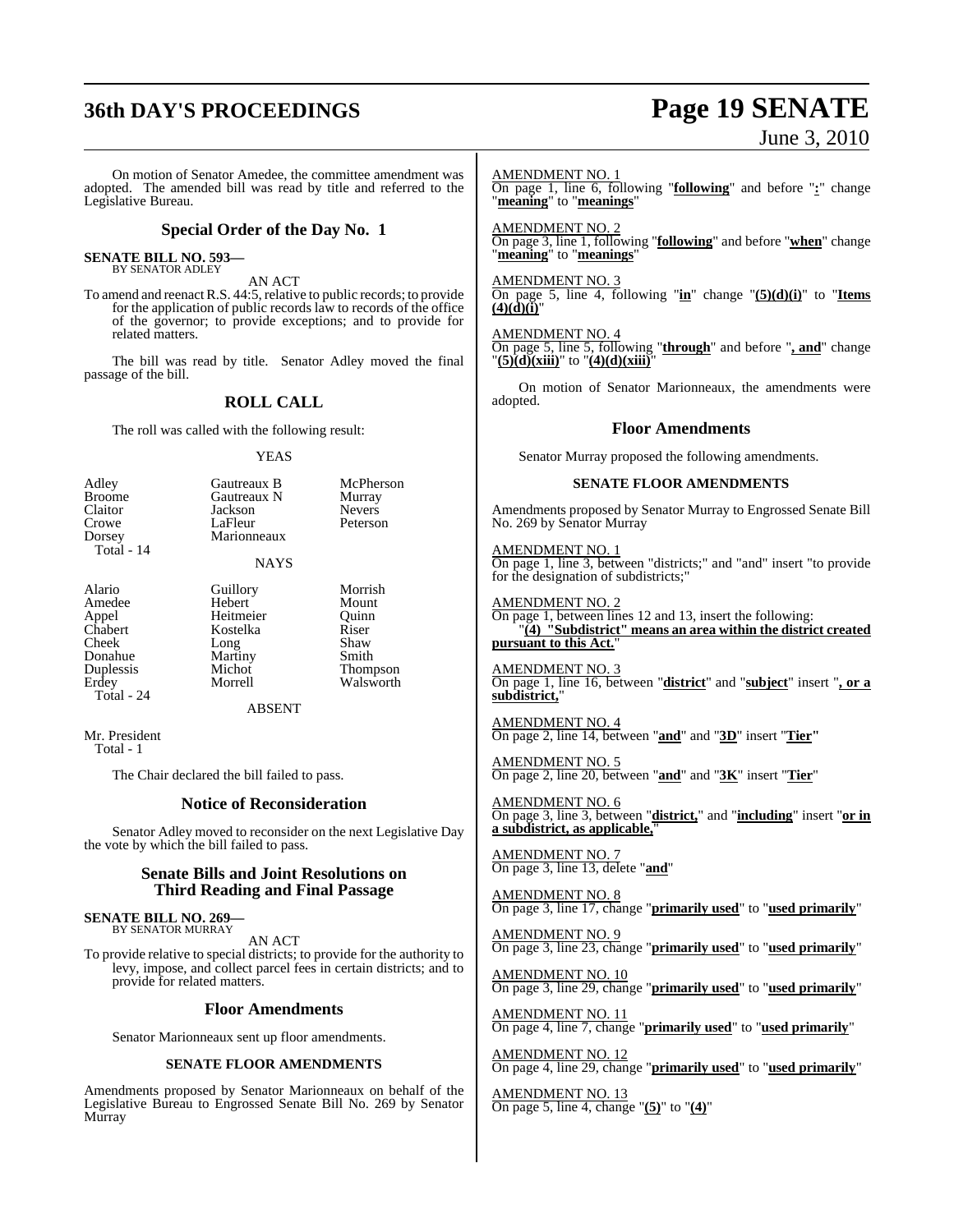### June 3, 2010

# **Page 20 SENATE 36th DAY'S PROCEEDINGS**

AMENDMENT NO. 14 On page 5, line 5, change "**(5)**" to "**(4)**"

AMENDMENT NO. 15 On page 5, line 25, between "**district**" and "**voting**" insert "**, or subdistrict, as applicable,**"

AMENDMENT NO. 16

On page 6, line 10, between "**district**" and "**voting**" insert "**, or subdistrict, as applicable,**"

#### AMENDMENT NO. 17

On page 6, between lines 26 and 27, insert the following:

"**D. Subdistricts. (1) At least ten days after publication of a notice in the official journal of the district, a public hearing shall be conducted and the board may then adopt an ordinance designating one or more areas within the boundaries of the district as a separate subdistrict.**

**(2) Each such subdistrict shall constitute a separate political subdivision of the state, governed by the district board with the same powers of the district, provided that the levy of the parcel fee shall be limited to parcels within the subdistrict and the proceedstherefrom shall be used solely and exclusively within the subdistrict for the purposes authorized by law applicable to the district.**

**(3) If a subdistrict ceases to exist, the authority to levy the tax or parcel fee provided by this Actshall immediately cease and all remaining unspent funds of the subdistrict, if any, shall be transmitted to the district and such funds shall be maintained in a separate account by the district and shall be used only for enhancement of public safety, security, and crime prevention in the subdistrict.**"

AMENDMENT NO. 18

On page 6, between lines 27 and 28, insert the following: "Section 3. The provisions of this Act shall be retroactive to June 1, 2010."

AMENDMENT NO. 19

On page 6, line 28, change "Section 3." to "Section 4."

On motion of Senator Murray, the amendments were adopted.

The bill was read by title. Senator Murray moved the final passage of the amended bill.

### **ROLL CALL**

The roll was called with the following result:

#### YEAS

| Mr. President<br>Adley<br>Alario<br>Amedee<br>Appel<br><b>Broome</b><br>Chabert<br>Cheek<br>Claitor<br>Crowe<br>Dorsey<br>Duplessis<br>Total - 34<br>Total - 0 | Erdey<br>Gautreaux N<br>Guillory<br>Hebert<br>Heitmeier<br>Jackson<br>Kostelka<br>LaFleur<br>Long<br>Marionneaux<br>McPherson<br>Michot<br><b>NAYS</b><br><b>ABSENT</b> | Morrell<br>Morrish<br>Mount<br>Murray<br>Peterson<br>Quinn<br>Riser<br>Smith<br><b>Thompson</b><br>Walsworth |
|----------------------------------------------------------------------------------------------------------------------------------------------------------------|-------------------------------------------------------------------------------------------------------------------------------------------------------------------------|--------------------------------------------------------------------------------------------------------------|
|                                                                                                                                                                |                                                                                                                                                                         |                                                                                                              |
| Donahue<br>Gautreaux B<br>Total - 5                                                                                                                            | Martiny<br><b>Nevers</b>                                                                                                                                                | Shaw                                                                                                         |

The Chair declared the amended bill was passed, ordered reengrossed and sent to the House. Senator Murray moved to reconsider the vote by which the bill was passed and laid the motion on the table.

#### **SENATE BILL NO. 367—** BY SENATOR MICHOT

AN ACT

To amend and reenact R.S. 39:1554(E) and to enact Part IV-A of Chapter 10 of Title 38 of the Louisiana Revised Statutes of 1950, to be comprised of R.S. 38:2271, and Subpart B-1 of Part III of Chapter 17 of Subtitle III of Title 39 of the Louisiana Revised Statutes of 1950, comprised of R.S. 39:1598.1, and R.S. 39:1661(D) and 1671(H), relative to purchasing by certain public entities; to authorize the use of reverse auctions by certain public entities for the purchase of certain materials, supplies, services, products, or equipment; to provide for an effective date; and to provide for related matters.

On motion of Senator Michot, the bill was read by title and returned to the Calendar, subject to call.

**SENATE BILL NO. 382—**

BY SENATOR MORRELL AN ACT

To enact R.S. 49:214.11, relative to hurricane protection, flood control and coastal restoration; to provide relative to recovery for certain losses arising from integrated coastal protection; to provide terms and conditions; and to provide forrelated matters.

On motion of Senator Michot, the bill was recommitted to the Committee on Finance.

#### **SENATE BILL NO. 414—**

BY SENATOR JACKSON

AN ACT To amend and reenact R.S. 39:2(36) through (48), and to enact R.S. 39:2(49), 32(E)(9), and  $36(A)(3)(\bar{c})$  and (6), relative to budgetary procedures; to require that certain personnel information involving unclassified employees be included in budget requests; to provide for the contents and format of the executive budget; to provide for certain comparative statements and personnel information in the executive budget; to provide for an effective date; and to provide for related matters.

The bill was read by title. Senator Jackson moved the final passage of the bill.

#### **ROLL CALL**

The roll was called with the following result:

#### YEAS

| Mr. President<br>Adley<br>Alario<br>Amedee<br>Appel | Erdey<br>Gautreaux B<br>Gautreaux N<br>Guillory<br>Hebert | Michot<br>Morrell<br>Morrish<br>Mount<br>Murray |
|-----------------------------------------------------|-----------------------------------------------------------|-------------------------------------------------|
| Broome                                              | Heitmeier                                                 | <b>Nevers</b>                                   |
| Chabert                                             | Jackson                                                   | Peterson                                        |
| Cheek                                               | Kostelka                                                  | Quinn                                           |
| Claitor                                             | LaFleur                                                   | Riser                                           |
| Crowe                                               | Long                                                      | Shaw                                            |
| Donahue                                             | Marionneaux                                               | Smith                                           |
| Dorsey                                              | Martiny                                                   | Thompson                                        |
| Duplessis                                           | McPherson                                                 | Walsworth                                       |
| Total - 39                                          |                                                           |                                                 |
|                                                     | <b>NAYS</b>                                               |                                                 |
| Total - 0                                           | <b>ABSENT</b>                                             |                                                 |
|                                                     |                                                           |                                                 |
| Total - 0                                           |                                                           |                                                 |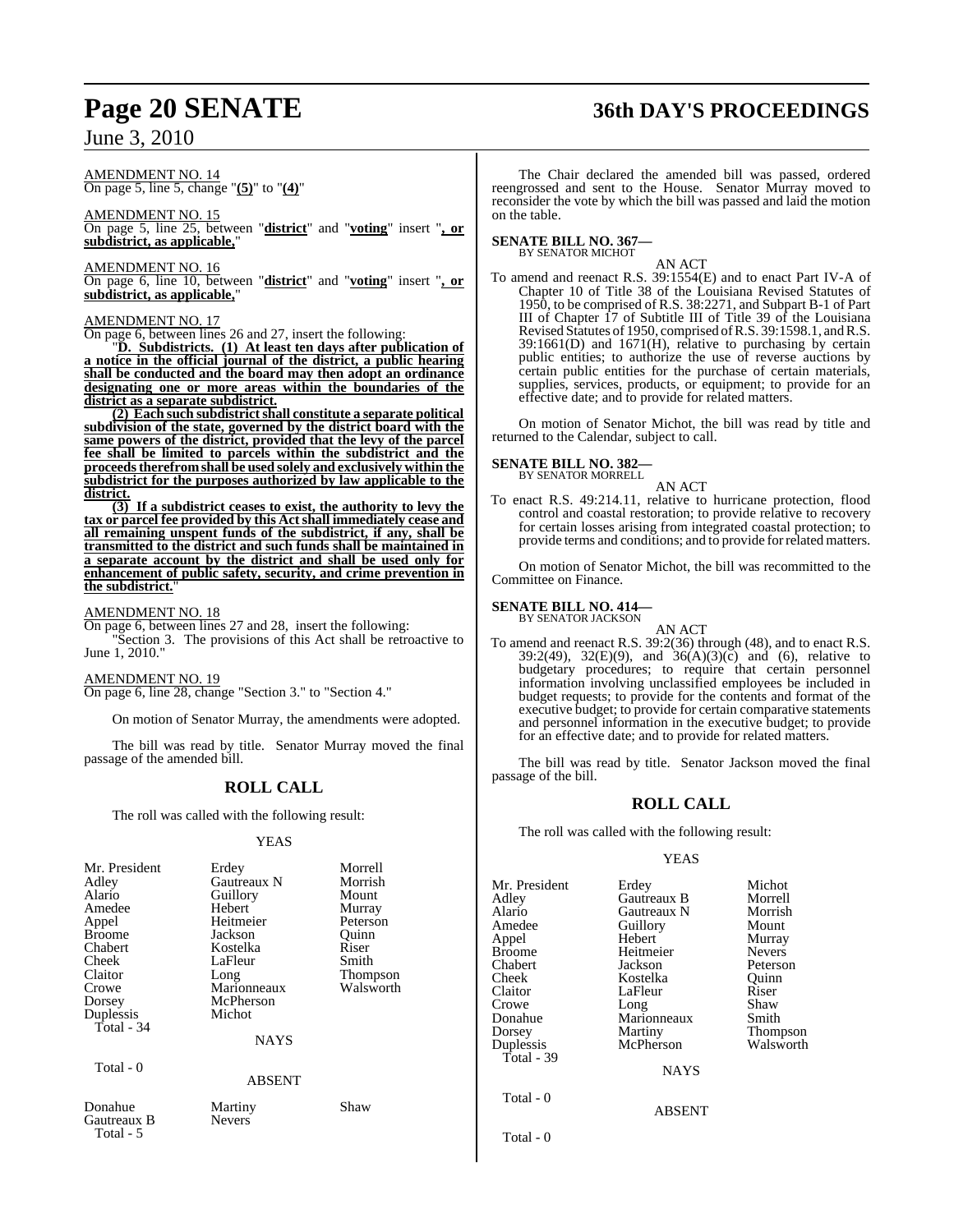# **36th DAY'S PROCEEDINGS Page 21 SENATE**

# June 3, 2010

The Chair declared the bill was passed and ordered it sent to the House. Senator Jackson moved to reconsider the vote by which the bill was passed and laid the motion on the table.

#### **Senator Claitor in the Chair**

#### **SENATE BILL NO. 562—** BY SENATOR CHABERT

AN ACT

To amend and reenact R.S. 25:1312(A), 1314, 1315, and 1316, and to repeal R.S. 25:1313(B)(3), R.S. 36:744(M) and 801.21, relative to the South Louisiana Wetlands Discovery Center; to remove the center from the Department of State Office; and to provide for related matters.

The bill was read by title. Senator Chabert moved the final passage of the bill.

#### **ROLL CALL**

The roll was called with the following result:

#### YEAS

| Mr. President | Erdey         | Morrell       |
|---------------|---------------|---------------|
| Adley         | Gautreaux B   | Morrish       |
| Alario        | Gautreaux N   | Mount         |
| Amedee        | Guillory      | Murray        |
| Appel         | Hebert        | <b>Nevers</b> |
| <b>Broome</b> | Heitmeier     | Peterson      |
| Chabert       | Jackson       | Quinn         |
| Cheek         | LaFleur       | Riser         |
| Claitor       | Long          | Shaw          |
| Crowe         | Marionneaux   | Smith         |
| Donahue       | Martiny       | Thompson      |
| Dorsey        | McPherson     | Walsworth     |
| Duplessis     | Michot        |               |
| Total - 38    |               |               |
|               | <b>NAYS</b>   |               |
| Total - 0     |               |               |
|               | <b>ABSENT</b> |               |

Kostelka

Total - 1

The Chair declared the bill was passed and ordered it sent to the House. Senator Chabert moved to reconsider the vote by which the bill was passed and laid the motion on the table.

#### **Mr. President in the Chair**

**SENATE BILL NO. 708—** BY SENATOR CHABERT

AN ACT

To amend and reenact R.S.  $38:2212(A)(1)(d)(v)(aa)$  and (bb), relative to public contracts for levees which are not maintained with federal funds; to change the termination date for contracts awarded for certain projects providing for the restoration and rehabilitation of certain levees under certain circumstances or agreements for certain mitigation on public lands; to provide terms and conditions; to provide an effective date; and to provide for related matters.

#### **Floor Amendments**

Senator Marionneaux sent up floor amendments.

#### **SENATE FLOOR AMENDMENTS**

Amendments proposed by Senator Marionneaux on behalf of the Legislative Bureau to Engrossed Senate Bill No. 708 by Senator Chabert

#### AMENDMENT NO. 1

On page 1, line 2, following "(v)" and before "," delete "(aa) and"

AMENDMENT NO. 2 On page 1, line 9, following "(v)" and before "(bb)" delete "(aa) and"

#### AMENDMENT NO. 3

On page 1, line 16, following "(v)" delete the remainder of the line and insert "\*  $*$ " and delete line 17 in its entirety \*" and delete line 17 in its entirety

#### AMENDMENT NO. 4

On page 2, delete lines 1 through 5 in their entirety

On motion of Senator Marionneaux, the amendments were adopted.

The bill was read by title. Senator Chabert moved the final passage of the amended bill.

### **ROLL CALL**

The roll was called with the following result:

#### YEAS

| Mr. President | Erdey       | Michot        |
|---------------|-------------|---------------|
| Adley         | Gautreaux B | Morrell       |
| Alario        | Gautreaux N | Morrish       |
| Amedee        | Guillory    | Mount         |
| Appel         | Hebert      | Murray        |
| <b>Broome</b> | Heitmeier   | <b>Nevers</b> |
| Chabert       | Jackson     | Ouinn         |
| Cheek         | Kostelka    | Riser         |
| Claitor       | LaFleur     | Shaw          |
| Crowe         | Long        | Smith         |
| Donahue       | Marionneaux | Thompson      |
| Dorsey        | Martiny     | Walsworth     |
| Duplessis     | McPherson   |               |
| Total - 38    |             |               |
|               | <b>NAYS</b> |               |
| Total - 0     |             |               |
|               | ARSENT      |               |

Peterson

Total - 1

The Chair declared the amended bill was passed, ordered reengrossed and sent to the House. Senator Chabert moved to reconsider the vote by which the bill was passed and laid the motion on the table.

#### **Senator Claitor in the Chair**

**SENATE BILL NO. 709—** BY SENATOR WALSWORTH

AN ACT

To amend and reenact R.S. 43:19, 19.1, 24(B) and (C), 81, 82, and 89, and to enactR.S. 43:24(D), and to repeal R.S. 43:87, relative to the publication of acts of the legislature; to provide relative to the Official Journal of the State; to provide relative to printing contracts; and to provide for related matters.

#### **Floor Amendments**

Senator Marionneaux sent up floor amendments.

#### **SENATE FLOOR AMENDMENTS**

Amendments proposed by Senator Marionneaux on behalf of the Legislative Bureau to Reengrossed Senate Bill No. 709 by Senator Walsworth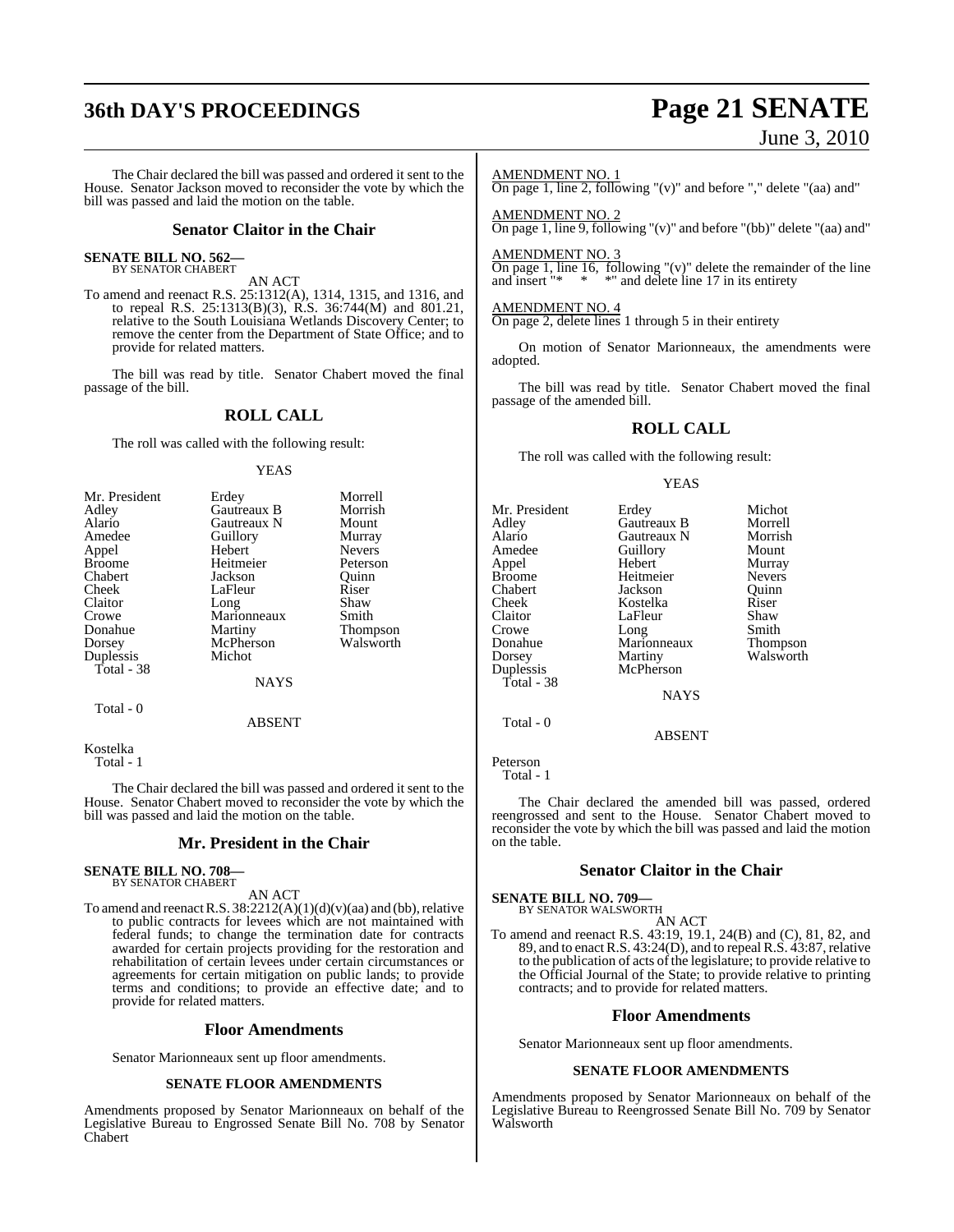### June 3, 2010

### **Page 22 SENATE 36th DAY'S PROCEEDINGS**

AMENDMENT NO. 1

On page 4, line 20, following "as" and before "state" delete "such" and following "and" and before "cancelled" change "said contract be" to "the contract is"

AMENDMENT NO. 2

On page 4, line 27, following "for" and before "unexpired" change "said" to "the"

AMENDMENT NO. 3 On page 5, line 1, following "43:81**(A)**," and before "unexpired" change "such contract for such" to "the contract for the"

AMENDMENT NO. 4 On page 5, line 3, following "by" and before "R.S." delete "said"

AMENDMENT NO. 5 On page 5, line 13, change "said" to "the"

AMENDMENT NO. 6 On page 5, line 18, following "of" and before "**two-year**" change "said" to "the"

AMENDMENT NO. 7 On page 5, line 25, following "of" and before "**two-year**" change "said" to "the"

AMENDMENT NO. 8 On page 5, line 26, following "of" change "said" to "the"

On motion of Senator Marionneaux, the amendments were adopted.

The bill was read by title. Senator Walsworth moved the final passage of the amended bill.

### **ROLL CALL**

The roll was called with the following result:

#### YEAS

| Mr. President | Erdey       | Morrell         |
|---------------|-------------|-----------------|
| Adley         | Gautreaux B | Morrish         |
| Alario        | Gautreaux N | Mount           |
| Amedee        | Guillory    | Murray          |
| Appel         | Hebert      | <b>Nevers</b>   |
| <b>Broome</b> | Heitmeier   | Peterson        |
| Chabert       | Jackson     | Ouinn           |
| Cheek         | Kostelka    | Riser           |
| Claitor       | LaFleur     | Shaw            |
| Crowe         | Long        | Smith           |
| Donahue       | Martiny     | <b>Thompson</b> |
| Dorsey        | McPherson   | Walsworth       |
| Duplessis     | Michot      |                 |
| Total - 38    |             |                 |
|               | <b>NAYS</b> |                 |
| Total - 0     |             |                 |

Marionneaux

Total - 1

The Chair declared the amended bill was passed, ordered reengrossed and sent to the House. Senator Walsworth moved to reconsider the vote by which the bill was passed and laid the motion on the table.

ABSENT

### **Mr. President in the Chair**

**SENATE BILL NO. 746—** BY SENATOR JACKSON

AN ACT

To amend and reenact R.S. 17:3129(C) and (E), and 3130(B)(1), and R.S. 39:28(C) and 32.1, and to enact R.S. 17:3129(F), relative to postsecondary education; to provide relative to funding institutions of postsecondary education; to provide for the powers of the Board of Regents; to provide relative to budget request forms; to require that the formula adopted by the Board of Regents be reported to certain legislative committees; and to provide for related matters.

#### **Floor Amendments**

Senator Jackson proposed the following amendments.

AMENDMENT NO. 1 On page 2, delete lines 18 through 22.

AMENDMENT NO. 2 On page 2, at the beginning of line 19, change "**(c)**" to "(b)"

On motion of Senator Jackson, the amendments were adopted.

The bill was read by title. Senator Jackson moved the final passage of the amended bill.

### **ROLL CALL**

The roll was called with the following result:

YEAS

Mr. President Erdey Morrell<br>Adley Gautreaux B Morrish Adley Gautreaux B Morrish Alario Gautreaux N Mount Amedeu<br>
Amedeu<br>
Amedeu<br>
Amedeu<br>
Nevers Appel Hebert Nevers Heitmeier Peterson<br>Jackson Ouinn Chabert Jackson Quinn Cheek Kostelka Riser<br>Claitor LaFleur Shaw LaFleur Crowe Long Smith<br>Donahue Martiny Thom Donahue Martiny Thompson<br>
Dorsey McPherson Walsworth McPherson<br>Michot Duplessis Total - 38 **NAYS** Total - 0

ABSENT

Marionneaux Total - 1

The Chair declared the amended bill was passed, ordered reengrossed and sent to the House. Senator Jackson moved to reconsider the vote by which the bill was passed and laid the motion on the table.

### **SENATE BILL NO. 775—** BY SENATOR CHABERT

AN ACT

To amend and reenact R.S. 48:972, relative to bridges; provides relative to free passage for publicly owned vehicles over toll bridges; and to provide for related matters.

On motion of Senator Chabert, the bill was read by title and returned to the Calendar, subject to call.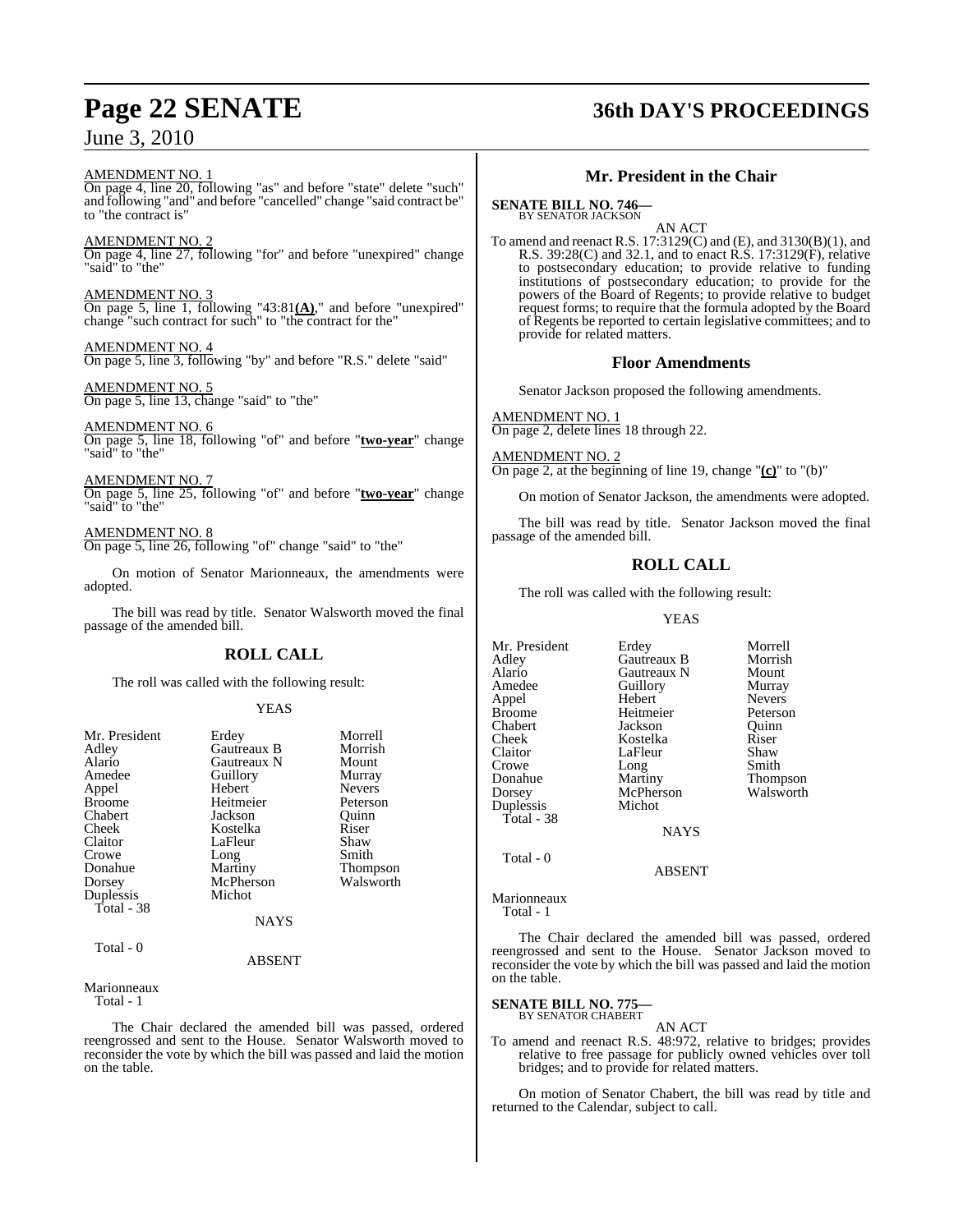# **36th DAY'S PROCEEDINGS Page 23 SENATE**

#### **Senate Bills and Joint Resolutions on Third Reading and Final Passage, Subject to Call**

#### **Called from the Calendar**

Senator Quinn asked that Senate Bill No. 786 be called from the Calendar.

#### **SENATE BILL NO. 786—** BY SENATOR QUINN

AN ACT

To enact R.S. 22:1892(E), relative to payment and adjustment of claims for policies other than life and health and accident; to provide relative to payment of certain claims; to provide certain procedures and conditions; to provide for penalties under certain circumstances; and to provide for related matters.

#### **Floor Amendments**

Senator Quinn proposed the following amendments.

#### **SENATE FLOOR AMENDMENTS**

Amendments proposed by Senator Quinn to Engrossed Senate Bill No. 786 by Senator Quinn

#### AMENDMENT NO. 1

On page 1, delete lines 2 through 4 and insert in lieu thereof the following:

"To enact R.S. 37:218(C), relative to payment of certain claims; to provide for penalties under certain"

#### AMENDMENT NO. 2

On page 1, delete lines 7 through 17 and insert the following:

"Section 1. R.S.  $37:218(C)$  is hereby enacted to read as follows: "§218. Contract for fee based on proportion of subject matter; stipulation concerning compromise, discontinuance, or settlement

\* \* \* **C. Any entity failing to comply with the provisions of this Section shall pay to an attorney a penalty equal to ten percent of the amount of the proceeds owed to the attorney, plus court costs.**"

AMENDMENT NO. 3 On page 2, delete lines 1 through 3

On motion of Senator Quinn, the amendments were adopted.

The bill was read by title. Senator Quinn moved the final passage of the amended bill.

#### **ROLL CALL**

The roll was called with the following result:

#### YEAS

| Mr. President | Duplessis   | <b>Nevers</b> |
|---------------|-------------|---------------|
| Appel         | Guillory    | Peterson      |
| <b>Broome</b> | Hebert      | Ouinn         |
| Chabert       | LaFleur     | Shaw          |
| Crowe         | Martiny     | Smith         |
| Donahue       | Morrish     |               |
| Dorsey        | Murray      |               |
| Total - 19    |             |               |
|               | <b>NAYS</b> |               |

**Heitmeier** 

| Adley  | Erdey     | Mount |
|--------|-----------|-------|
| Alario | Heitmeier | Riser |

### June 3, 2010

Amedee Kostelka Thompson<br>Claitor Long Walsworth Total - 12

ABSENT

Cheek Jackson Michot Gautreaux N Total - 8

Walsworth

The Chair declared the amended bill failed to pass.

Marionneaux<br>McPherson

#### **Notice of Reconsideration**

Senator Quinn moved to reconsider on the next Legislative Day the vote by which the bill failed to pass.

#### **Rules Suspended**

Senator Mount asked for and obtained a suspension of the rules to revert to the Morning Hour.

#### **Introduction of Senate Concurrent Resolutions**

Senator Cheek asked for and obtained a suspension of the rules to read Senate Concurrent Resolutions a first and second time.

### **SENATE CONCURRENT RESOLUTION NO. 102—** BY SENATOR CHEEK

A CONCURRENT RESOLUTION

To recognize and pay tribute to those fallen police officers and firefighters that have served with distinction and have sacrificed their all unselfishly for the sake of others.

The resolution was read by title. Senator Cheek moved to adopt the Senate Concurrent Resolution.

### **ROLL CALL**

The roll was called with the following result:

YEAS

| Mr. President<br>Adley<br>Alario<br>Amedee<br>Appel<br><b>Broome</b><br>Chabert<br>Cheek<br>Claitor<br>Donahue<br>Dorsey<br>Duplessis<br>Erdey<br>Total - 37<br>Total - 0 | Gautreaux B<br>Gautreaux N<br>Guillory<br>Hebert<br>Heitmeier<br>Jackson<br>Kostelka<br>LaFleur<br>Long<br>Martiny<br>McPherson<br>Michot<br>Morrell<br><b>NAYS</b> | Morrish<br>Mount<br>Murray<br><b>Nevers</b><br>Peterson<br>Quinn<br>Riser<br>Shaw<br>Smith<br>Thompson<br>Walsworth |
|---------------------------------------------------------------------------------------------------------------------------------------------------------------------------|---------------------------------------------------------------------------------------------------------------------------------------------------------------------|---------------------------------------------------------------------------------------------------------------------|
|                                                                                                                                                                           | <b>ABSENT</b>                                                                                                                                                       |                                                                                                                     |
| Crowe<br>Total - 2                                                                                                                                                        | Marionneaux                                                                                                                                                         |                                                                                                                     |

The Chair declared the Senate adopted the Senate Concurrent Resolution and ordered it sent to the House.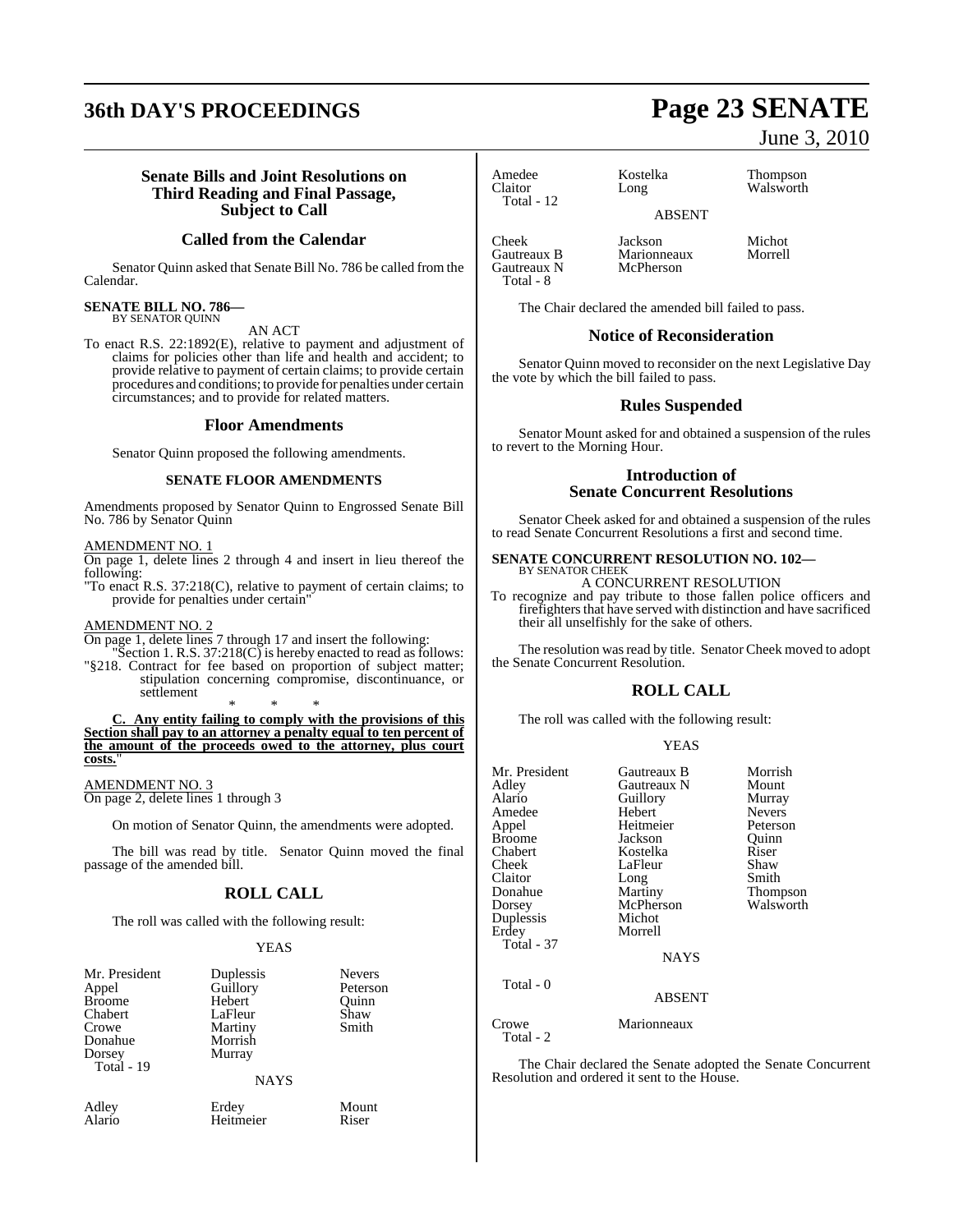# **Page 24 SENATE**

### June 3, 2010

#### **SENATE CONCURRENT RESOLUTION NO. 103—**

BY SENATOR ERDEY A CONCURRENT RESOLUTION

To urge and request the Department of Transportation and Development to study thefeasability of installing paved highway shoulders with bicycle paths along that portion of US Highway 190 between the town of Livingston and the city of Denham Springs in Livingston Parish.

The resolution was read by title. Senator Erdey moved to adopt the Senate Concurrent Resolution.

#### **ROLL CALL**

The roll was called with the following result:

#### YEAS

| Mr. President<br>Adley<br>Alario<br>Amedee<br>Appel<br><b>Broome</b><br>Chabert | Erdey<br>Gautreaux B<br>Gautreaux N<br>Guillory<br>Hebert<br>Heitmeier<br>Jackson | Michot<br>Morrell<br>Mount<br>Murray<br><b>Nevers</b><br>Peterson<br>Ouinn |
|---------------------------------------------------------------------------------|-----------------------------------------------------------------------------------|----------------------------------------------------------------------------|
| Cheek                                                                           | Kostelka                                                                          | Riser                                                                      |
| Claitor                                                                         | LaFleur                                                                           | Shaw                                                                       |
| Crowe                                                                           | Long                                                                              | Smith                                                                      |
| Dorsey                                                                          | Martiny                                                                           | Thompson                                                                   |
| Duplessis                                                                       | McPherson                                                                         | Walsworth                                                                  |
| Total - 36                                                                      |                                                                                   |                                                                            |
|                                                                                 | <b>NAYS</b>                                                                       |                                                                            |
| Total $-0$                                                                      |                                                                                   |                                                                            |
|                                                                                 | <b>ABSENT</b>                                                                     |                                                                            |
| Donahue<br>Total - 3                                                            | Marionneaux                                                                       | Morrish                                                                    |

The Chair declared the Senate adopted the Senate Concurrent Resolution and ordered it sent to the House.

#### **SENATE CONCURRENT RESOLUTION NO. 104—** BY SENATOR ERDEY

#### A CONCURRENT RESOLUTION

To urge and request the Department of Transportation and Development to study the feasability of widening Florida Boulevard to six travel lanes with shoulders from downtown Baton Rouge to the town of Livingston in East Baton Rouge and Livingston parishes and to design and implement the use of "reversible" traffic lanes to relieve congestion and enhance traffic movements during peak traffic commuter hours.

The resolution was read by title. Senator Erdey moved to adopt the Senate Concurrent Resolution.

#### **ROLL CALL**

The roll was called with the following result:

#### YEAS

| Mr. President | Gautreaux N | Mount         |
|---------------|-------------|---------------|
| Adley         | Guillory    | Murray        |
| Alario        | Hebert      | <b>Nevers</b> |
| Appel         | Heitmeier   | Peterson      |
| <b>Broome</b> | Jackson     | Ouinn         |
| Chabert       | LaFleur     | Riser         |
| Cheek         | Long        | Shaw          |
| Crowe         | Martiny     | Smith         |
| Dorsey        | McPherson   | Thompson      |

| <b>36th DAY'S PROCEEDINGS</b> |  |  |  |  |
|-------------------------------|--|--|--|--|
|-------------------------------|--|--|--|--|

| Duplessis<br>Erdey<br>Gautreaux B<br>Total - 34 | Michot<br>Morrell<br>Morrish<br><b>NAYS</b> | Walsworth   |  |
|-------------------------------------------------|---------------------------------------------|-------------|--|
| Total - 0                                       | <b>ABSENT</b>                               |             |  |
| Amedee<br>Claitor                               | Donahue<br>Kostelka                         | Marionneaux |  |

The Chair declared the Senate adopted the Senate Concurrent Resolution and ordered it sent to the House.

#### **Reports of Committees**

The following reports of committees were received and read:

#### **REPORT OF COMMITTEE ON**

#### **SENATE AND GOVERNMENTAL AFFAIRS**

Senator Robert W. Kostelka, Chairman on behalf of the Committee on Senate and Governmental Affairs, submitted the following report:

#### June 3, 2010

To the President and Members of the Senate:

I am directed by your Committee on Senate and Governmental Affairs to submit the following report:

#### **SENATE RESOLUTION NO. 78—** BY SENATOR MORRELL

A RESOLUTION

To amend and readopt Senate Rule 13.78(B) of the Rules of Order of the Senate relative to testifying before committee hearings.

Reported favorably.

#### **SENATE RESOLUTION NO. 90—** BY SENATOR GUILLORY

#### A RESOLUTION

To create and provide with respect to a special Senate committee to study and make recommendations with respect to the adequacy of funding for the operation of the office of state police, the operation of the state's correctionalsystem, and the function and operation of the state's parole and probation system.

Reported favorably.

#### **SENATE BILL NO. 28—** BY SENATOR MORRELL

AN ACT

To amend and reenact R.S. 18:435(A), relative to poll watchers; to provide that candidates for certain elective offices are entitled to have "super watchers" who shall be admitted to any precinct in the designated parish or district where the office the candidate seeks is voted on in a primary or general election; to provide for qualifications, powers, and duties of "super watchers"; and to provide for related matters.

Reported with amendments.

### **SENATE BILL NO. 238—** BY SENATOR BROOME

AN ACT

To amend and reenact R.S. 46:2521, 2525(B)(1), (C) and (D)(1) through (12), and to repeal R.S.  $46:2525(D)(13)$ , and R.S.

Total - 5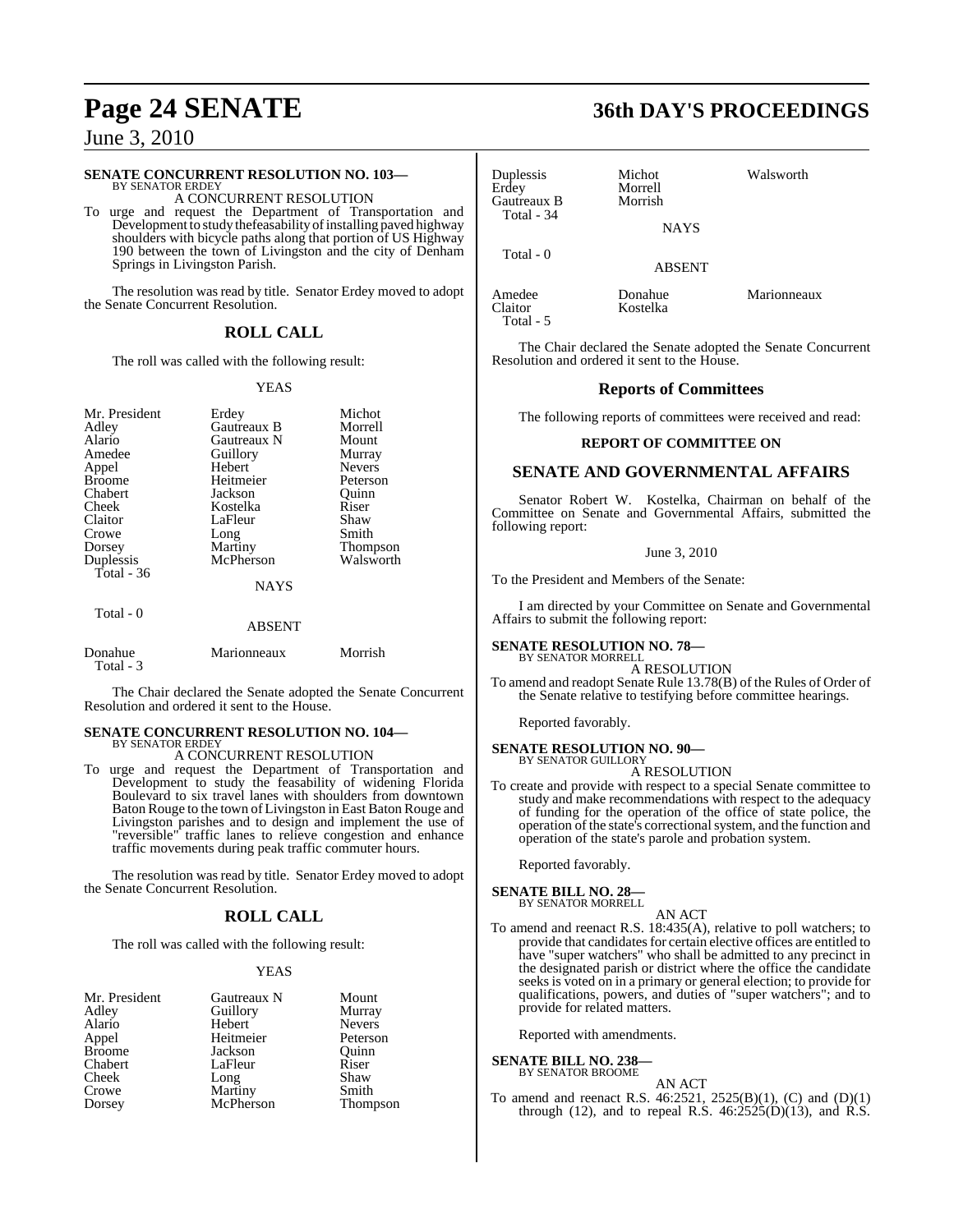# **36th DAY'S PROCEEDINGS Page 25 SENATE**

# June 3, 2010

49:210.1, relative to the organization of the executive branch of state government; to provide relative to the governor's office on women's policy; to provide relative to the Louisiana Women's Policy and Research Commission; and to provide for related matters.

Reported favorably.

**HOUSE BILL NO. 261—** BY REPRESENTATIVE GALLOT

AN ACT

To enact R.S. 49:191(4)(f) and to repeal R.S. 49:191(3)(n), relative to the Department of State, including provisions to provide for the re-creation of the Department of State and the statutory entities made a part of the department by law; to provide for the effective termination date for all statutory authority for the existence of such statutory entities; and to provide for related matters.

Reported favorably.

**HOUSE BILL NO. 262—** BY REPRESENTATIVE GALLOT

AN ACT To enact R.S. 49:191(4)(f) and to repeal R.S. 49:191(3)(m), relative to the Department of StateCivil Service, including provisionsto provide for the re-creation of the Department of State Civil Service and the statutory entities made a part of the department by law; to provide for the effective termination date for all statutory authority for the existence of such statutory entities; and to provide for related matters.

Reported favorably.

#### **HOUSE BILL NO. 309—**

BY REPRESENTATIVE GREENE

AN ACT To amend and reenact R.S. 43:31(B)(2) and to enact R.S. 43:31(B)(3), relative to public printing; to impose certain restrictions on public printing; to limit certain exemptions from certain public printing requirements; to require certain reports; to provide for penalties; and to provide for related matters.

Reported favorably.

**HOUSE BILL NO. 318—** BY REPRESENTATIVE GREENE AN ACT

To amend and reenact R.S. 43:31.1, relative to public printing; to provide relative to needs assessments for printed matter; to require certain information in the needs assessment; and to provide for related matters.

Reported favorably.

# **HOUSE BILL NO. 631—** BY REPRESENTATIVE SIMON

AN ACT

To amend and reenact R.S. 18:564(B)(5)(b) and 1309.3(B)(4)(b), relative to assistance in voting; to provide procedures for assisting certain voters on election day and during early voting; to repeal the requirement that a person assisting such a voter present certain identification; and to provide for related matters.

Reported favorably.

#### **HOUSE BILL NO. 722—** BY REPRESENTATIVE GREENE

AN ACT

To amend and reenact R.S. 24:173(A) and R.S. 25:125(A), relative to the distribution of Acts of the legislature by the secretary of state; to remove certain entities from the distribution list; to modify the number of copies distributed; and to provide for related matters.

Reported favorably.

### **HOUSE BILL NO. 1143—**

BY REPRESENTATIVE GALLOT AN ACT

To amend and reenact R.S.  $42:1141(A)(1)$  and  $(6)$ ,  $(B)(1)(a)$ , and  $(C)(1)$ ,  $(2)$ ,  $(4)(c)$ ,  $(d)$ , and  $(e)$ , and  $(5)$ , to enact R.S.  $42:1141(C)(4)(f)$  and (g) and 1163.1, and to repeal R.S. 42:1141(B)(3),  $(C)(3)(c)$ , and  $(E)(10)$  and 1163, relative to enforcement of laws within the jurisdiction of the Board of Ethics; to provide for the conduct of hearings and procedures related thereto; to provide for review of decisions related thereto; to provide for certain time limits for such enforcement; to provide relative to the powers, functions, and duties of the Board of Ethics, relative to such enforcement; to provide relative to the powers, functions, and duties of the Ethics Adjudicatory Board and the division of administrative law, relative to such enforcement; to provide relative to the composition of and selection of members for the Ethics Adjudicatory Board; to provide for the terms of members of the Ethics Adjudicatory Board; to provide for applicability; and to provide for related matters.

Reported with amendments.

#### **HOUSE BILL NO. 1162—**

BY REPRESENTATIVE RICHARD AN ACT

To amend and reenact R.S. 18:1300.2(C)(3), 1300.3(C), 1402(C), 1403, 1405(F), 1406(A) and (D), 1409(A)(1), 1410, and 1411, and to enact R.S.  $18:1401(E)$  and  $1404(D)$ , relative to procedures for recall elections; to require certain notifications; to provide for actions contesting the certification of a recall petition; and to provide for related matters.

Reported favorably.

#### **HOUSE BILL NO. 1168—**

BY REPRESENTATIVE SCHRODER AN ACT

To enact R.S. 18:55(F) and 59(M); relative to the compensation of registrars of voters and certain employees of the registrar; to prohibit certain increases during certain time periods; to provide for effectiveness; and to provide for related matters.

Reported favorably.

#### **HOUSE BILL NO. 1200—**

BY REPRESENTATIVE RICHARD AN ACT

To amend and reenact R.S. 18:103(B)(1), (2), (3)(b), and (4), and (C)(1), (2), (3)(b), and (4),  $154(C)$ ,  $1306(A)(1)$  and (4) and (B)(1), 1308(A)(2), 1308.2, 1310(A), and 1313(F)(1), (2), (5), (6), and (8) and to enact R.S.  $18:1316(C)$  and  $1319$ , relative to procedures for voter registration and voting for persons in the United States Service and persons residing outside the United States; to provide relative to electronic transmission of certain registration and election materials; to provide proceduresfor the execution and counting of transmitted election materials; to provide for use of the Federal Write-In Absentee Ballot; to provide for effectiveness; and to provide for related matters.

Reported favorably.

#### **HOUSE BILL NO. 1467— (Substitute for House Bill No. 1216 by Representative Gallot)**

BY REPRESENTATIVE GALLOT

AN ACT

To amend and reenact Code of Civil Procedure Article 2593, Code of Criminal Procedure Articles 512 and 513, R.S. 3:3501, 3502(1), (4), (11), (15), and (21), 3503(E) and (F)(introductory paragraph), 3504, 3506, 3507, 3508(A), (B), and (C)(2),  $3509(A), (C), (D), (F), (G),$  and  $(I), 3510(A), (C)(3), (F), (K)(1),$ and (M), 3511, 3512(E) and (F)(3), 3513(A), (F), (H), (I), (L), and  $(M)(2)$ ,  $3514(H)$ ,  $(N)$ ,  $(P)$ , and  $(Q)$ ,  $3515(A)$  and (B)(introductory paragraph), 3517(A) and (B)(introductory paragraph),  $3519(A)$ ,  $(C)(2)$ , and  $(D)$ ,  $3520(B)$ ,  $3521(B)$ ,  $3522(C)$ ,  $3523(C)$  and (D),  $3524(A)$ ,  $3525(B)$ , (C), (D), (H), (O),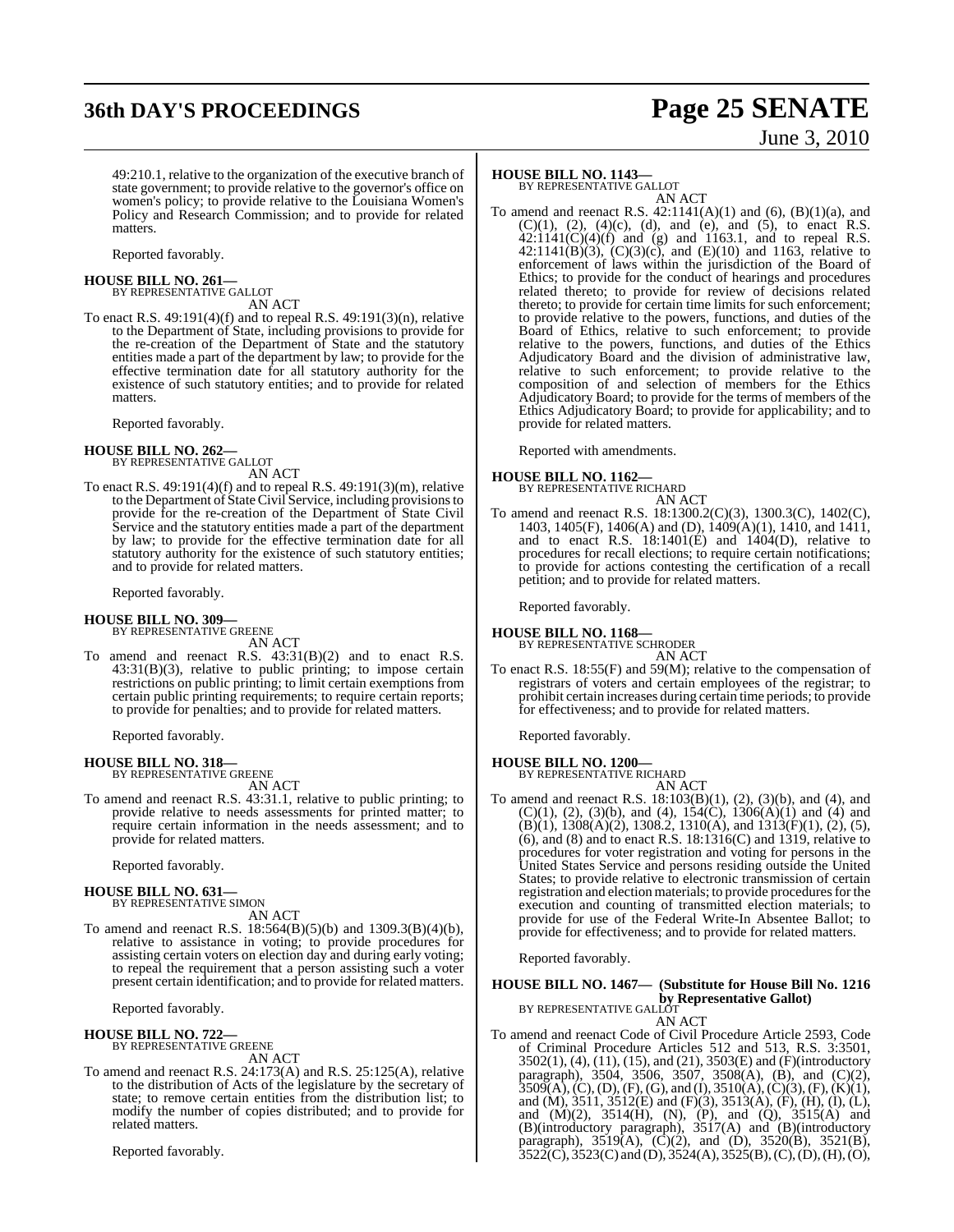### June 3, 2010

and (P), 3531(introductory paragraph), 3532, 3533(E)(1) and (6), 3534(E) and (F), 3535(C) and (D), 3541(introductory paragraph), 3542, 3543(D)(1) and (3), 3544(A)(3),(C), and (D),  $3545(C)$  and (D),  $3551, 3553(A)$ , (B), (C), and (E),  $3554(C)$  and (D), 3555, and 3556, R.S. 11:42(B)(1), (2), (3), (6), (7), (8)(a), and (9), 102(B)(3)(d)(v), (vi), (vii), and (viii), 103(B)(1) and  $(3)(d)$  and  $(e)(i)(bb)$  and  $(C)(introducing a graph)$ ,  $105(C)(1)$ ,  $106(C)(1)$ ,  $247(A)(2)$  and  $(3)(b)$  and  $(C)$ ,  $413(3)$ ,  $446(A)(5)(j)$ and (E),  $542.1.1(E)$ ,  $701(5)(c)(iii)$  and  $(33)(a)(viii)$  and  $(xii)$ , 783(A)(3)(e), (C), (D)(1)(b)(ii), (F), (G)(1)(b)(ii), and  $(I)(1)(b)(ii)$ , 883.3 $(E)$ , and  $1481(1)(a)(iii)(aa)$ , R.S. 12:202.1(D), R.S. 14:67.21(F) and 403.6(A), R.S. 15:574.7(A) and (B)(2)(a), R.S. 17:7(28)(c) and (d), 17.5(D)(1) and (2), 24.10(I)(1)(a)(iii), 53(A),  $170.4(\text{C})(2)$ ,  $183.3(\text{B})(2)(\text{b})$  and  $(D)(1)(\text{b})(\text{iii})(\text{c}\text{c})$ ,  $270(\text{A})$ ,  $416(\text{A})(1)(\text{c})(\text{iii})(\text{c}\text{c})$  and  $(2)(\text{c})$ ,  $1206.2(\text{A})(1)$ ,  $270(A)$ ,  $416(A)(1)(c)(ii)(cc)$  and  $(2)(c)$ ,  $1206.2(A)(1)$ , 1518.1(I)(3), 1519.17, 1874(D) and (E), 2047(B), 2048.51(C)(14), 2922, 2923(A), 2924(A), 2926(A), 2927(A), 2928(A)(1) and (B), 2929, 2930(A) and (C), 2932(B), 3161,  $3165(\overrightarrow{A})(1)$ ,  $3983(\overrightarrow{A})(2)(b)$  and  $(3)(b)$  and  $(\overrightarrow{D})$ ,  $3995(\overrightarrow{A})(6)(a)$ ,  $3997(B)(2)(b)$  and (c)(i) and (ii)(aa),  $4012(1)$ ,  $4020(B)$ , and 4024, R.S. 22:1078(A)(1), R.S. 24:7, 31.4(B)(1), 31.5(A)(4)(a) and (b) and (5) and  $(C)(1)(a)$ , 52, 55(D)(2) and (E)(2)(a), 101,  $107(A)$ ,  $653(K)(1)$  and  $(3)$ , R.S.  $27:381(D)$  and  $(E)$ , R.S.  $29:653$ , R.S. 30:10.1(B)(3) and 213(A)(2) and 2117(E), R.S. 32:318(F), R.S. 33:322, 2740.52(B), 4710.3(A)(8), 9024(E)(2), 9206(5), 9602(C), and 9614(C), R.S. 35:406(B), R.S. 36:4(B)(1)(a), (b), (c), (d), (e), (j), (k), (l), (m), (q), and (z) and (15),  $4.1(D)(14)$ ,  $209(C)(2)$ , (G), and (P),  $254(A)(10)(h)$ ,  $259(C)(1)$ , (9), (10),  $(11)$ ,  $(12)$ , and  $(16)$ ,  $(L)$ , and  $(O)$ ,  $509(B)$ ,  $610(B)(2)$ ,  $628(C)(1)$ , 642(B) and (D)(1),  $651(D)(1)$ , (J), and (Q), 744(D), and 769 $(F)(2)$ , R.S. 42:1118.1(A) and 1123(13)(a)(i)(dd), R.S. 44:4.1(B)(6) and (7), R.S. 46:56(B)(1), 61(B), 932(10), and 2132(3), and R.S. 49:220.23(A)(1), 220.24(J), and 965.4(4), to enact R.S. 11:701(33)(a)(xiii) and R.S. 36:4(B)(1)(r), (s), and (aa), 259(K), (N), (R), and (BB)(1), 359(B) and (C), 409(K), 610(G), 629(H) and (M), 651(D)(5), (O), and (V), 706(B), 769(K) and (L), R.S. 42:4.1.1, and R.S. 44:1.1, and to repeal R.S. 11:701(33)(c), R.S. 36:4(B)(10), 259(E)(18), (F)(6), (7), (11), (13), (14), and (17), 409(C)(6) and (I), 651(S) and (T), and  $802.11$  and R.S. 42:1141(B)(3), relative to the various codal provisions and provisions of the Louisiana Revised Statutes of 1950; to provide for technical corrections to certain codal provisions; to provide for technical corrections to certain Louisiana Revised Statutes; and to provide for related matters.

Reported with amendments.

Respectfully submitted, ROBERT W. KOSTELKA Chairman

#### **REPORT OF COMMITTEE ON**

#### **HEALTH AND WELFARE**

Senator Willie L. Mount, Chairman on behalf of the Committee on Health and Welfare, submitted the following report:

#### June 3, 2010

To the President and Members of the Senate:

I am directed by your Committee on Health and Welfare to submit the following report:

### **HOUSE BILL NO. 440—** BY REPRESENTATIVE MILLS

AN ACT

To enact R.S. 37:796(E) and (F), relative to the Louisiana State Board of Dentistry; to establish a deadline for the adoption of rules by the Louisiana State Board of Dentistry; to provide for the removal of board members for the failure to timely adopt rules relating to the provision of dental services at mobile dental clinics and locations other than the dental office; and to provide for related matters.

Reported with amendments.

#### **HOUSE BILL NO. 797—** BY REPRESENTATIVE LEBAS

AN ACT

To amend and reenact R.S.  $46:2625(A)(2)$  and  $(E)(2)$  and to enact R.S.  $22:1856(F)$  and R.S.  $37:1241(A)(23)$ , relative to the payment and collection of Medicaid provider fees on prescription drugs; to clarify the responsibility of insurers and other third parties to pay the provider fees on prescription drugs; to provide for penalties for noncompliant pharmacies; to provide for penalties for noncompliant insurers and third-party providers; to provide for an effective date; and to provide for related matters.

Reported with amendments.

### **HOUSE BILL NO. 960—** BY REPRESENTATIVE BURFORD

AN ACT

To amend and reenact R.S. 37:2504(F), relative to fees and costs which may be imposed by the Board of Examiners for Nursing Facility Administrators; to provide for the process by which the board may establish fees and costs; and to provide for related matters.

Reported with amendments.

**HOUSE BILL NO. 1443—** BY REPRESENTATIVES EDWARDS, HAZEL, MCVEA, AND RICHARDSON AND SENATOR MARIONNEAUX AN ACT

To establish requirements of certain contracts entered into by the Department of Health and Hospitals for the privatization of activities performed by certain institutions or programs; to provide for the method of source selection; to provide evaluation factors to be included in a request for proposals; to require legislative approval; to provide for the submission of reports; and to provide for related matters.

Reported with amendments.

### **HOUSE BILL NO. 1473— (Substitute for House Bill No. 984 by Representative Abramson)** BY REPRESENTATIVE ABRAMSON

AN ACT

To enact R.S. 40:2133(C), 2133.1, and 2136(C), relative to ambulatory surgical centers; to provide for a definition of a use agreement; to provide authorization for ambulatory surgical centersto enterinto use agreements; to provide for promulgation ofrules, regulations, and minimumstandards; and to provide for related matters.

Reported favorably.

Respectfully submitted, WILLIE L. MOUNT Chairman

#### **REPORT OF COMMITTEE ON**

#### **INSURANCE**

Senator Troy Hebert, Chairman on behalf of the Committee on Insurance, submitted the following report:

#### June 3, 2010

To the President and Members of the Senate:

I am directed by your Committee on Insurance to submit the following report: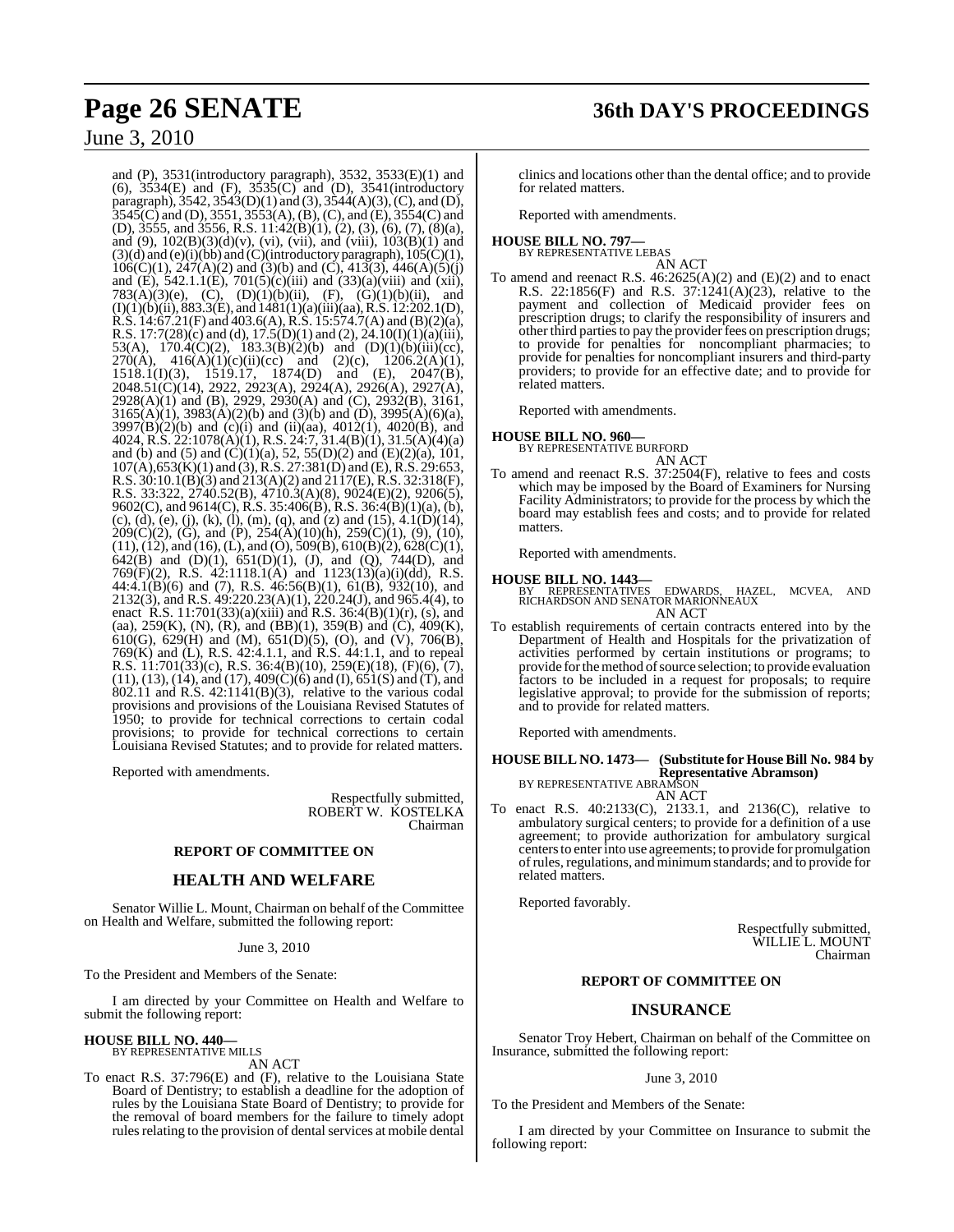## **36th DAY'S PROCEEDINGS Page 27 SENATE**

# June 3, 2010

**HOUSE BILL NO. 44—** BY REPRESENTATIVES KLECKLEY AND ABRAMSON AN ACT

To enact R.S. 22:2317, relative to property insurance; to require that insurersinclude certain information relative to refund of certain surcharges, market equalization charges, or other assessments levied by theLouisiana Citizens Property Insurance Corporation with policies sent to insureds; and to provide for related matters.

Reported favorably.

# **HOUSE BILL NO. 239—** BY REPRESENTATIVE KLECKLEY

AN ACT

To amend and reenact R.S. 44:4.1(B)(10) and to enact R.S. 22:572.1 and 572.2, relative to company- produced insurance anti-fraud plans; to require each authorized insurer and health maintenance organization to produce and maintain such a plan; to provide for minimum requirements of such plans; to provide for the authority of the commissioner of insurance to review, investigate, and order modification of such plans; to authorize summary reports; to provide for confidentiality; to provide for certain statistical reports; and to provide for related matters.

Reported with amendments.

# **HOUSE BILL NO. 244—** BY REPRESENTATIVE KLECKLEY

AN ACT

To amend and reenact R.S. 22:1000(A)(1)(a)(vi) and (2), 1002, and 1003 and to enact R.S. 22:1003.1, relative to dependent health insurance coverage for children or grandchildren; to provide for such coverage until the age of twenty-six; to delete the requirement for full-time student status; to delete the requirement for unmarried status; to provide for exceptions; to set certain requirements and restrictions for health insurance issuers and health maintenance organizations in providing such coverage; to exempt the Office of Group Benefits; and to provide for related matters.

Reported with amendments.

#### **HOUSE BILL NO. 284—**

BY REPRESENTATIVE KLECKLEY AN ACT

To amend and reenact R.S. 22:584(D)(1), relative to domestic insurers; to provide with respect to investment in securities by such insurers; and to provide for related matters.

Reported favorably.

#### **HOUSE BILL NO. 364—**

BY REPRESENTATIVE ANDERS AN ACT

To amend and reenact R.S. 4:251(C), relative to Horsemen's Workers' Compensation Insurance Program; to provide for a reporting date for the annual audited financial statement due to the commissioner of insurance; and to provide for related matters.

Reported favorably.

#### **HOUSE BILL NO. 619—**

BY REPRESENTATIVE PEARSON AN ACT

To amend and reenact R.S. 22:1046(C), (F), and (H), relative to group health and accident insurance policies; to provide with respect to state continuation of such group health and accident insurance coverage upon termination of employment, including determining whether dependents are covered under continuation, extending the timeframe for election of continuation, and providing with respect to the notification of election of continuation; and to provide for related matters.

Reported favorably.

#### **HOUSE BILL NO. 698—**

BY REPRESENTATIVE HARRISON AN ACT

To enact R.S. 22:1892.1, relative to automobile insurance; to provide with respect to the use of arbitration or any other type of binding mediation by automobile insurers for certain purposes; and to provide for related matters.

Reported favorably.

### **HOUSE BILL NO. 706—** BY REPRESENTATIVE ABRAMSON

AN ACT

To amend and reenact R.S. 22:2302(A), relative to the Louisiana Citizens Property Insurance Corporation; to require such corporation to provide certain information to applicants for coverage; and to provide for related matters.

Reported with amendments.

### **HOUSE BILL NO. 1047—** BY REPRESENTATIVE ST. GERMAIN AN ACT

To enact R.S. 22:1574, relative to insurance; to create the Bail Bond Apprentice Program; to provide for oversight; to provide for apprenticeship; to provide for maintenance of records; to provide for qualifications and requirements; to provide for notification; and to provide for related matters.

Reported with amendments.

Respectfully submitted, TROY HEBERT Chairman

### **Privilege Report of the Committee on Senate and Governmental Affairs**

### **ENROLLMENTS**

Senator Kostelka, Chairman on behalf of the Committee on Senate and Governmental Affairs, submitted the following report:

June 3, 2010

To the President and Members of the Senate:

I am directed by your Committee on Senate and Governmental Affairs to submit the following report:

The following Senate Concurrent Resolutions have been properly enrolled:

### **SENATE CONCURRENT RESOLUTION NO. 3—** BY SENATOR ALARIO AND REPRESENTATIVE TUCKER A CONCURRENT RESOLUTION

To urge and request the Commission on Intergovernmental Relations to study tax sales law and procedure in Louisiana and throughout the United States.

SENATE CONCURRENT RESOLUTION NO. 15—<br>BY SENATORS THOMPSON, ADLEY, ALARIO, AMEDEE, APPEL, BROOME, CHABERT, CHAISSON, CHEEK, CLAITOR, CROWE,<br>DONAHUE, DORSEY, DUPLESSIS, ERDEY, B. GAUTREAUX, N.<br>GAUTREAUX, GUILLORY, HEBERT, HE

#### A CONCURRENT RESOLUTION

To express the support of the Legislature of Louisiana to the Department of Culture, Recreation and Tourism, through the Office of State Parks and Office of Cultural Development, in its efforts to achieve a World Heritage designation for Poverty Point State Historic Site.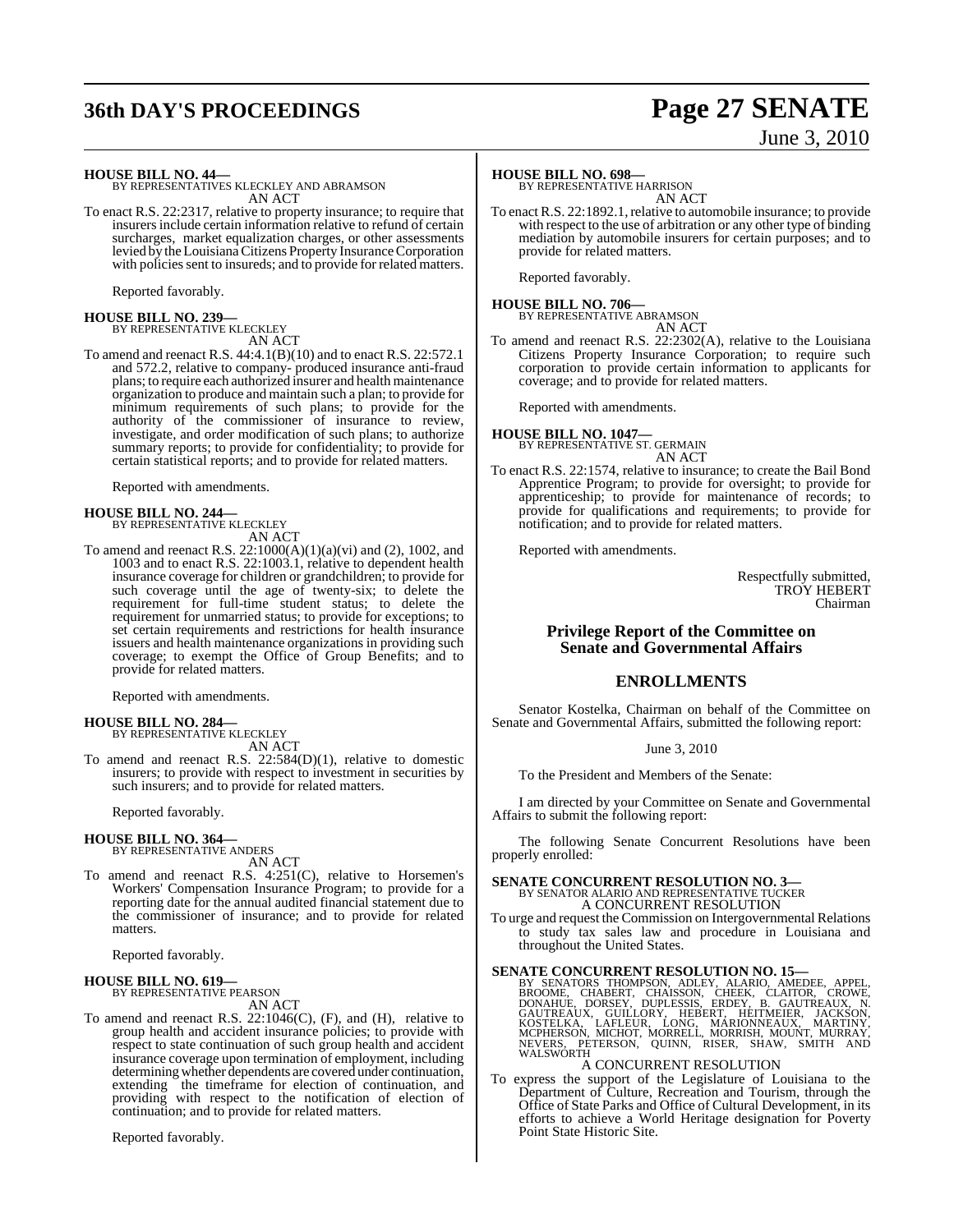# **Page 28 SENATE 36th DAY'S PROCEEDINGS**

June 3, 2010

### **SENATE CONCURRENT RESOLUTION NO. 83—**

BY SENATOR DONAHUE A CONCURRENT RESOLUTION

To urge and request the Senate Committee on Senate and Governmental Affairs and the House Committee on House and Governmental Affairs to meet and function as a joint committee to study and make recommendations relative to the feasibility, desirability, and practicality of state agencies adopting "lean" principlesto improve efficiencies, increase overall productivity, eliminate waste, and conserve public funds.

# **SENATE CONCURRENT RESOLUTION NO. 95—** BY SENATORS JACKSON AND SHAW

A CONCURRENT RESOLUTION

To commend Forrest Dunn, former member of the House of Representatives on the occasion of his retirement as director of the Louisiana State Exhibit Museum in Shreveport.

- SENATE CONCURRENT RESOLUTION NO. 97—BY SENATORS BROOME, ADLEY, ALARIO, AMEDEE, APPEL, CHABERT, CHAISSON, CHEEK, CLAITOR, CROWE, DONAHUE, DORSEY, DUPLESSIS, ERDEY, B. GAUTREAUX, N. GAUTREAUX, GUILLORY, HEBERT, HEITMEIER, JA A CONCURRENT RESOLUTION
- To expressthe sincere and heartfelt condolences of the Legislature of Louisiana upon the untimely death of Brace Bennett Godfrey, Jr., Baton Rouge attorney, entrepreneur, and activist, and to celebrate a life of service devoted to his community and state.

#### **SENATE CONCURRENT RESOLUTION NO. 99—**

- BY SENATORS KOSTELKA, ADLEY, ALARIO, AMEDEE, APPEL, BROOME, CHABERT, CHARISSON, CHEEK, CLAITOR, CROWE, DONAHUE, DORSEY, DUPLESSIS, ERDEY, B. GAUTREAUX, N.<br>GAUTREAUX,GUILLORY,HEBERT,HEITMEIER,JACKSON,LAFLEUR,<br>GAUTREAUX,GUIL
- To expressthe sincere and heartfelt condolences of the Legislature of Louisiana upon the passing of renown businessman and former Louisiana State Senator, Kenneth Dale "K. D." Kilpatrick.

Respectfully submitted, ROBERT W. "BOB" KOSTELKA Chairman

The foregoing Senate Concurrent Resolutions were signed by the President of the Senate.

### **Privilege Report of the Committee on Senate and Governmental Affairs**

#### **ENROLLMENTS**

Senator Kostelka, Chairman on behalf of the Committee on Senate and Governmental Affairs, submitted the following report:

#### June 3, 2010

To the President and Members of the Senate:

I am directed by your Committee on Senate and Governmental Affairs to submit the following report:

The following Senate Bills have been properly enrolled:

### **SENATE BILL NO. 10—** BY SENATOR N. GAUTREAUX

AN ACT

To amend and reenact R.S. 15:739(A) and (C), relative to prison inmates; to provide for testing under certain incidents; and to provide for related matters.

### **SENATE BILL NO. 83—**

BY SENATOR APPEL

AN ACT To amend and reenact R.S. 17:24.4(F)(2) and (3)(a), relative to the Louisiana Competency-Based Education Program; to provide with respect to test type options as part of the Louisiana Educational Assessment Program; and to provide for related matters.

**SENATE BILL NO. 120—** BY SENATOR MARTINY

AN ACT

To amend and reenact R.S. 22:1443 and to repeal R.S. 22:1442, relative to surety insurance; to provide for an increase in the minimum premium rate for commercial surety underwriters writing criminal bail bonds; to repeal a requirement that a premium be shown on a power of attorney attached to a bail bond; and to provide for related matters.

### **SENATE BILL NO. 153—** BY SENATOR ERDEY

AN ACT

To amend and reenact R.S. 22:1061(3)(d)(i), 1073(B)(4), 1210(D) and (E), and 1213, to enact R.S.  $22:1061(4)$ (k) and  $1205(C)(6)$ , and to repeal R.S. 22:1210(F), relative to the Louisiana Health Plan; to provide for compliance with federal law for expanded coverage by the plan; to redefine certain terms relative to portability, availability, and renewability of health insurance coverage; to provide with respect to coverage of mental and nervous conditions, including alcohol and substance abuse, by the plan; to provide with respect to initial rates for federally and non-federally defined eligible individuals; to delete the sixmonth preexisting condition provision for federally defined eligible individuals; and to provide for related matters.

### **SENATE BILL NO. 193—** BY SENATOR CLAITOR

AN ACT To amend and reenact Code of Criminal Procedure Article 335.1, relative to bail; to provide for the monitoring of certain persons through the use of a global positioning monitoring system; provide for certain conditions; to provide for definitions; and to provide for related matters.

**SENATE BILL NO. 216—** BY SENATOR MOUNT AND REPRESENTATIVE KATZ AN ACT

To amend and reenact R.S. 40:2010.8(A)(2)(a) and (b), (6), (8), (10), (12), (13) and (21), and to enact R.S. 40:2010.8(A)(2)(c) and (d), relative to the nursing home residents bill of rights; to provide for certain rights; and to provide for related matters.

#### **SENATE BILL NO. 217—**

BY SENATOR CLAITOR

- AN ACT
- To amend and reenact Part V of Chapter 2 of Code Title II of Code Book III of Title 9 of the Louisiana Revised Statutes of 1950, to be comprised of R.S. 9:2337.1 through 2337.10, relative to the Uniform Prudent Management of Institutional Funds; to provide for a new title for Part V; to provide for definitions for Part V; to provide forthe standard of conduct in managing and investing an institutional fund; to provide for the appropriation for expenditure or the accumulation of an endowment fund; to provide for the rules of construction; to provide for the delegation of management and investment functions; to provide for the release or modification of restrictions on management, investment, or purpose of an institutional fund; to provide for reviewing compliance; to provide for the application ofthis Part upon existing institutional funds; to provide for the relationship of this Part to the Electronic Signatures in Global and National Commerce Act; to provide for the uniformity of application and construction of this Part; to provide for an effective date; and to provide for related matters.